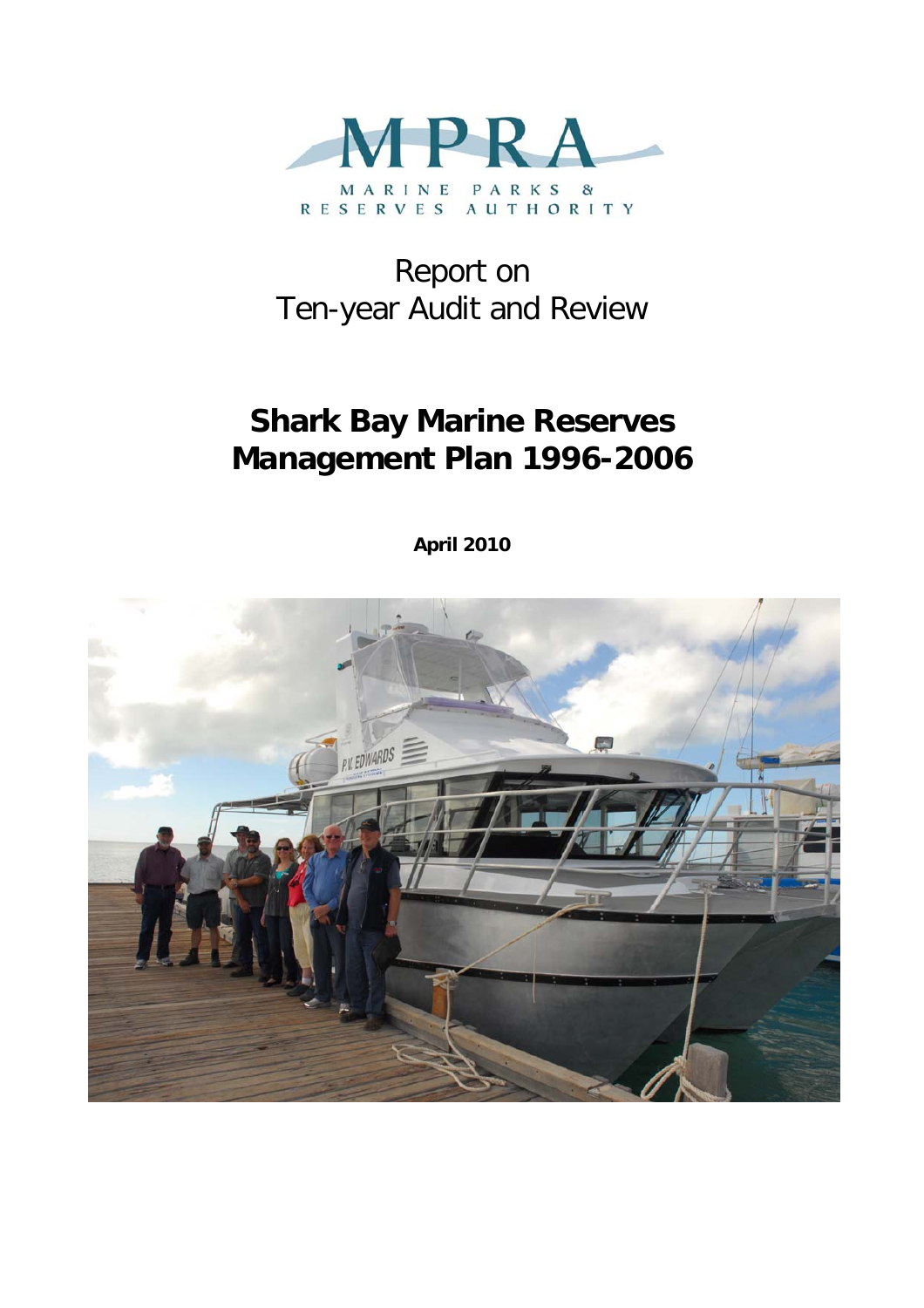**Document Number: MPRA REVISION: FINAL DATE ISSUED: 23 June 2010 Custodian: MPRA Executive Officer Custodian's Signature:** 

*Cover: MPRA review team with Department of Environment and Conservation (DEC) and Department of Fisheries (DoF) staff, and the DoF vessel 'MV Edwards'* 

*Photo: Fran Stanley, DEC*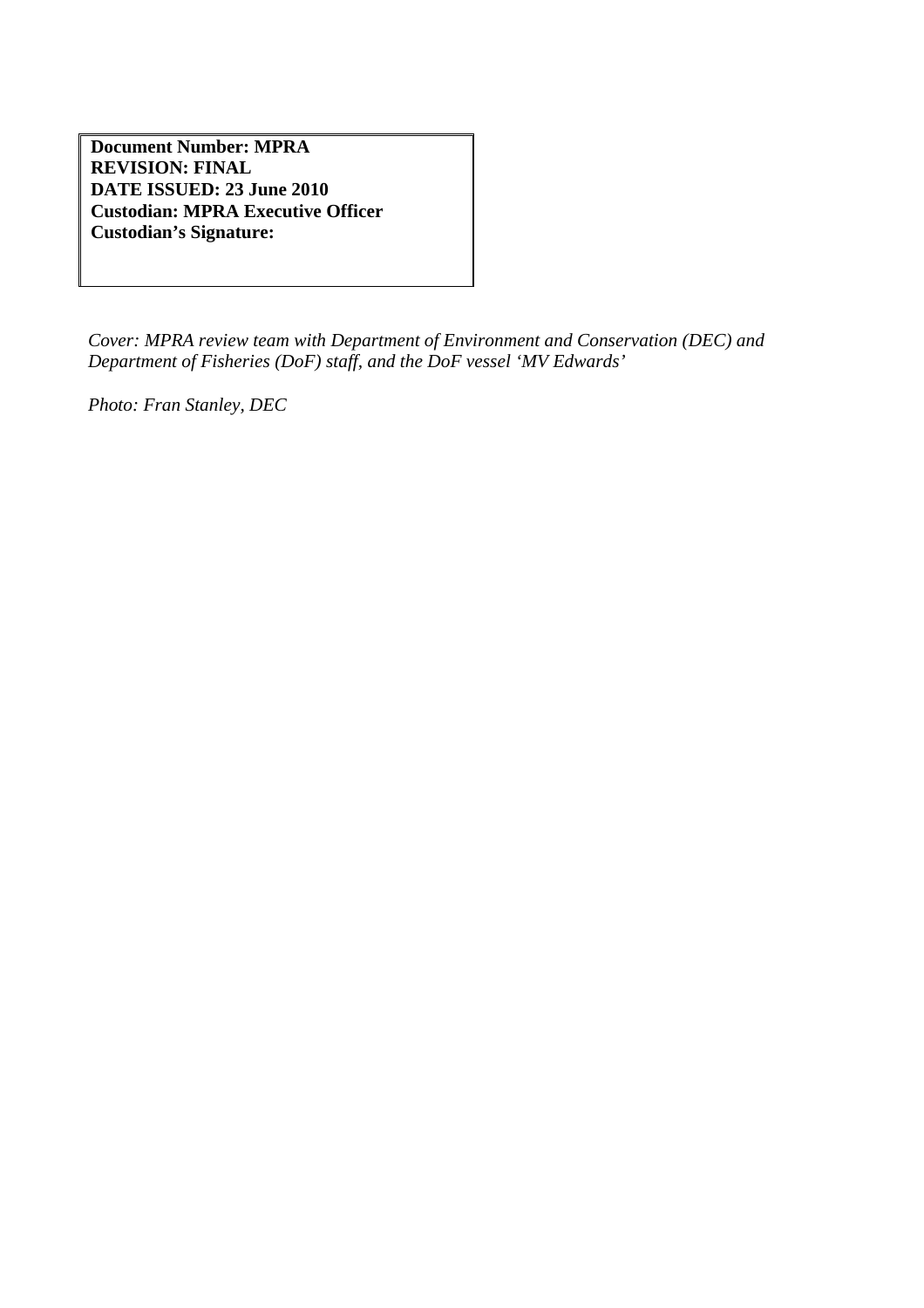## **TABLE OF CONTENTS**

|                  |                                       | <b>SUMMARY OF THE REVIEW: FINDINGS AND RECOMMENDATIONS</b>                        | $\mathbf{1}$            |
|------------------|---------------------------------------|-----------------------------------------------------------------------------------|-------------------------|
| $\mathbf{1}$     |                                       | <b>REGULATORY CONTEXT FOR THE STATUTORY TEN-YEAR REVIEW</b>                       | $\overline{\mathbf{4}}$ |
| $\boldsymbol{2}$ | <b>OBJECTIVES OF THE REVIEW</b>       |                                                                                   |                         |
| 3                |                                       | <b>REVIEW PROCESS</b>                                                             | 5                       |
| 4                | <b>EVIDENCE</b>                       |                                                                                   |                         |
| 5                |                                       | <b>MANAGEMENT OBJECTIVES</b>                                                      | 6                       |
| 6                |                                       | PLANNING AND MANAGEMENT CONTEXT                                                   | 9                       |
| 6.1              | <b>VALUES</b>                         |                                                                                   | 9                       |
| 6.2              |                                       | <b>REGULATORY AND POLICY CONTEXT</b>                                              | 12                      |
| 7                | <b>MATTERS RAISED BY STAKEHOLDERS</b> |                                                                                   | 15                      |
| 8                |                                       | <b>FINDINGS OF THE REVIEW</b>                                                     | 15                      |
| 8.1              |                                       | <b>MANAGEMENT SYSTEMS</b>                                                         | 15                      |
| 8.2              |                                       | <b>MANAGEMENT PERFORMANCE</b>                                                     | 18                      |
| 8.3              |                                       | <b>MANAGEMENT FINDINGS AND RECOMMENDATIONS</b>                                    | 24                      |
| 8.4              |                                       | <b>AUDIT PROCESS</b>                                                              | 30                      |
| 9                |                                       | DOCUMENTARY SOURCES PROVIDED TO THE REVIEW                                        | 33                      |
| 10               |                                       | <b>APPENDICES</b>                                                                 | 34                      |
|                  |                                       | Appendix 1: List of initial questions put to the DEC marine park management staff | 34                      |
|                  |                                       | Appendix 2: Consultation schedule and the staff and stakeholders consulted        | 36                      |
|                  |                                       | Appendix 3: Matters raised by stakeholders and staff who were consulted           | 38                      |
|                  |                                       | I ICT OF FICHIDEC                                                                 |                         |

## **LIST OF FIGURES**

| Figure 1: | <b>World Heritage Boundaries</b>                                             |    |
|-----------|------------------------------------------------------------------------------|----|
| Figure 2: | DEC resource allocation amongst the six marine reserve reporting entities    | 31 |
| Figure 3: | Relative distribution of DEC funds by management category within each of the | 32 |
|           | six marine reserve reporting entities                                        |    |

## **LIST OF TABLES**

| Table 1: | Summary of the findings and recommendations |    |
|----------|---------------------------------------------|----|
| Table 2: | Key Performance Indicators (KPI)            |    |
| Table 3: | Audit assessment summary                    | 19 |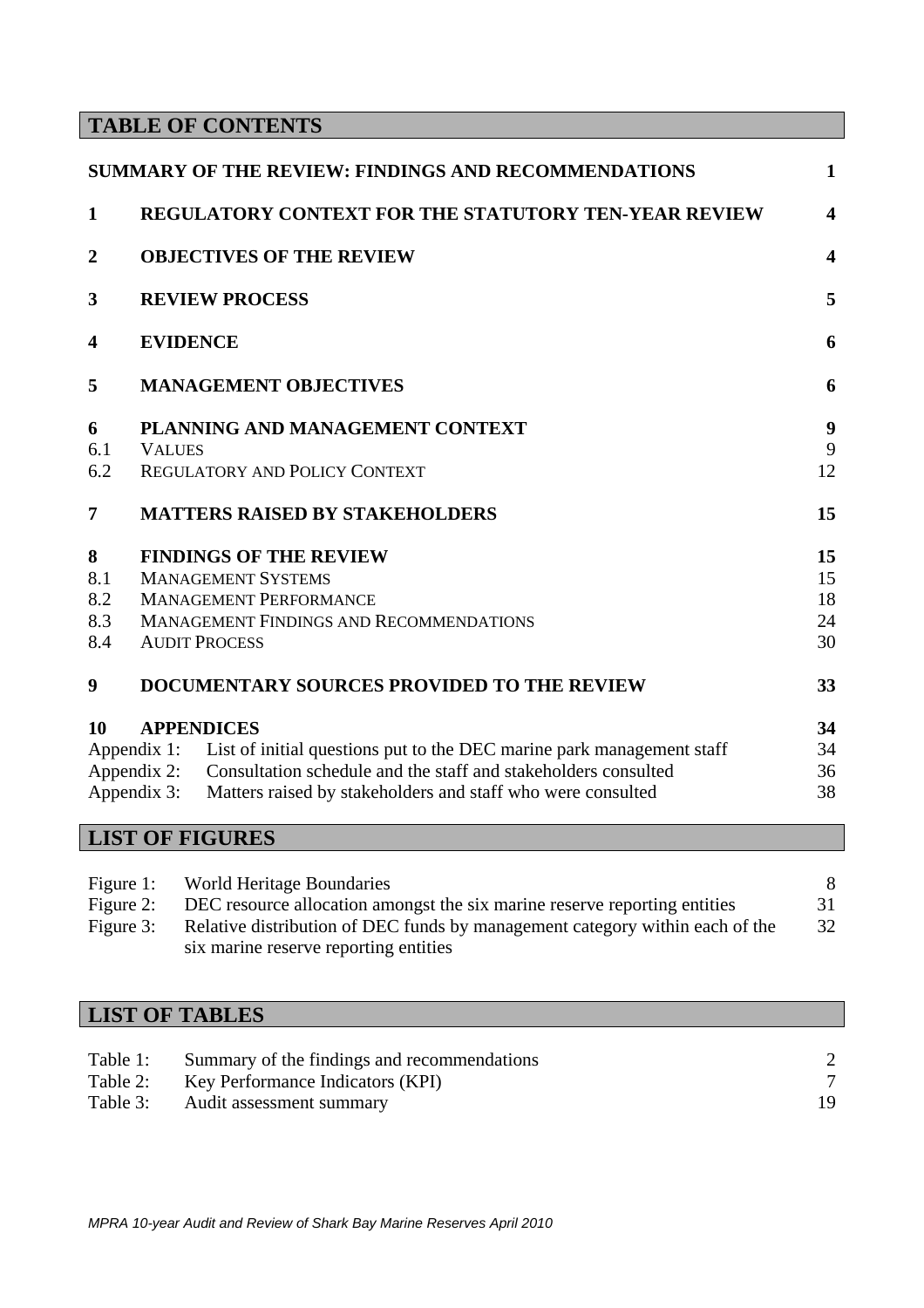## **SUMMARY OF THE REVIEW: FINDINGS AND RECOMMENDATIONS**

This report presents the findings of the MPRA's audit and review of the management plan for the Shark Bay Marine Park and Hamelin Pool Marine Nature Reserve, known collectively as the *Shark Bay Marine Reserves (SBMR)*. This is the first ten-year audit review undertaken by the MPRA, consistent with its audit policy as developed in accordance with the requirements of the *Conservation and Land Management Act 1984* (CALM Act) to review and report on each management plan for any marine conservation reserve vested in the MPRA on its 10 year anniversary.

The purpose of the audit and review was to consider the efficiency and effectiveness of management of the SBMR as implemented under the direction of the management plan. The present management plan contains objectives and strategies but no performance indicators. The review considered the historic development of management as guided by the plan as well as present-day strategies for management of the relevant issues. In addition to findings in relation to present-day management, the findings of the review are intended to provide direction to the Department of Environment and Conservation (DEC) in the matter of the development of a new management plan to replace the expiring plan.

The audit involved an on-site inspection of the SBMR, detailed consultations with staff of both DEC and the Department of Fisheries (DoF), and a number of meetings with both local and Perthbased stakeholders. The people consulted, and their inputs and submissions to the audit are summarised (non-attributed) in the appendices.

The review reports here on the MPRA's assessment of the performance of management against the 20 performance indicators that have been recently developed and applied to the SBMR. The performance assessment has resulted in 19 findings and 17 specific recommendations in relation to present or impending issues that relate to the management of the SBMR.

The review finds that the overall condition of the reserves is good, and the management system operates efficiently despite a significant historical lack of resources. Recent allocations of resources have been much better, but are still inadequate given the scale of the SBMR and the importance of the values that are of World Heritage standard. There are a number of management risks that will need to be addressed in the short term, and followed up with longer term and broader scale responses.

The principal findings of this review are:

- a. The reserves are in good condition, with the likely exception of some targeted fish stocks and local areas where land-based sources of runoff may be having detrimental impacts
- b. Agency (DEC and DoF) management appears to be efficient and effective within the limits of the allocated financial resources, although it is clear that the management system, despite recent increases, remains substantially under-funded
- c. The management plan is outdated and a new plan will need to be developed and gazetted to replace the expiring plan as a matter of priority
- d. The existing high-level protection of representative habitats of the Shark Bay ecosystems is inadequate, and the SBMR and World Heritage Property (WHP) boundaries need to be brought into coherence to resolve this and several other pressing management issues
- e. Recreation fishing issues need to be actively addressed in a precautionary manner, because the fishing pressure is expected to increase with increased levels of visitation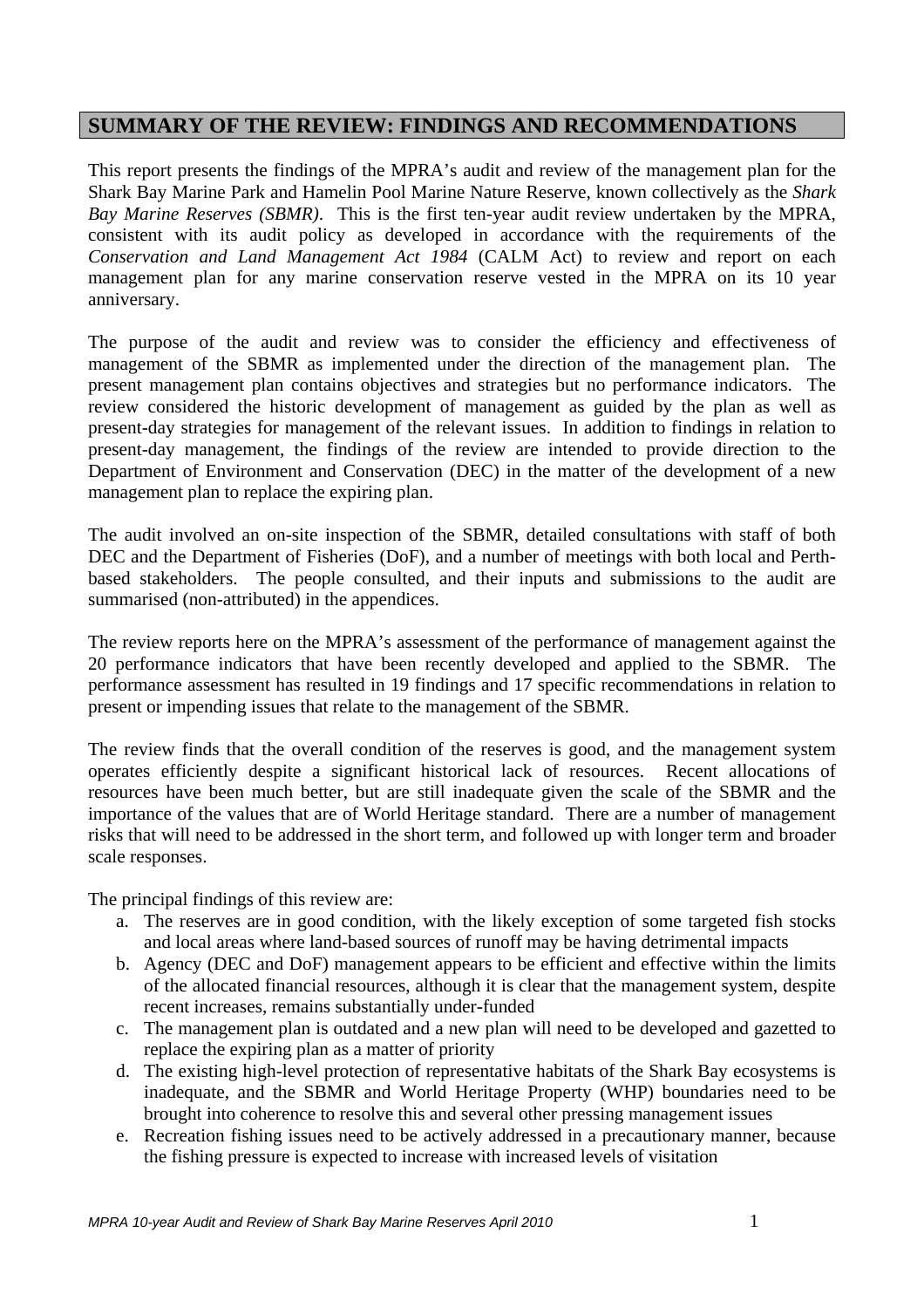- f. Public acceptance of the SBMR and many of the World Heritage values is high, and there are significant levels of support for extension of the park/reserve to include currently unrepresented habitats of Shark Bay provided that existing commercial fishing grounds are suitably maintained and recreational fishing issues are better managed
- g. Camping and foreshore issues and watershed management need to be more fully addressed in the new management plan, and particularly in relation to the improved management of pressures on shallow water near shore ecosystems (including stromatolites)
- h. Short term issues need to be addressed through an interim set of transitional management arrangements, pending the development of the full statutory new management plan. Each of the 17 recommendations from this review should be addressed within the short-term transitional arrangements.

| 17WEE 1. Summary of the midings and recommendations<br>Finding | Recommendation                                                 |
|----------------------------------------------------------------|----------------------------------------------------------------|
| F1: Management plan outdated and                               | R1: Commence the process for updating the management           |
| inadequate for management purposes                             | plan, with attention to a number of specific deficiencies      |
|                                                                | identified in this report                                      |
| F2: Commonwealth's role has become                             | R2: Redefine the role of, and revitalise engagement of, the    |
| unclear, and jurisdictional issues are                         | World Heritage Property committee system in the                |
| confusing for stakeholders                                     | development of the updated management plan                     |
| F3: Pastoral leases are degraded in                            | R3: Improve the catchment management programs, by              |
| some places                                                    | working with the NRM bodies to limit erosion                   |
| F4: Coastal camping issues                                     | R4: Camping and access arrangements need to be                 |
|                                                                | specifically addressed, to better manage access, pets and      |
|                                                                | wastes                                                         |
| F5: Habitats are not representative                            | R5: The new management plan should protect samples of          |
|                                                                | all habitat types, and critically sensitive habitats should be |
|                                                                | secured urgently                                               |
| F6: Monkey Mia management issues                               | R6: Management arrangements need to be finalised               |
|                                                                | urgently                                                       |
| F7: Recreational fishing effort is high,                       | R7: Further park-specific recreational fishing controls need   |
| and likely to rapidly accelerate                               | to be urgently put in place, and consideration given to        |
|                                                                | planning for offsets via recreational fishing zones            |
| F8: Commercial fishing is                                      | R8: Targeted fishing (recreational) at Koks Island on          |
| appropriate, although there are                                | spawning snapper aggregations needs to be removed              |
| compliance issues                                              | through the implementation of a sanctuary zone                 |
| F9: Fishing at Useless Loop                                    | R9: An improved education and awareness program about          |
|                                                                | park values and fishing regulations to be delivered at         |
|                                                                | Useless Loop, supported by increased compliance                |
|                                                                | surveillance                                                   |
| F10: Traditional hunting of protected                          | R10: Clarify the situation in Shark Bay about traditional      |
| species                                                        | hunting of protected species by aboriginal people with         |
|                                                                | Native Title rights                                            |
| F11: Improved focus on management                              | R11: Consider the need for separate planning and               |
| of the MNR                                                     | management arrangements for the MNR within the main            |
|                                                                | management plan                                                |
| F12: Access to the MNR cannot be                               | R12: Initiate amendment of the Mining Act provisions           |
| fully controlled by DEC                                        | where they over-ride the CALM Act in permitting                |
|                                                                | uncontrolled access to MNR and Sanctuary zones, to             |
|                                                                | require a pre-agreed arrangement.                              |

TABLE 1: Summary of the findings and recommendations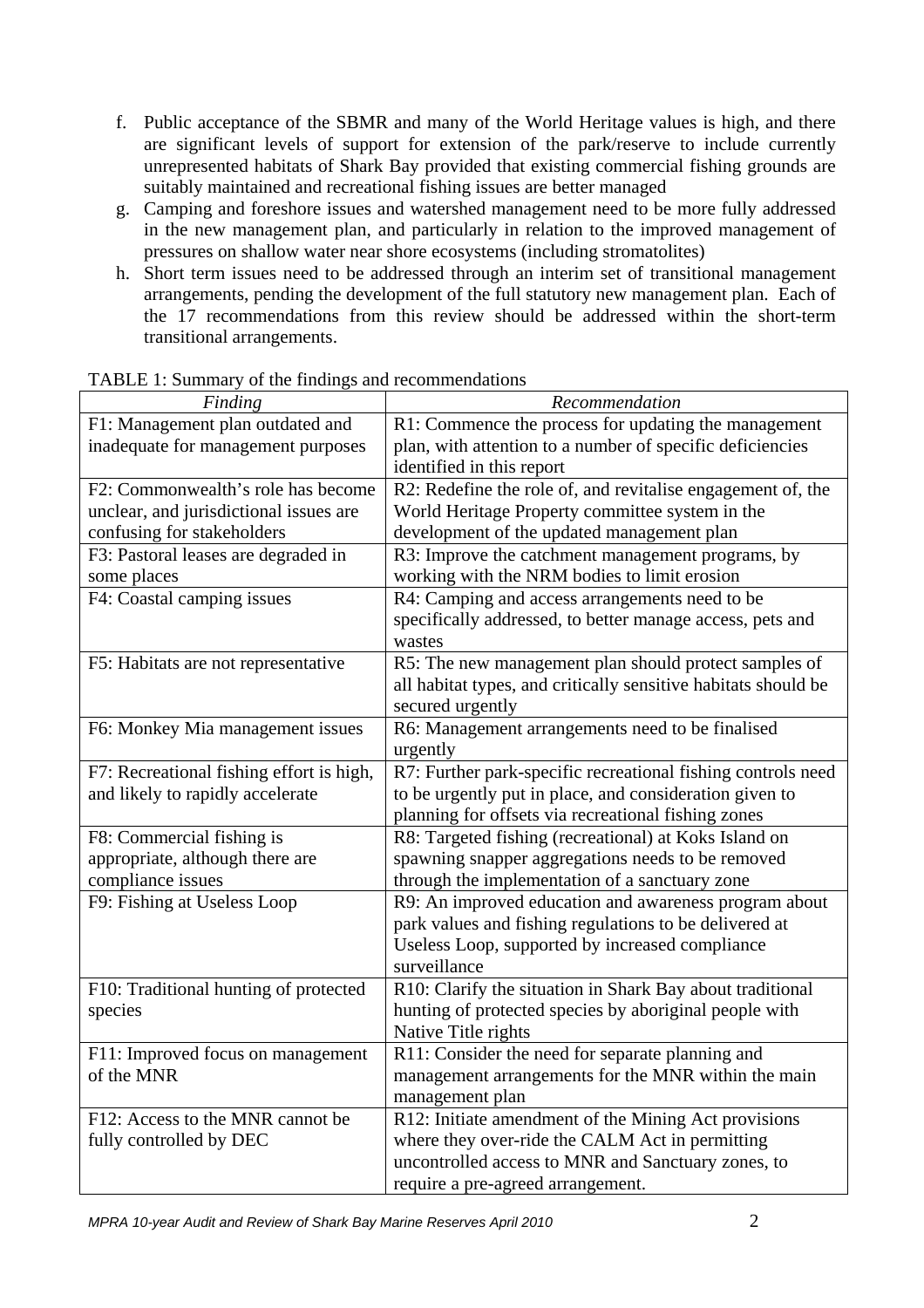| F13: Carnarvon stakeholders seem      | R13: Improve Carnarvon-based education and awareness           |
|---------------------------------------|----------------------------------------------------------------|
| unaware of the park and its values    | programs about the park and the MNR                            |
| F14: The Shires both appear to have a | R14: Both Shires should have standing places on a              |
| limited engagement with the park or   | renewed Management Advisory Committee for SBMR                 |
| its management                        |                                                                |
| F15: Monitoring data on park values   | R15: Priorities for short term research are to develop         |
| is highly limited                     | monitoring for the high risks to park values, followed by      |
|                                       | the development of monitoring systems focused on each          |
|                                       | <b>KPI</b>                                                     |
| F16: Funding resource allocation      | R16: Both Commonwealth and WA funding levels are               |
|                                       | currently too low to provide for fully effective and efficient |
|                                       | management of the values of the SBMR. This needs to be         |
|                                       | reviewed in detail within the context of development of the    |
|                                       | new management plan                                            |
| F17: The development of a new         | R17: There is an urgent need for a transitional management     |
| management plan will take several     | plan of action to address a number of short term high          |
| years before it can become            | priority issues, prior to the full management plan being       |
| operational. In the interim, a number | developed and implemented.                                     |
| of high priority issues will require  |                                                                |
| resolution.                           |                                                                |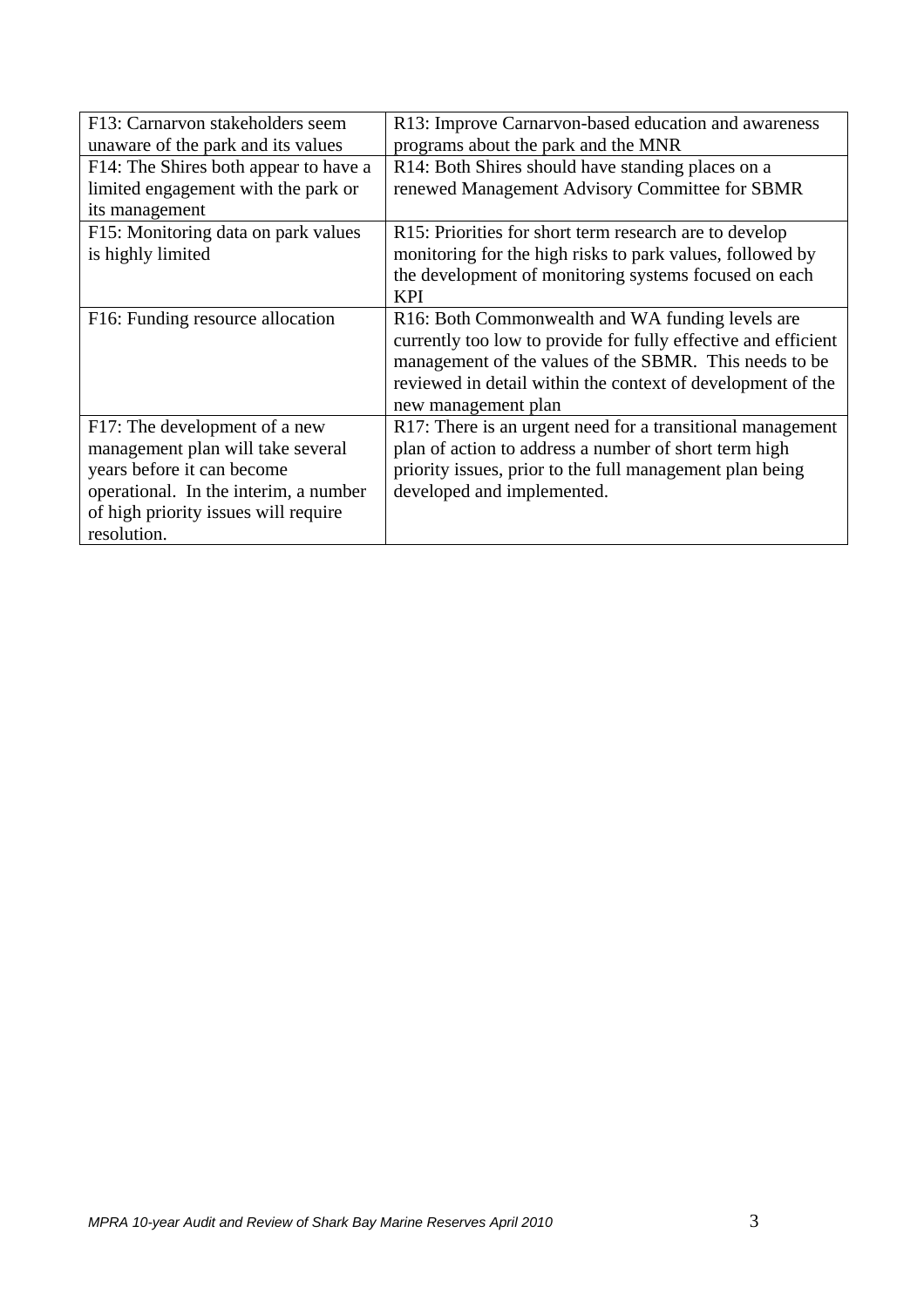## **1.REGULATORY CONTEXT FOR THE STATUTORY TEN-YEAR REVIEW**

The audit function of the MPRA is specified within section 26B (f) of the CALM Act which states that in relation to management plans for lands and waters vested in it, that, as the controlling body, the MPRA is:

- (i) to develop guidelines for monitoring the implementation of management plans by the Department;
- (ii) to set performance criteria for evaluating the carrying out of management plans; and
- (iii) to conduct periodic assessments of the implementation of management plans.

The statutory review function of the MPRA is established in section 54 of the CALM Act which requires the MPRA to be responsible, in relation to all land which is vested in it whether solely or jointly with an associated body, for (a) the preparation of proposed management plans; and (b) the review of expiring plans and preparation of further management plans. Expiring plans do not lapse until they are formally revoked by the Minister and replaced with a new plan.

The MPRA has established an MPRA Audit Policy (2008) and endorsed a performance assessment framework to give effect to the audit function (Lloyd *et. al.*, 2005). The Audit Policy provides the framework for annual reviews of performance of each marine conservation reserve, an audit report to accompany the MPRA Annual Report, periodic audits to provide for mid-term reviews of management performance, and ten-yearly audit and reports of management plans.

This document is the report of the first ten-year review of the Shark Bay Marine Reserves Management Plan, conducted by the MPRA to contribute to the obligations of the MPRA under the CALM Act, consistent with the Audit Policy.

## **2. OBJECTIVES OF THE REVIEW**

This ten-year review of the Shark Bay Marine Reserves Management Plan 1996-2006 is an independent evidence-based audit and review of management. The scope of the audit is broadly, to consider and report on any aspect of management of the marine reserves, including any specific issue that may be relevant to the management of the Shark Bay Marine Park and the Hamelin Pool Marine Nature Reserve (known collectively as the Shark Bay Marine Reserves - SBMR). Specifically, the review is to;

- (a) review and report on management outcomes and achievements in respect to the objectives of the Shark Bay Marine Reserves Management Plan 1996-2006 (Department of Conservation and Land Management and National Parks and Nature Conservation Authority, Plan No 34, 1996);
- (b) report on any issues detected, and on management responses/strategies implemented or planned; and
- (c) identify changes or future improvements that may be warranted in the management or present implementation system in order to meet the established vision and objectives for the Shark Bay Marine Reserves.

**3. REVIEW PROCESS**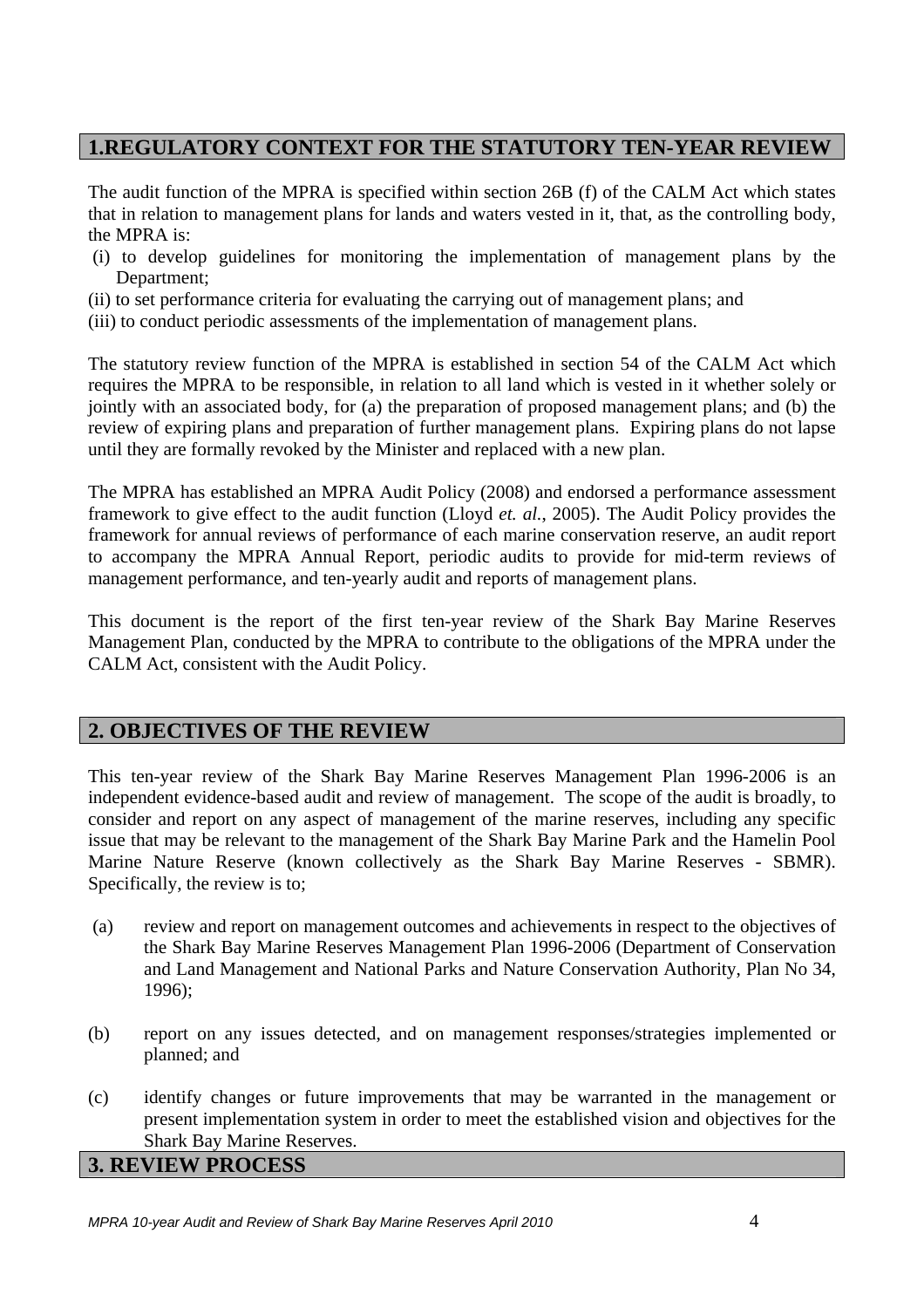The review followed the general process of a forensic audit of management issues, followed by preparation of a review report. Evidence was obtained from records, documents, interviews and direct observations, where possible verified with the relevant agency staff. In addition, the views and opinions of agency staff (particularly DEC and Department of Fisheries - DoF), members of the local communities, and the local government agencies were actively sought as part of the audit process.

The review has been conducted by the MPRA Audit Sub-committee, under delegation from the full MPRA. The Audit Sub-committee members who conducted this review were Trevor Ward (Chair) and John Penrose, with support from co-opted MPRA members Di Walker and Angus Horwood.

The review proceeded in six stages;

- 1. pre-assessment of the documentary evidence;
- 2. pre-assessment workshop with stakeholders;
- 3. on-site inspection for verification of achievements and inspection of management issues;
- 4. consultation with staff and stakeholders in both Perth and the local communities;
- 5. preparation of a review report and circulation of draft for correction of factual errors by both DEC and DoF; and
- 6. finalisation of the audit process and a review report.

In the pre-assessment stage, the available reports/information were collected and reviewed by the Audit Sub-committee. This consisted primarily of a draft Shark Bay Literature Review, prepared by DEC staff and made available to the audit on CD.

The pre-assessment workshop with selected stakeholders provided information and evidence about how the process of engagement with local communities could be best conducted, and how the overlying issues of the World Heritage property interacted with the management of the SBMR.

Prior to the site inspection, to provide an initial focus for the audit, the Audit Sub-committee prepared and submitted to the DEC and DoF staff a list of questions and issues that would form the initial focus for the on-site inspection (Appendix 1).

The on-site inspection was conducted by the MPRA Audit Sub-committee on 22-26 June 2009, and provided local discussions with stakeholders and first-hand information about the management of the SBMR. The evidence collected on the site inspection and the series of meeting with regional stakeholders was complemented by interviews with DEC and other agency staff, pastoralists, tourism operators, local government representatives, scientists and stakeholders to determine what progress is being made towards achieving the strategies and objectives of the SBMR Management Plan.

The review of documentation, findings from the site inspection of any management issues, and matters raised by the stakeholders or staff of the agencies and stakeholders forms the knowledgebase for this review.

The benchmarks for determining the acceptability of management have been set by consideration of the implicit targets established within the SBMR Management Plan (specific targets were not set), informal comparison with benchmarks and standard procedures used in the other DEC-managed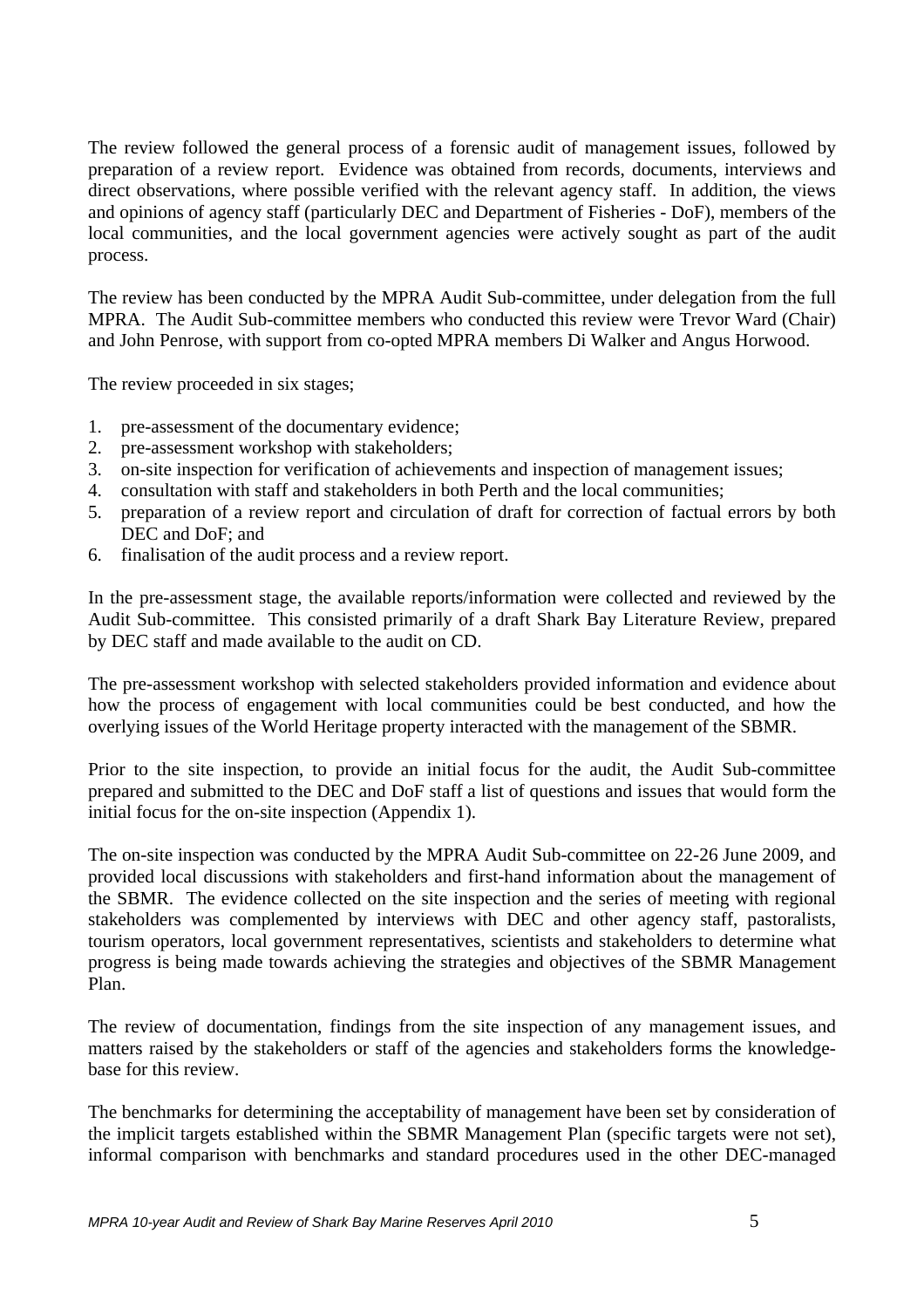marine parks and reserves, and by informal comparison with targets set in other Australian/New Zealand marine parks and reserves and scientific best practice.

## **4. EVIDENCE**

The initial set of evidence for this review consists of the DEC primary submission to the review, comprising input from the DEC Marine Policy and Planning Branch (Fremantle) and the district DEC staff from Shark Bay and Carnarvon. This evidence is heavily based on the annual performance reports for SBMR and on the present-day operational perspective of the district DEC staff. A primary written submission was also sought from DoF (Perth) but was not submitted by the time of conclusion of this report.

The dominant documentary information base for this review therefore consists of the agency submissions, the SBMR Management Plan, the reports of the MPRA annual monitoring review workshops (2006-2008), the contextual information developed prior to SBMR dedication, and the reports of a number of research and monitoring studies conducted by DEC, DoF and external projects within the SBMR or the World Heritage Property.

A substantial amount of direct evidence was also secured through the on-site stakeholder and agency staff interviews. A substantial input on fishing issues has been received from the regional DoF staff during the site inspection. The Audit sub-committee also secured comments and feedback on the management issues from a joint meeting of the World Heritage Property Community Consultative Committee and Scientific Advisory Committee, held in August 2009. The staff and stakeholders consulted and the sites visited are listed in Appendix 2.

Issues raised by the staff and stakeholders are summarised at Appendix 3.

## **5. MANAGEMENT OBJECTIVES**

This section summarises the management objectives for the SBMR, and provides a summary (from the SBMR Management Plan) for the objectives and strategies used to achieve those objectives. The SBMR Management Plan 1996-2006 was not prepared with measurable outcome-oriented objectives and therefore specific progress against management targets (such as reporting of performance against key Performance Indicators) is not strictly relevant. However, in keeping with the outcome-based management plans that are now the norm for marine park management in WA, management of SBMR is reported in the annual MPRA performance assessment review against a set of performance indicators developed by the operational DEC district staff. The set of indicators, those considered to be Key Performance Indicators, and their relevant values are shown below.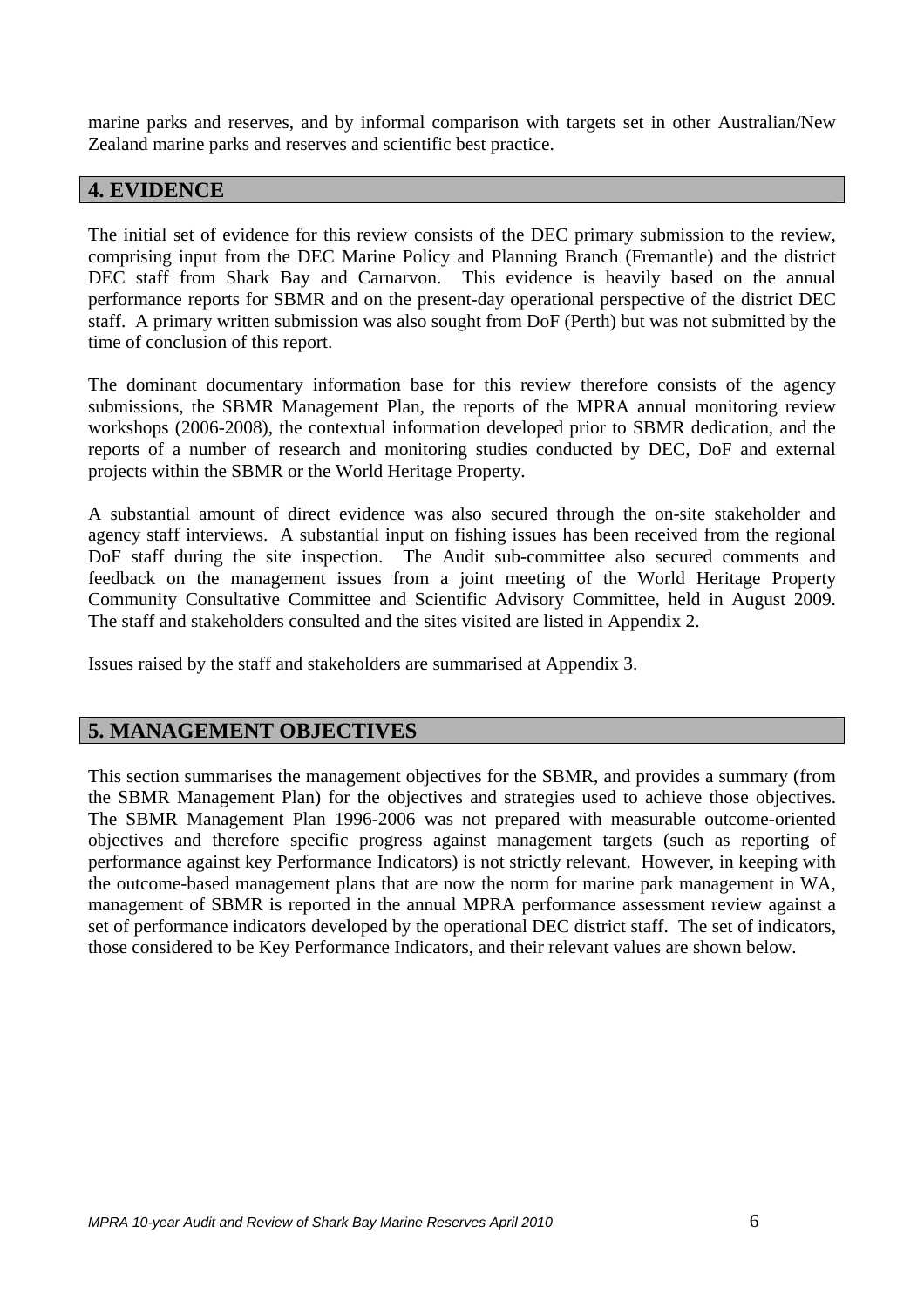| $17$ DLL $2.$ Key I chormance multators (KTT)<br><b>Values</b> | <b>Performance Indicator (Summary)</b>                           |
|----------------------------------------------------------------|------------------------------------------------------------------|
|                                                                |                                                                  |
| 1 Seabed Geomorphology                                         | The structural complexity of seabed geomorphology of the         |
|                                                                | park is not significantly altered by human activities            |
| 2 Water quality                                                | There is no change in water quality of all reserve waters from   |
|                                                                | 'background' levels, as a result of human activity in the park   |
|                                                                | (KPI)                                                            |
| 3 Sediment Quality                                             | There is no change in sediment quality of all reserve waters     |
|                                                                | from 'background' levels, as a result of human activity in the   |
|                                                                | park (KPI)                                                       |
| 4 Intertidal benthic habitats                                  | No loss of intertidal benthic community diversity, or biomass,   |
|                                                                | as result of human activity in the park                          |
| 5 Subtidal coral communities                                   | No loss of coral diversity, or biomass, as result of human       |
|                                                                | activity in the park                                             |
| 6 Seagrass meadows                                             | No loss of seagrass diversity, or permanent loss of above-       |
|                                                                | ground biomass of perennial seagrass, as result of human         |
|                                                                | activity in the park (KPI)                                       |
| 7 Mangrove communities                                         | No loss of mangrove diversity, or biomass, as result of human    |
|                                                                | activity in the park (KPI)                                       |
| 8 Microbial communities (stromatolites and algal               | No loss of above-ground biomass of microbial communities,        |
| mats)                                                          | or decline in overall health, as result of human activity in the |
|                                                                | park (KPI)                                                       |
| 9 Non-targeted finfish                                         | No loss of finfish diversity, or protected finfish species       |
|                                                                | abundance, as a result of human activity in the park (KPI)       |
| 10 Non-targeted invertebrate communities                       | No loss of invertebrate diversity, or non-targeted invertebrate  |
|                                                                | biomass, as a result of human activity in the park               |
| 11 Targeted finfish                                            | Target finfish diversity and abundance in the park is            |
|                                                                | maintained or increased over current levels (KPI)                |
| 12 Targeted invertebrates                                      | In sanctuary and special purpose zones target invertebrate       |
|                                                                | abundance is maintained or increased over current levels         |
| 13 Seabirds and migratory waders.                              | No loss of seabird and migratory wader diversity, or             |
|                                                                | abundance, as result of human activity in the park               |
| 14 Cetaceans                                                   | No loss of cetacean diversity, or marine mammal abundance,       |
|                                                                | as a result of human activity in the park                        |
| 15 Monkey Mia dolphins                                         | No loss of abundance of bottle-nosed dolphins at Monkey          |
|                                                                | Mia, and no decline in health, as a result of human activity in  |
|                                                                | the park (KPI)                                                   |
| 16 Dugongs                                                     | No loss of dugong abundance as a result of human activity in     |
|                                                                | the park (other than from indigenous take) (KPI)                 |
| 17 Loggerhead turtles                                          | No loss of turtle abundance as a result of human activity in     |
|                                                                | the park (KPI)                                                   |
| 18 Green turtles                                               | No loss of turtle abundance as a result of human activity in     |
|                                                                | the park (KPI)                                                   |
| 19 Seascapes                                                   | Maintenance of amenity values of designated seascapes in the     |
|                                                                | park (KPI)                                                       |
| 20 Wilderness                                                  | Maintenance of amenity values of designated 'wilderness' in      |
|                                                                | the park (KPI)                                                   |
|                                                                |                                                                  |

TABLE 2: Key Performance Indicators (KPI)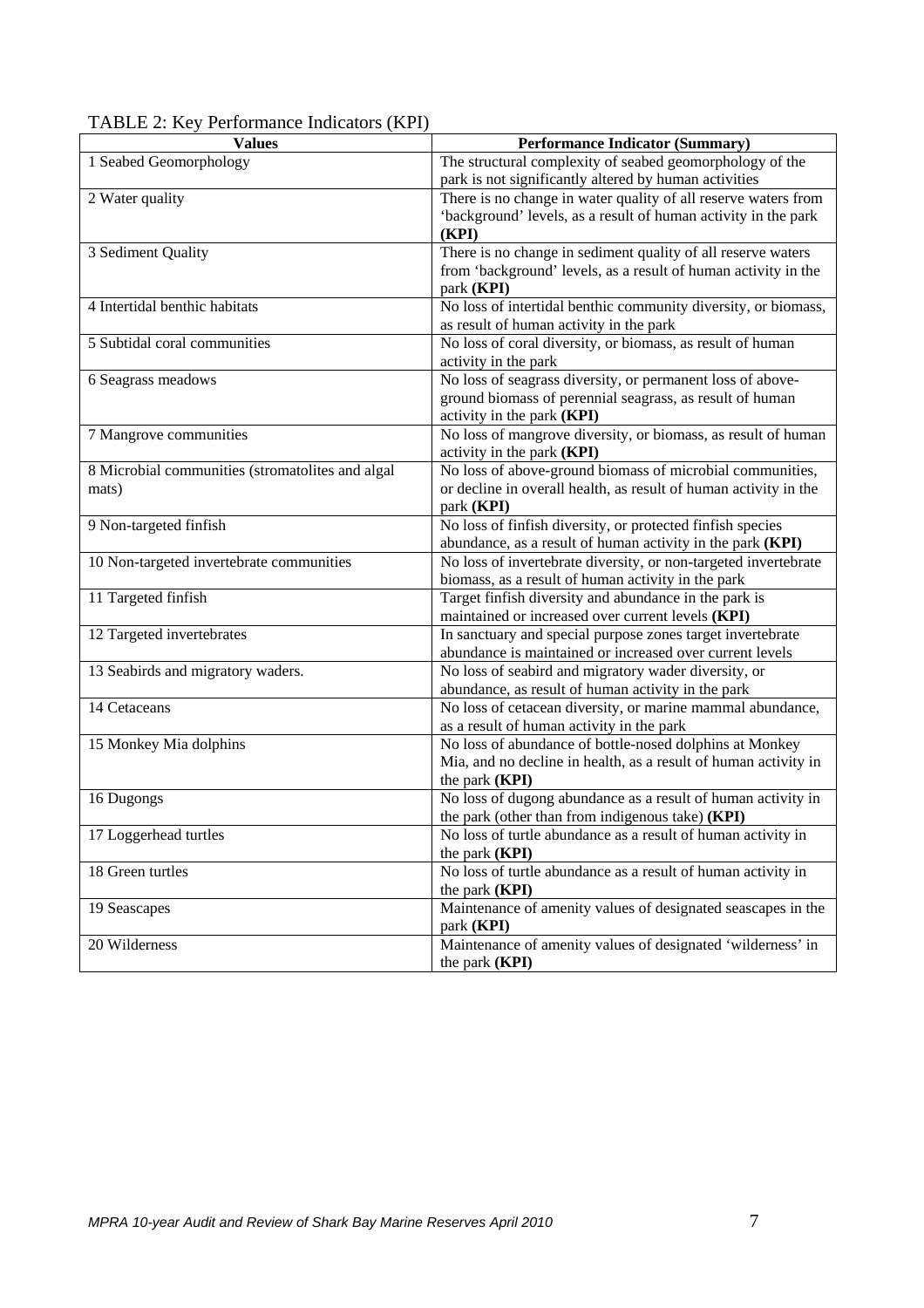

Figure 1: World Heritage Boundaries (Source: *Shark Bay World Heritage Property Strategic Plan 2006-2020*)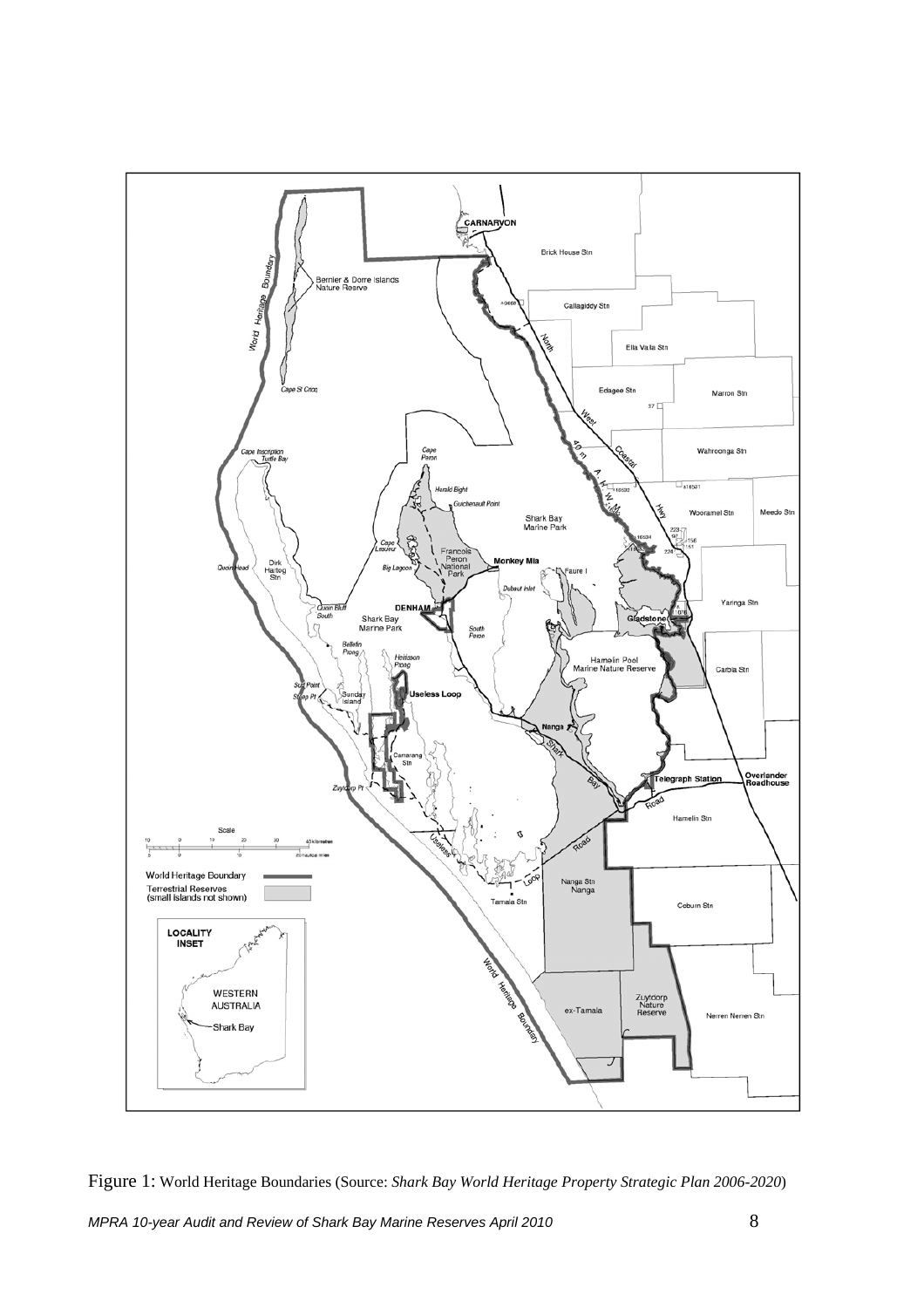## **6. PLANNING AND MANAGEMENT CONTEXT**

## **6.1 VALUES**

## *World Heritage*

Shark Bay is of outstanding global significance, having been inscribed on the World Heritage List in recognition of the area's outstanding universal natural values. Shark Bay was nominated for inclusion on the World Heritage List in October 1990, and at the time of listing in 1991 was one of only 11 places on the World Heritage List to satisfy all four natural criteria. These criteria are that the area contains;

- *• outstanding examples representing the major stages of Earth's evolutionary history;*
- *• outstanding examples representing significant ongoing geological processes, biological evolution and human interaction with the natural environment;*
- *• certain unique, rare or superlative natural phenomena, formations or features of exceptional natural beauty;* and
- *• the most important and significant habitats where threatened species of plants and animals of outstanding universal value from the point of view of science and conservation still survive*.

Other places that have satisfied all four natural criteria include Galapagos Islands (Ecuador), Mt Cook and Fiordland National Parks (New Zealand), Yellowstone, Grand Canyon and Great Smoky Mountains National Parks (USA), Tasmanian Wilderness and the Great Barrier Reef. Up to January 2007, there were just 16 sites globally that satisfy all four natural World Heritage criteria.

In addition to Shark Bay there are now sixteen other Australian World Heritage Properties: the Great Barrier Reef, Kakadu National Park, the Willandra Lakes Region, the Lord Howe Island Group, the Tasmanian Wilderness, the Central Eastern Rainforest Reserves, Uluru- Kata Tjuta National Park, the Wet Tropics of Queensland, Fraser Island, the Australian Fossil Mammal Sites (Riversleigh and Naracoorte), Macquarie Island, the Heard and McDonald Island Group, the Greater Blue Mountains area, Purnululu National Park, Royal Exhibition Building and Carlton Gardens and Sydney Opera House.

The Shark Bay World Heritage Area covers approximately 22 000  $km^2$ , is 66% marine and has about 1500 km of coastline. The marine environment is a complex and interlinked set of systems, and many of the features of Shark Bay encompass more than one criterion. The region contains an outstanding example of Earth's evolutionary history in the stromatolites and hypersaline environment of Hamelin Pool. There are significant ongoing geological and biological processes in both the marine and terrestrial environments of Shark Bay. The Faure Sill and Wooramel Seagrass Bank are examples of the many superlative natural phenomena or features to be found in the World Heritage Area. The World Heritage Area also provides habitat for a number of rare and threatened species, and with many at the limit of their geographic ranges. Shark Bay is also noted for its natural beauty and in particular the diversity of its land and seascapes.

Seagrass covers over 4000 km<sup>2</sup> of the Bay, with the 1030 km<sup>2</sup> Wooramel Seagrass Bank being the largest known structure of its type in the world. The 12 species of seagrass in Shark Bay make it one of the most diverse seagrass assemblages in the world. Seagrass has significantly contributed to the evolution of Shark Bay as it has modified the physical, chemical and biological environment as well as the geology and led to the development of major marine features, such as Faure Sill. The barrier banks associated with the growth of seagrass over the last 5000 years have, with low rainfall, high evaporation and low tidal flushing, produced the hypersaline Hamelin Pool and L'haridon Bight. This hypersaline condition is conducive to the growth of cyanobacteria. The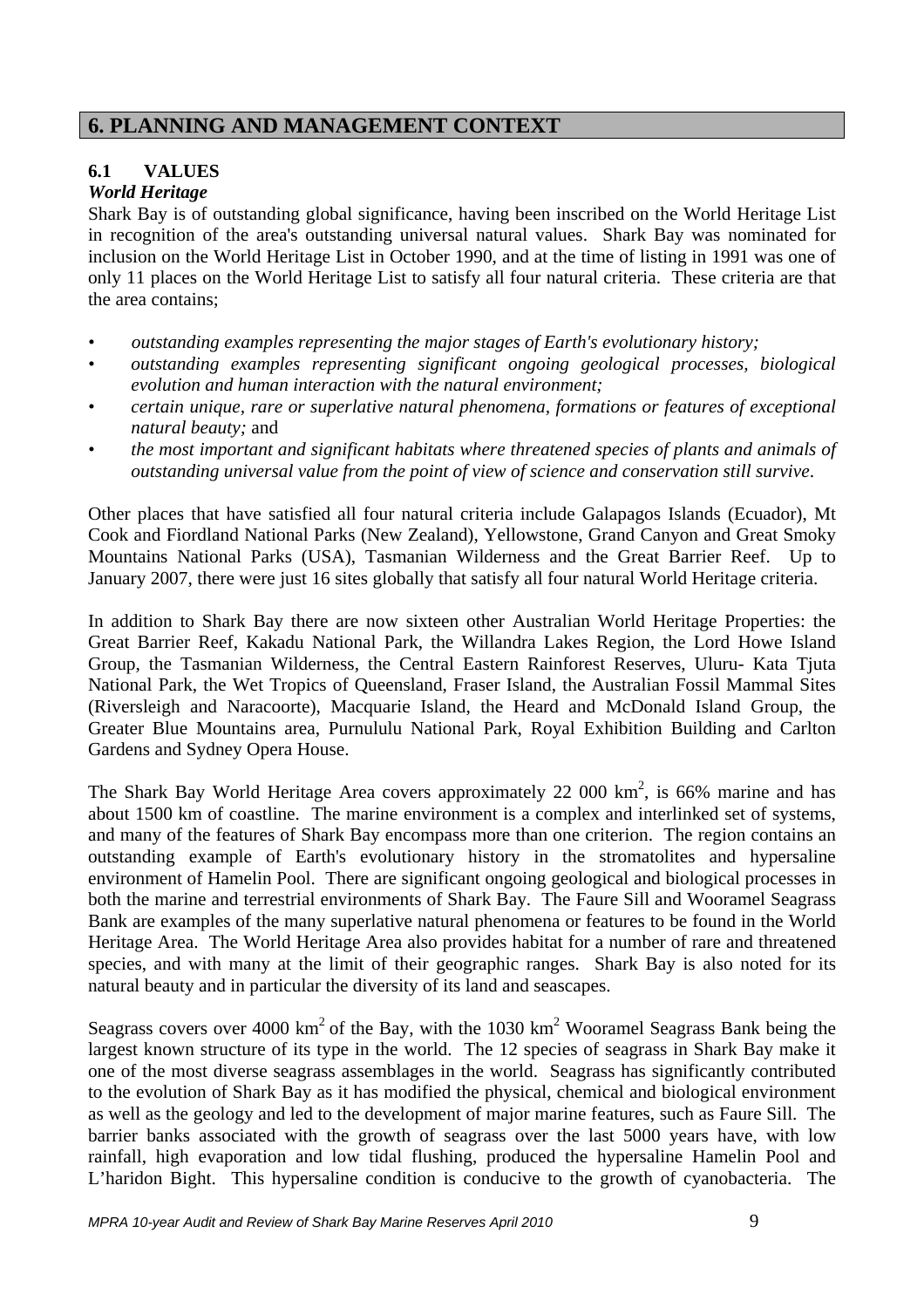cyanobacteria trap and bind the sediment to produce a variety of marine mats and structures including laminated structures known as stromatolites. Hamelin Pool contains the most diverse and abundant examples of stromatolites found in the world. These are living representatives of stromatolites that existed some 3500 million years ago. Also found at Hamelin Pool are ooid shoals which are limestone sands caused by precipitation of calcium carbonate from hypersaline waters. These are common in ancient geological sequences, but rare in modern seas.

Shark Bay is renowned for its marine fauna. For example, the dugong population, estimated at 10000 animals, is considered to be the second largest in the world. The Bay is considered to be one of the world's most important habitat for tiger sharks. Humpback whales use the Bay as a staging post in their migration along the coast. Green and loggerhead turtles occur in the Bay, with Dirk Hartog Island providing an important nesting site for loggerheads in Western Australia.

The Bay is located near the northern limit of a transition region between temperate and tropical marine fauna. Of the 323 fish species recorded from Shark Bay, 83% are tropical species with 11% warm temperate and 6% cool temperate species. Similarly, of the 218 species of bivalve molluscs recorded in Shark Bay, 75% have a tropical range and 10% a southern Australian range, with 15% being endemic to the west coast. Accumulations of bivalve mollusc shells have, over a long period of time, resulted in spectacular white beaches and ridges such as Shell Beach and coquinas or sedimentary rocks made from the shells. The steep local environmental gradients have also produced genetic variability among populations of marine species. Shark Bay is a focal point for genetic divergence; for example, there is variation between snapper populations inside Shark Bay and those outside, and between the eastern and western gulfs of the inner portion of the Bay.

#### *Cultural Values*

Aboriginal occupation has been dated to 30 000 years ago and there is evidence of reliance on the marine resources at Shark Bay in more recent sites investigated. Indigenous cultural heritage includes sites such as shell middens, quarries, rock shelters, artefact shelters, burials, stone arrangements, camps and archaeological sites, as well as language. Aboriginal sites including open shell middens, quarries, rock shelters, artefact shelters, burials and stone arrangements have been recorded for Shark Bay. Most of these sites directly overlook the shoreline or are close to it. There are over 80 known midden sites located along the coastline in the Shark Bay area.

The Shark Bay area has being occupied by the Malgana and Yadgalah people with the Nanda people occupying the land south of Shark Bay to Kalbarri. A limited amount of information on the traditional life and customs of these people is available from records of observations of Europeans. Drawings made during the French scientific expeditions of 1801 depict semi-permanent Aboriginal camps on Peron Peninsula. Smoke was seen by navigators on Dirk Hartog Island, Edel Land and the eastern shores of Shark Bay. Since the 1850s, Aboriginal people in the Shark Bay area have been closely involved in the pearling, pastoral and fishing industries, and by the early 1900s had become reasonably well integrated with the Chinese, Malay and British settlers. The local Aboriginal people today maintain a strong involvement in the fishing industry.

Shark Bay was the site of the first recorded European landing in Australia in 1616 by Dirk Hartog. Other explorers followed and several scientific expeditions by the British and French during the 1800s are significant for their observations and collections. Ten shipwrecks are believed to have occurred in Shark Bay between 1841 and 1909 and some associated land camps have been located. The coastline contains many remnant camp sites associated with the pearling and guano industries. Historical artefacts exist within the marine reserves as a result of past pastoral, fishing and sandalwood activities.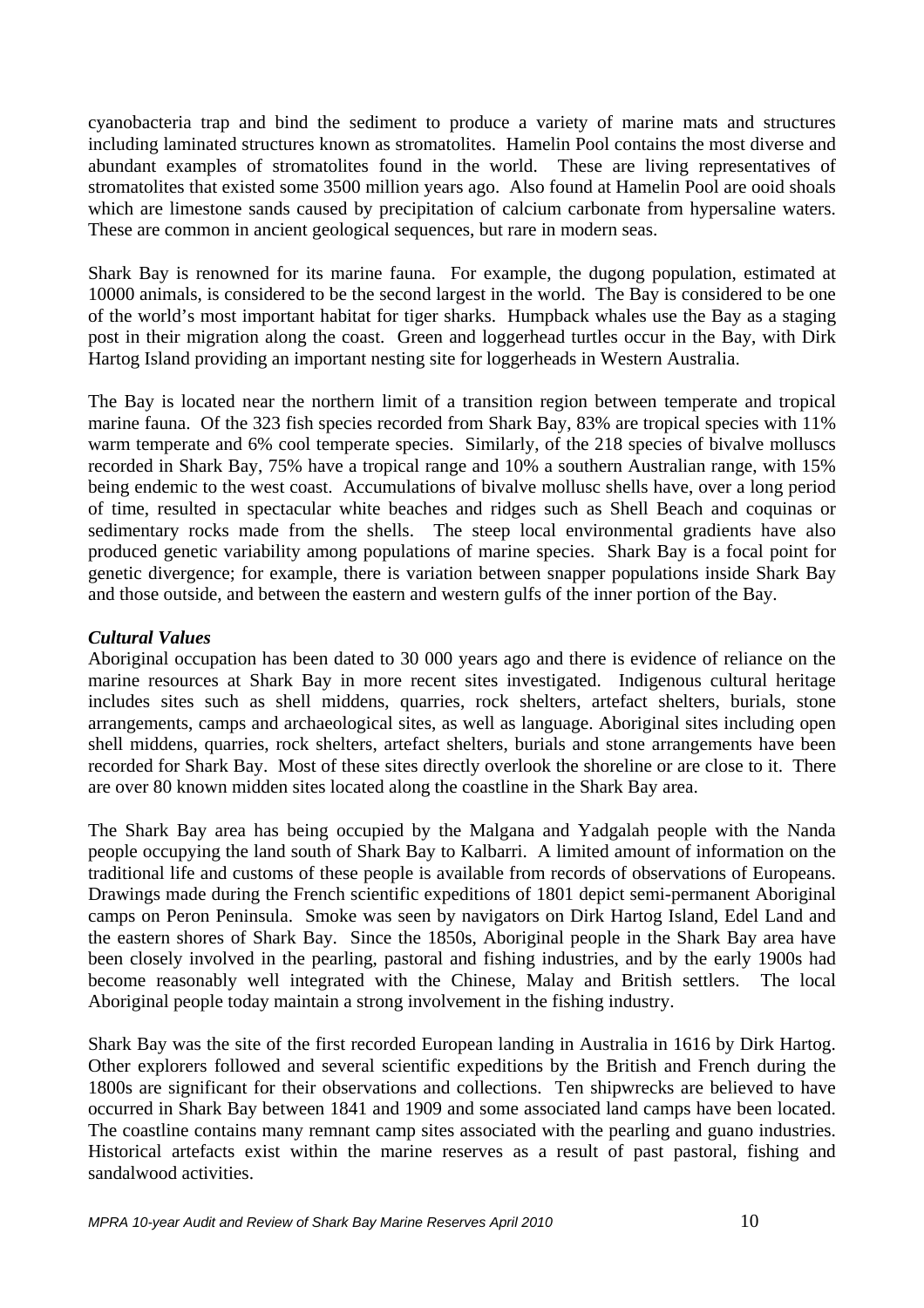#### *Managing the Values*

The role of the Western Australian Government is to manage the Shark Bay World Heritage Area to fulfil obligations under the Convention concerning the Protection of the World Cultural and Natural Heritage (World Heritage Convention). In addition, the Shark Bay Marine Park and the Hamelin Pool Marine Nature Reserve declared under WA legislation lie wholly within the World Heritage Area, and it is a requirement under the CALM Act that management plans be prepared for the marine park and the marine nature reserve.

Adjoining the marine park at the high water mark is the Monkey Mia Reserve (No. 1686) which covers 477 ha. This reserve is jointly vested with the Shire of Shark Bay and the Executive Director of DEC for the purpose of "Recreation" (the *Monkey Mia Reserve Draft Management Plan* recommends the purpose be extended to "Recreation and Conservation of Flora and Fauna"). This reserve contains all public facilities in the area and surrounds an additional Shire Reserve on which the Monkey Mia Resort is located. Because of the strong interaction between the management of the coastal strip and the marine park, it is crucial that management and planning be integrated to ensure the objectives of the two areas are achieved.

Monkey Mia presents a complex range of specific issues such as dolphin feeding and interaction procedures, beach access and usage and the public use of the Information Centre. Because of this complexity a separate draft management plan has been jointly prepared by the Shire of Shark Bay and DEC which specifically addresses these issues. An MOU relating to the management of this reserve by DEC is now in development.

> World Heritage Values of Shark Bay (as expressed in the listing nomination 1990)

#### **Criterion 1: Outstanding examples representing the major stages of the earth's evolutionary history.**

- Stromatolites and microbial mats of Hamelin pool
- Hamelin Pool and L'haridon Bight and Holocene deposits

#### **Criterion 2: Outstanding examples representing significant ongoing geological process, biological evolution and man's interaction with his natural environment.**

#### Marine Environment

- Unique hydrological structure, banks and sills, steep salinity gradients, three biotic zones
- Faure sill
- Hypersaline environment of Hamelin Pool
- Microbial communities
- *Fragum eragatum* shell deposits
- High genetic biodiversity (e.g. snapper, venerid clams, bivalves)
- Seagrass meadows, and their role in the evolution of the marine environment
- Wooramel seagrass bank, expanse of meadows and diversity of seagrass species
- Carbonate deposits and sediments
- Northern limit of transition region between temperate and tropical marine environments, resulting in high species diversity (e.g. 323 fish species, 218 bivalve species, and 80 coral species)

Terrestrial Environment

- Botanical province transition zone, most pronounced in the southern parts of Nanga and Tamala
- Range limits (145 plant species at northern limit, 39 species at southern limit, and 28 vascular plant species endemic).
- Isolation of fauna habitats on islands and peninsulas resulting in survival of threatened species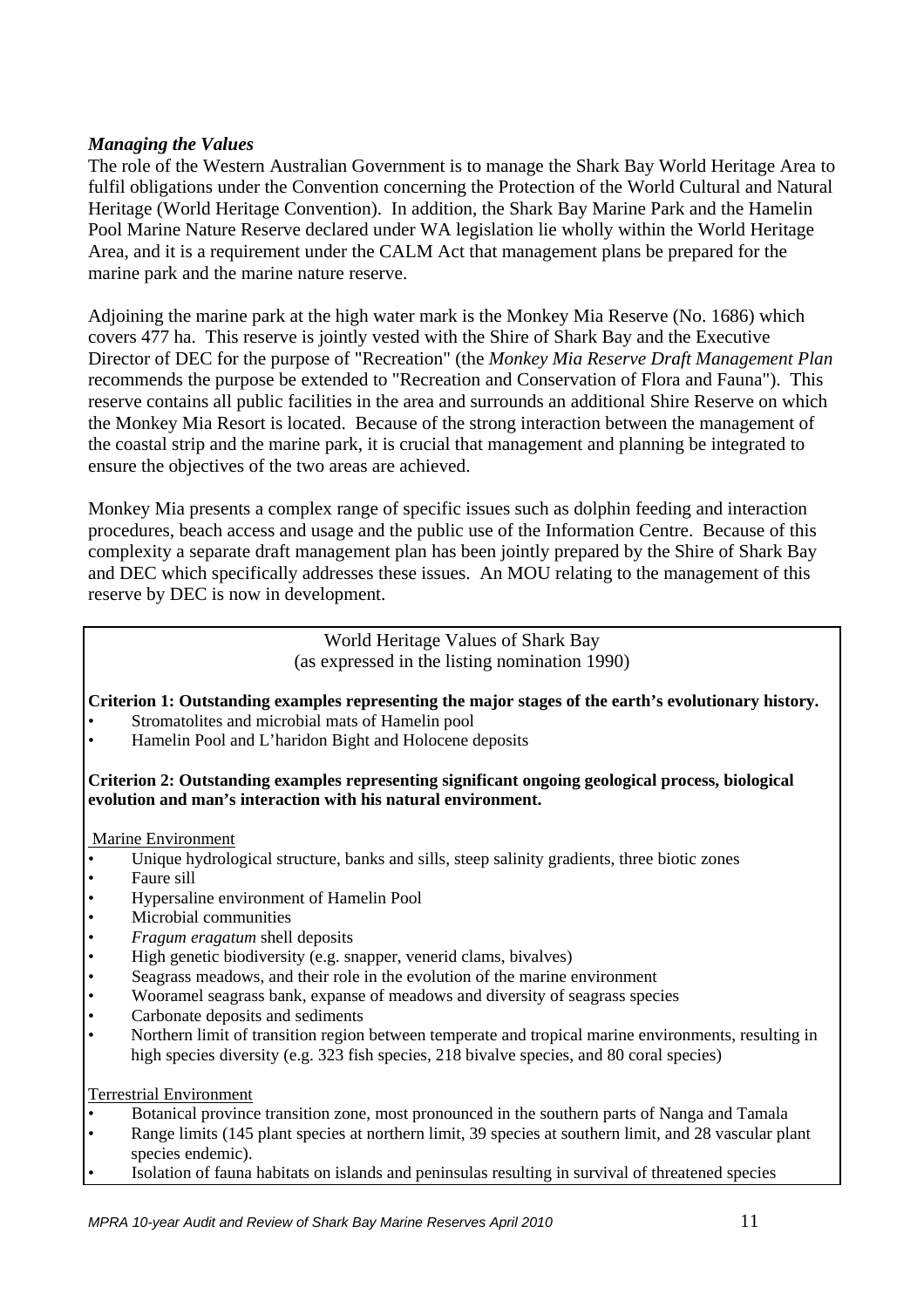- Range limits and fauna species richness (100 species of herpetofauna 9 endemics, 230 species of birds representing 35% of Australia's total species)
- Species evolution illustrated in Rufous Hare Wallaby and Banded Hare-Wallaby.

#### **Criterion 3: Superlative natural phenomena, formation or features, for instance, outstanding examples of the most important ecosystems, areas of exceptional natural beauty or exceptional combinations of natural and cultural elements.**

- **Stromatolites**
- Hypersaline environment of Hamelin Pool
- Faure sill
- Wooramel seagrass bank
- Coastal scenery Zuytdorp cliffs, Dirk Hartog Is, Peron Peninsula, Heirisson and Bellefin Prongs
- Fragum beaches of L'haridon Bight
- Inundated birridas and lagoons such as Big Lagoon.
- Strongly contrasting colours of the dunes/cliffs, beaches and adjacent ocean of Peron Peninsula
- Abundance of marine fauna (dugongs, dolphins, sharks, rays, turtles and fish)
- Annual wildflower season display.

#### **Criterion 4: The most important and significant natural habitats where threatened species of animals or plants of outstanding universal value still survive.**

Five out of Australia's 26 endangered mammals (Shark Bay mouse, Banded Hare-Wallaby, Rufous Hare-Wallaby, Western Barred Bandicoot, and Burrowing Bettong) survive in Shark Bay

- Bernier Island subspecies of Ash-grey mouse
- 12 threatened reptiles (e.g. Baudin Island Skink and Woma)
- Endemic Sandhill Frog
- 35 migratory bird species
- Threatened Thick Billed Grasswren
- Endemic Dirk Hartog subspecies of the southern emu-wren
- Dugong (approx. one eighth of the world's population)
- Humpback Whale
- Loggerhead and Green Turtles
- Some threatened flora species

*Source: Shark Bay World Heritage Property Strategic Plan 2008-2020*

## **6.2 REGULATORY AND POLICY CONTEXT**

#### *State Legislation*

- *Conservation and Land Management Act 1984* provides the mechanisms by which marine parks and reserves are established, vested and managed; establishes MPRA and functions.
- *Wildlife Conservation Act 1950* provides legislative protection for flora and fauna across the State's lands and waters.
- *Conservation and Land Management Regulations 2002* provide a mechanism to manage human impacts in marine parks and reserves, through enforcement and licensing.
- *Wildlife Conservation Regulations 1970* regulate interaction with fauna and flora through a licensing system.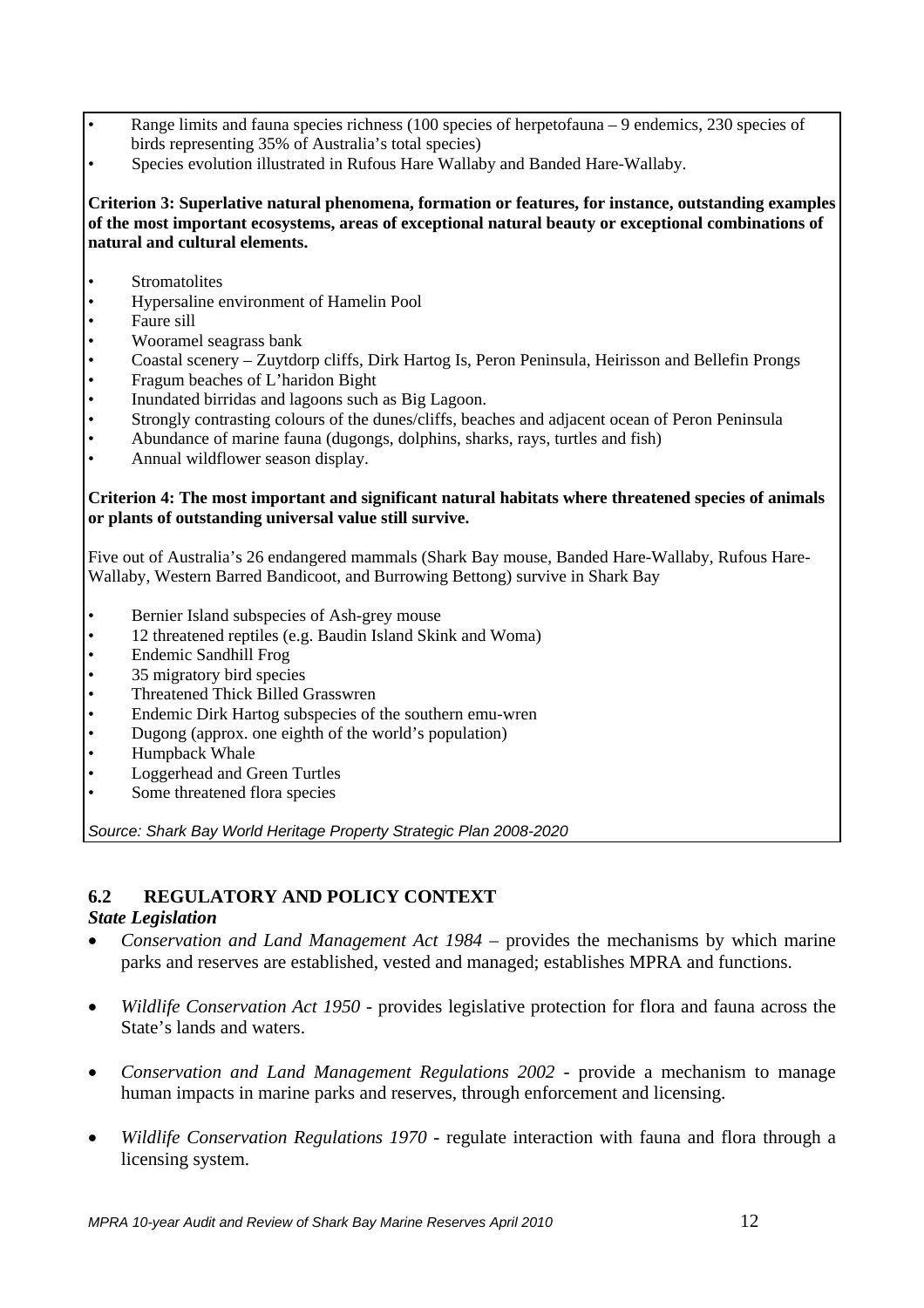- *Fish Resources Management Act 1994* management and regulation of recreational and commercial fishing and aquaculture in marine parks and reserves by the Department of Fisheries.
- *Fishing and Related Industries Compensation (Marine Reserves) Act 1997* provides the mechanism by which the holder of an existing authorisation for commercial fishing, aquaculture and/or fish processing may seek compensation if the commercial value of the authorisation is apparently diminished.
- *Western Australian Marine Act 1982* and *Navigable Waters Regulations 1958* regulate boating in all State waters.
- *Shipping and Pilotage Act 1967 and Shipping and Pilotage (Mooring Control Areas) Regulations 1983* – allow for the establishment of mooring control areas.
- *Environmental Protection Act 1986* assessment of any development that may have a significant effect on the environment in or adjacent to a marine park or reserve by the Environmental Protection Authority.

Other relevant State legislation includes;

- *Aboriginal Heritage Act 1972;*
- *Acts Amendment (Marine Reserves) Act 1997;*
- *Heritage of Western Australia Act 1990;*
- *Land Administration Act 1997;*
- *Maritime Archaeology Act 1973;*
- *Marine and Harbours Act 1981;*
- *Pearling Act 1990; and the*
- *Wildlife Conservation (Close Season for Marine Mammals) Notice 1998*

#### *State Policy*

- *New Horizons: the way ahead in marine conservation and management 1998* provides guidance for the establishment and management of marine parks and reserves to protect representative and special marine ecosystems; commitment to a high level of public participation.
- *State Water Quality Management Strategy 2004* and *Environmental Quality Management Framework* - provide a framework for water and sediment quality management to maintain high levels of water, sediment and biota quality by managing and controlling the impacts of waste discharges to the marine environment.
- *Strategy for Management of Sewage Discharge from Vessels into the Marine Environment 2004* – applies three zones to State waters for discharge of sewage.

#### *Commonwealth Legislation*

• *Environment Protection and Biodiversity Conservation Act 1999* - provisions to protect matters of national environmental significance, namely the ecological character of internationally important wetlands, nationally listed threatened species and ecological communities, listed migratory species, the Commonwealth marine environment, the values of world heritage properties, the values of national heritage places, and protection of the environment from the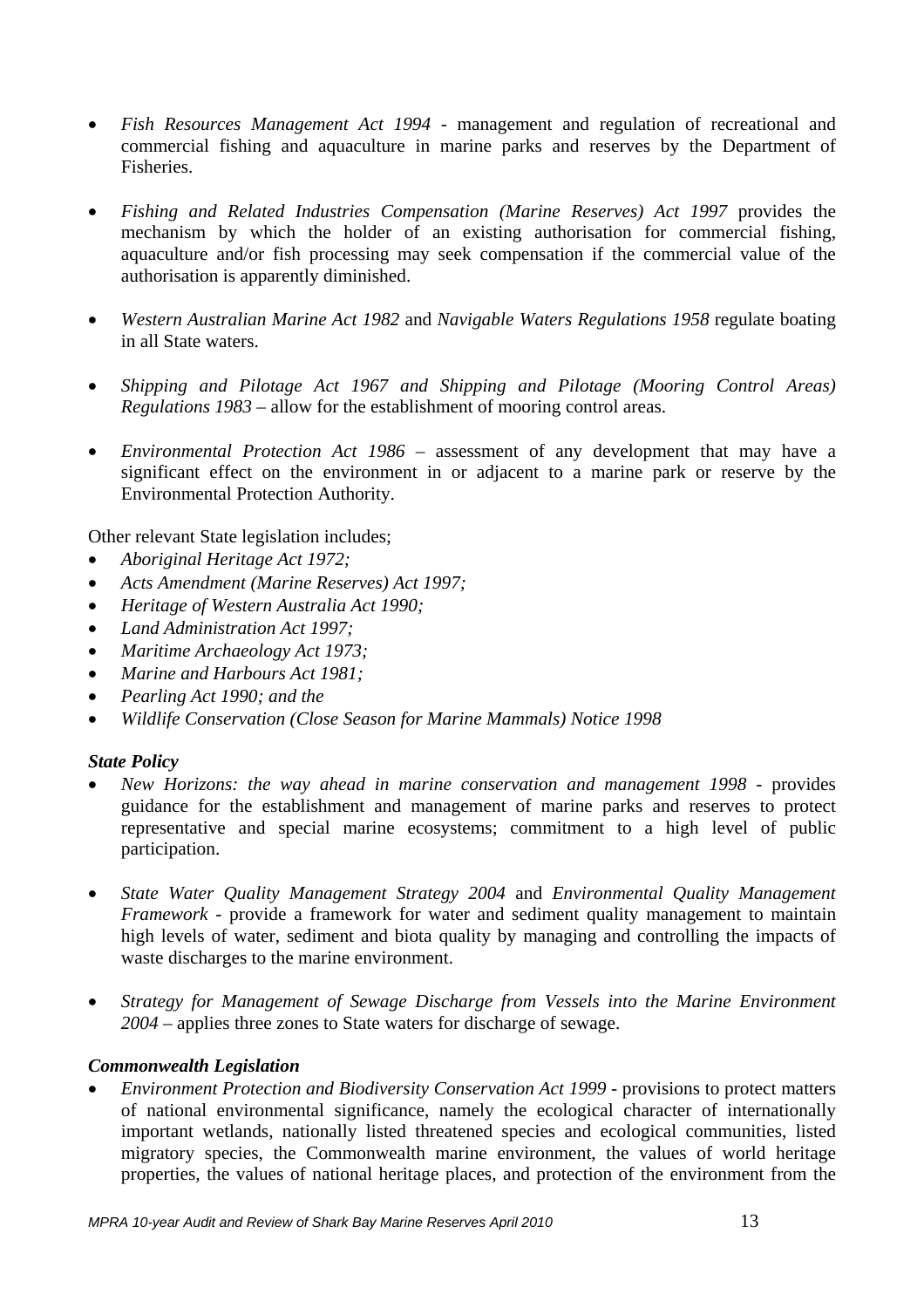impact of nuclear actions. This Act also provides for delivery of planning and management requirements for World Heritage Properties in accordance with the Australian World Heritage Management Principles.

- *Native Title Act 1993* defines onshore and offshore places; defines creation of a marine park or reserves as a future act, requiring that certain criteria be met to ensure protection and continuation of native title rights and interests.
- *World Heritage*  The SBMR are fully enclosed within the Shark Bay World Heritage Property, and hence the reserves are fully subject to all relevant aspects of this legislation. This Act provides the basis for protection and management of the property so that it is managed/maintained consistent with the articles of the World Heritage Convention. The responsibility for delivering an appropriate form and extent of management is subject of a joint agreement between WA and the Commonwealth: *Agreement between the State of Western Australia and the Commonwealth of Australia on Administrative Arrangements for the Shark Bay World Heritage Property in Western Australia*, 12 September 1997 (referred to as the 1997 State-Commonwealth Agreement, see [www.sharkbay.org\)](http://www.sharkbay.org/).

#### *Commonwealth Policy*

- *Intergovernmental Agreement on the Environment* conservation of marine biodiversity, maintenance of ecological processes, and the sustainable use of marine resources through national strategies including *National Strategy for Ecologically Sustainable Development* (1992), the *National Strategy for the Conservation of Australia's Biological Diversity* (1996), *Australia's Oceans Policy* (1998), and the *Strategic Plan of Action for the National Representative System of Marine Protected Areas: A Guide for Action by Australian Governments* (1999).
- *Representative System of Marine Protected Areas* being developed cooperatively by government agencies responsible for conservation, protection and management of the marine environment with the primary goal being to establish and manage a comprehensive, adequate and representative (CAR) system of marine protected areas to contribute to the long-term ecological viability of marine and estuarine systems, to maintain ecological processes and systems, and to protect Australia's biological diversity at all levels.

#### *International Conventions and Agreements*

- *Convention on Biological Diversity 1994* the conservation of biological diversity, the sustainable use of its components, and the fair and equitable sharing of the benefits from the use of genetic resources.
- *Convention on Migratory Species 1979* intergovernmental agreement that aims to conserve terrestrial, marine and avian migratory species throughout their range.
- *Japan-Australia Migratory Bird Agreement 1974*, *China-Australia Migratory Bird Agreement 1986* and *Republic of Korea-Australia Migratory Bird Agreement 2002* - agreements on migratory bird conservation and a basis for collaboration on the protection of migratory shorebirds and their habitat.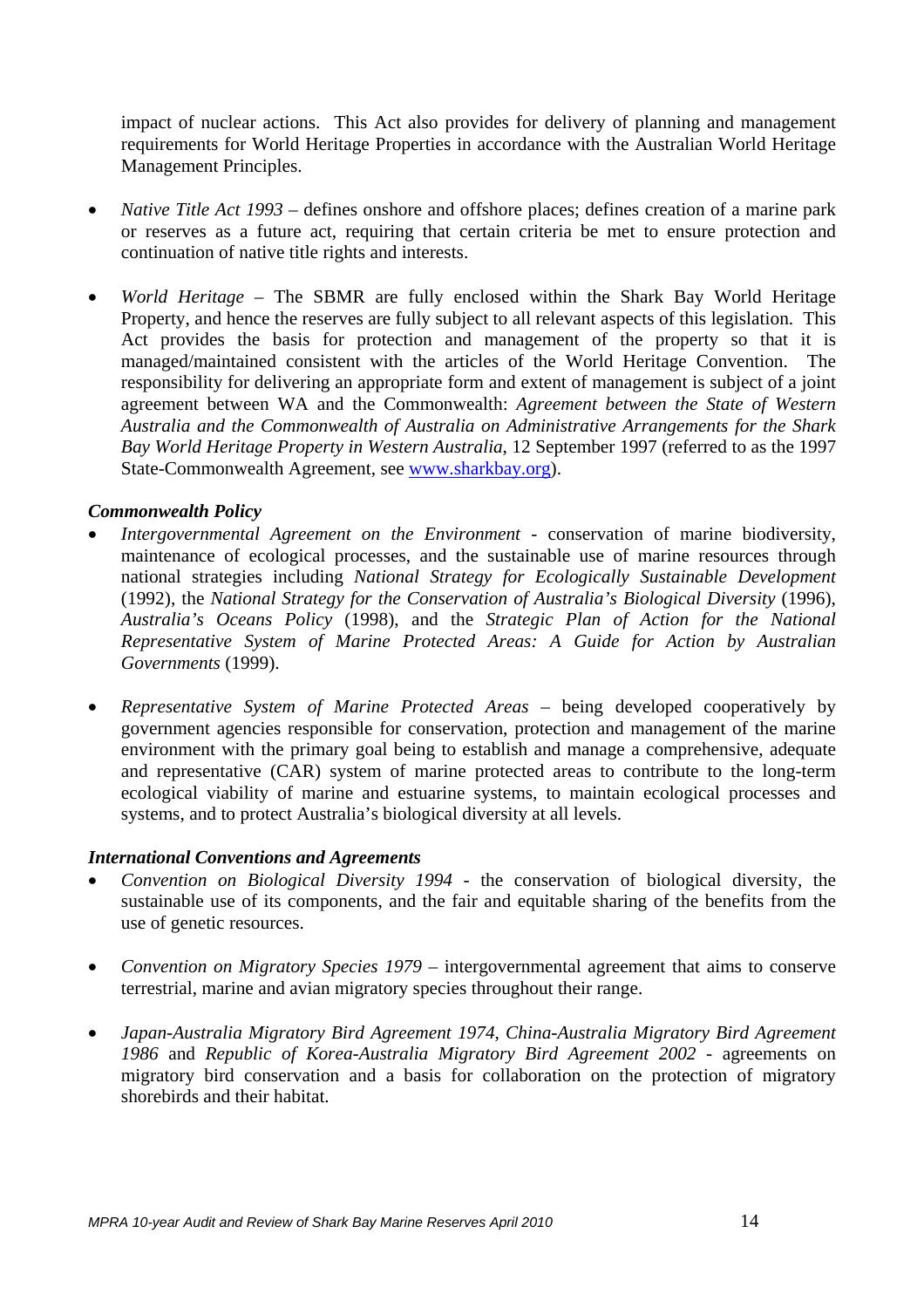## **7. MATTERS RAISED BY STAKEHOLDERS**

The staff and stakeholders consulted (Appendix 2) raised a number of matters with the review team. These matters are listed in Appendix 3, in no specific order of priority.

The dominant issues raised were matters relating to the gross inadequacy of the present management plan, the current impacts and likely increases in recreational fishing, examples of poorly managed fringing lands (including camping grounds and excess soil erosion in the local catchments), the risks to the Hamelin Pool Marine Nature Reserve, and the complexity and inadequacy of the existing tenure and management arrangements at Monkey Mia. Many of these issues have been found in this review to represent risks to the integrity of the marine park and reserve. As a result, a number of findings are documented below, together with recommendations for corrective action.

## **8. FINDINGS OF THE REVIEW**

#### **8.1 MANAGEMENT SYSTEMS**

The management systems for SBMR have been continuously refined by DEC and DoF to meet the everyday challenges. While there are broad strategies for management, and a considerable set of objectives are provided in the Management Plan, these have been continuously updated to reflect both current expectations of management and the current management contexts set by available management resources and developing pressures on the assets and biodiversity of the SBMR. This audit and review is therefore focused on an assessment of the present-day issues and management responses, recognising that these have evolved continuously throughout the 10-year life of the existing SBMR Management Plan.

It is clear from the annual performance reports (DEC submission) that there have been a number of important developments and achievements, and there are important initiatives that are in progress. The assessment here of the implemented management systems integrates the history of achievements with an assessment of the present-day situation.

#### *Management and Administration Framework*

At the time of this review, there is no timetable or structure for the preparation of a new management plan for the SBMR. This will be critical for the ongoing effectiveness and efficiency of management of the SBMR and the maintenance of world heritage values. Given the timeframe and resourcing needed to prepare and gazette a new management plan for the SBMR, an interim action plan will be needed to permit the orderly development of urgent management responses to the present-day issues.

Recent increases in the recurrent management budget have greatly improved the management capacity. However, additional funds are required to bring the capacity in line with other marine parks in WA, and Australia. The present day (07-08) WA funding of about \$460,000 appears to be significantly under-resourcing the management, recognising the size and the world heritage quality of the SBMR assets and biodiversity, and the present and expected recreational pressures. A key aspect of any increased funding would be to provide for an improvement in both DEC staffing and operational funds, and provision for increased recreational fisheries research to address the need for park-specific fishing regulations and research programs.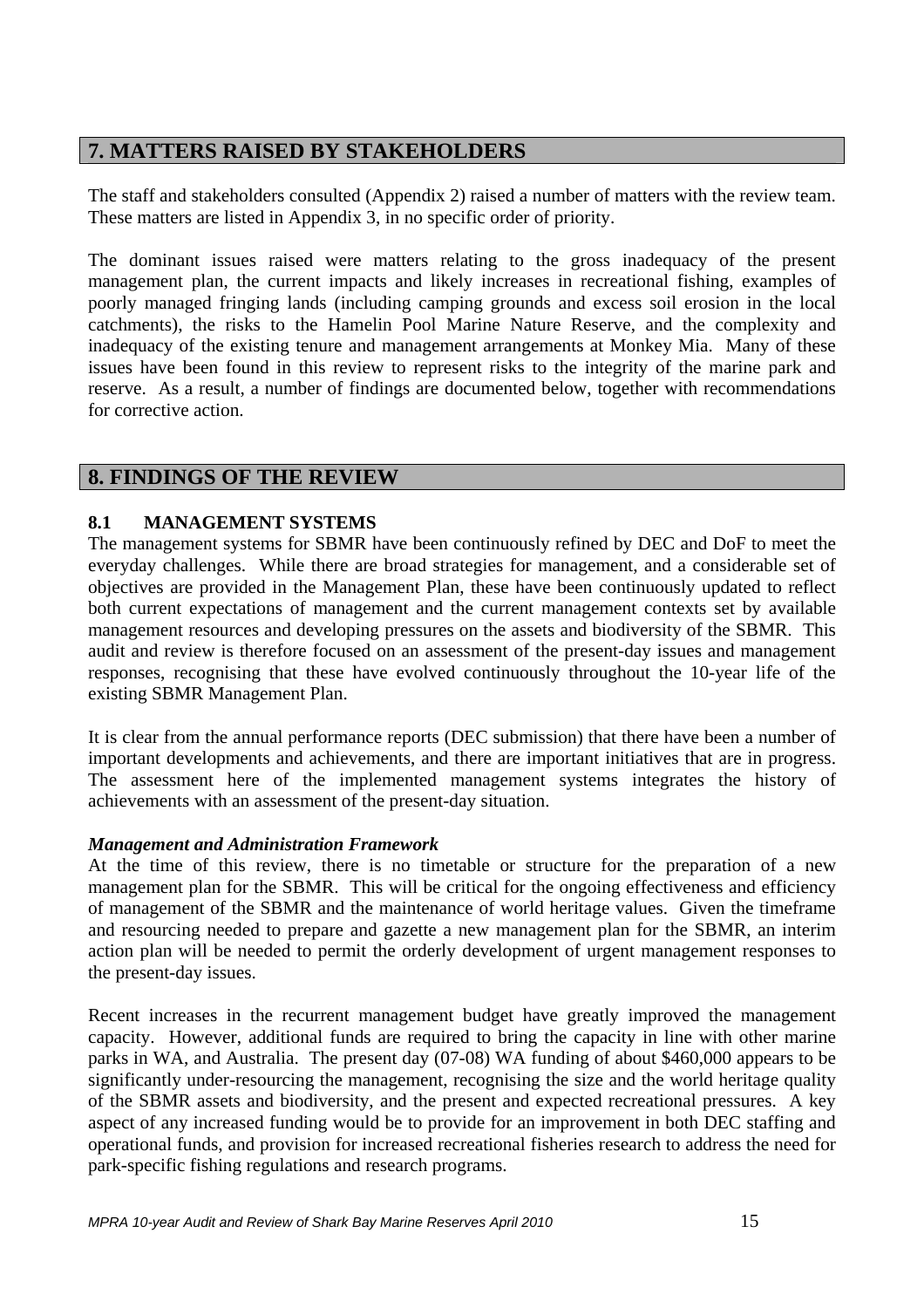The management and maintenance of commercial recreation and tourism ventures may need to be supported by the introduction of a small visitor levy, as is the case in many other world heritage properties worldwide. Any such funds should be wholly allocated (net proceeds) to supporting visitor programs.

The recent announcement by the Minister for Fisheries that there will be a new building in Denham to provide for DEC and DoF co-location is a very welcome and positive move towards more efficient management of the SBMR.

A recent review of the economic return from investment into Australia's World Heritage Properties (Gillespie 2008) found that the Shark Bay World Heritage Property contributes a very substantial multiplier return on investment of management resources. Management of the property was estimated (2006-07) to cost \$2.6M, and contribute;

- • \$4.1 million in annual direct and indirect output or business turnover;
- · \$2.7 million in annual direct and indirect value added;
- • \$2.1 million in annual direct and indirect household income; and
- · 36 direct and indirect jobs.

Visitation to the Shark Bay WHP (this is a minimal estimate, using the 2006-07 visitor numbers to Monkey Mia alone) was estimated to contribute;

- • \$30.5 million in annual direct and indirect output or business turnover;
- · \$13.8 million in annual direct and indirect value added;
- · \$8.6 million in annual direct and indirect household income; and
- · 247 direct and indirect jobs.

It is outside the scope or resources of this review process to consider in detail the level of funding that will be adequate for the management of SBMR. However, given the observed inadequacies and apparent under-funding of management, and the substantial leverage that good management would appear to provide for the region and the state, a detailed government review of current funding levels for management of the SBMR should be implemented to determine if investment in management can be enhanced beyond current levels and will continue to provide returns similar to those above.

#### *Education and Interpretation*

The planned expenditure of education and interpretation has been constrained by a lack of other resources, and this needs to be revived to be consistent with target expenditure. Areas in need of activity are highlighted elsewhere in this report and include, for example, programs to create an increased awareness of SBMR in Carnarvon, and a systematic program to improve awareness of fishing regulations in Useless Loop coupled to compliance patrols and a surveillance program that could be developed in partnership with Shark Bay Resources.

#### *Public Participation*

There is no Community Advisory Committee for the SBMR, and this should be established in the short term to assist with the process of developing a new management plan, and then to provide ongoing input to DEC and DoF. As part of this process, a new advisory committee is also needed to assist DEC to address management issues at Monkey Mia.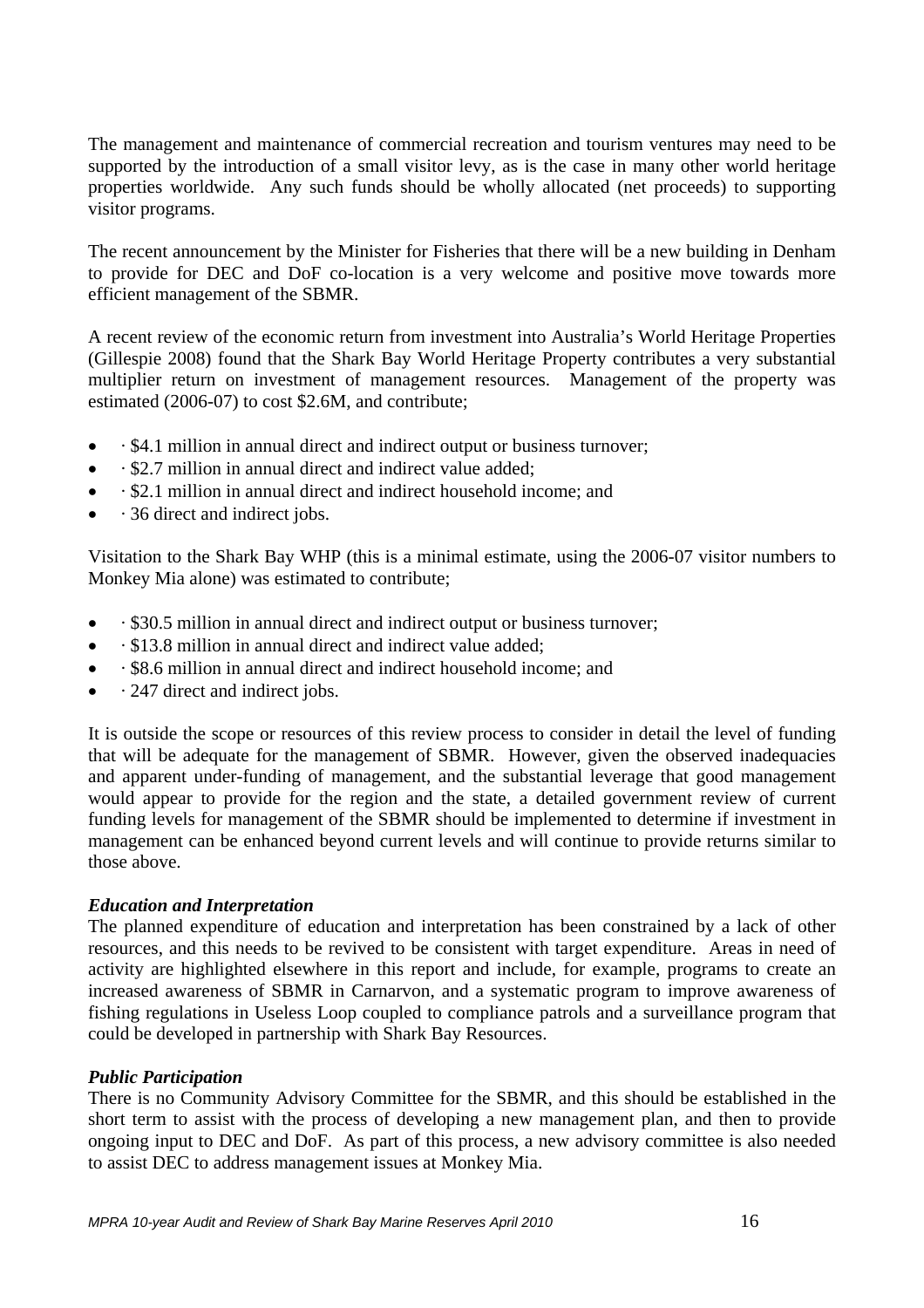#### *Patrol and Enforcement*

The joint program of patrols and enforcement (DEC and DoF) is a strong feature of the present-day management system in SBMR. There are a number of fine-scale improvements required, but these are expected to be further developed as both experience builds and when the two agencies are colocated in Denham in the new facility. A significant issue impeding more effective compliance patrols is that DoF has not been allocated specific funding for marine park compliance in Shark Bay.

#### *Management Intervention and Visitor Infrastructure*

There have been only very limited funds made available for the planning and infrastructure needs at key visitor sites in the SBMR. As a result, at some sites, there are early signs of degradation and environmental impacts that need to be urgently corrected. This involves sites controlled by DEC, pastoral lessees, or local government. Irrespective of ownership/control, funds need to be allocated to the planning and management issues associated with these sites, particularly as visitation is expected to progressively increase over the next 10 years.

#### *Research*

There are major knowledge gaps in relation to ecosystem diversity, and in distribution, structure, and function of key ecological values. There is no systematically compiled map of habitats for the whole of Shark Bay, or the World Heritage Property. Equally, the distribution and significance of recreational uses and anthropogenic pressures are not well known. In particular, the impact of recreational fishing is very poorly understood, and is preventing an appropriate assessment of the condition of the populations of exploitable species, and the development of park-specific management arrangements for fishing that are linked to conservation objectives for the SBMR.

The lack of research on the exploited species and the commercial and recreational fishing impacts is one of the three most critical knowledge gaps currently affecting the management of SBMR and Shark Bay as a whole. The second critical gap in knowledge is the impacts of shoreline camping/access and watershed erosion on the marine habitats. The third critical gap in knowledge is the likely nature and extent of climate change impacts on the shallow water and intertidal marine ecosystems of the SBMR.

Taken together, these three areas of uncertainty underpin the major risks to the maintenance of the assets and biodiversity of SBMR, and should be accorded the highest priority within specific research programs designed to support the management framework and systems.

There are good initiatives underway to compile a centralised system for recording research data from earlier research programs in the bay, and these need to be enhanced to ensure that public funds are efficiently used to inform management issues.

## *Monitoring*

There are major gaps in the performance monitoring program for the SBMR, and although there are contemporary initiatives underway within DEC to resolve these, they will need a considerable focus and ongoing effort. This will include the activities of the DEC Marine Science Program, but also coordination of activities across other agencies, universities, and various other research providers who are currently active in the various areas of SBMR.

At the time of this review, performance monitoring is very limited, and there is only a very limited (mainly qualitative) basis upon which the condition of the assets and biodiversity can be assessed, and hence also upon which the effectiveness of the management system can be assessed.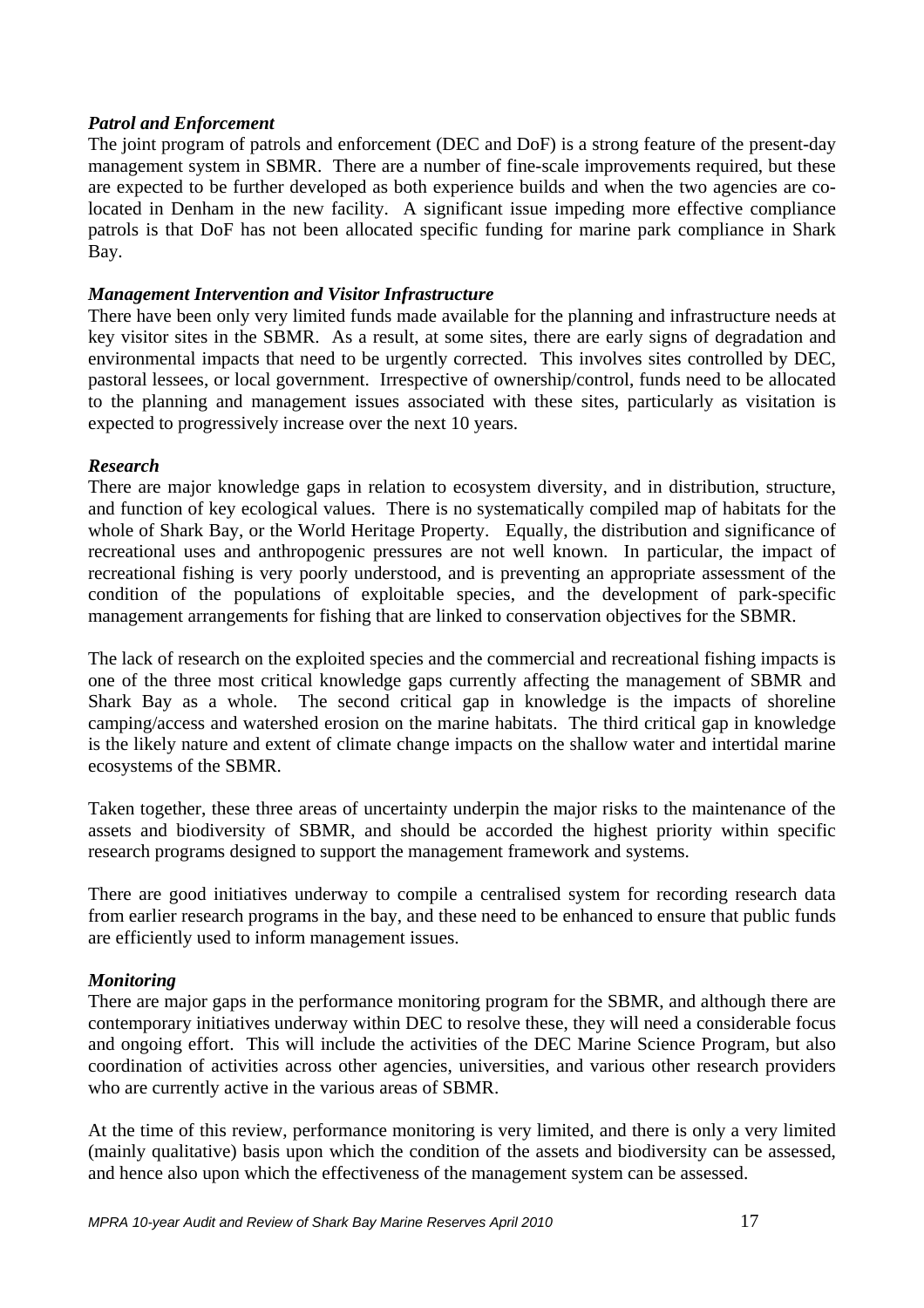## **8.2 MANAGEMENT PERFORMANCE**

The audit assesses the outcomes of management of the SBMR by reviewing the levels of achievement against the performance indicators, taking account of the management systems and strategies as they have been implemented and available resources. The audit assessment is summarised in the following table.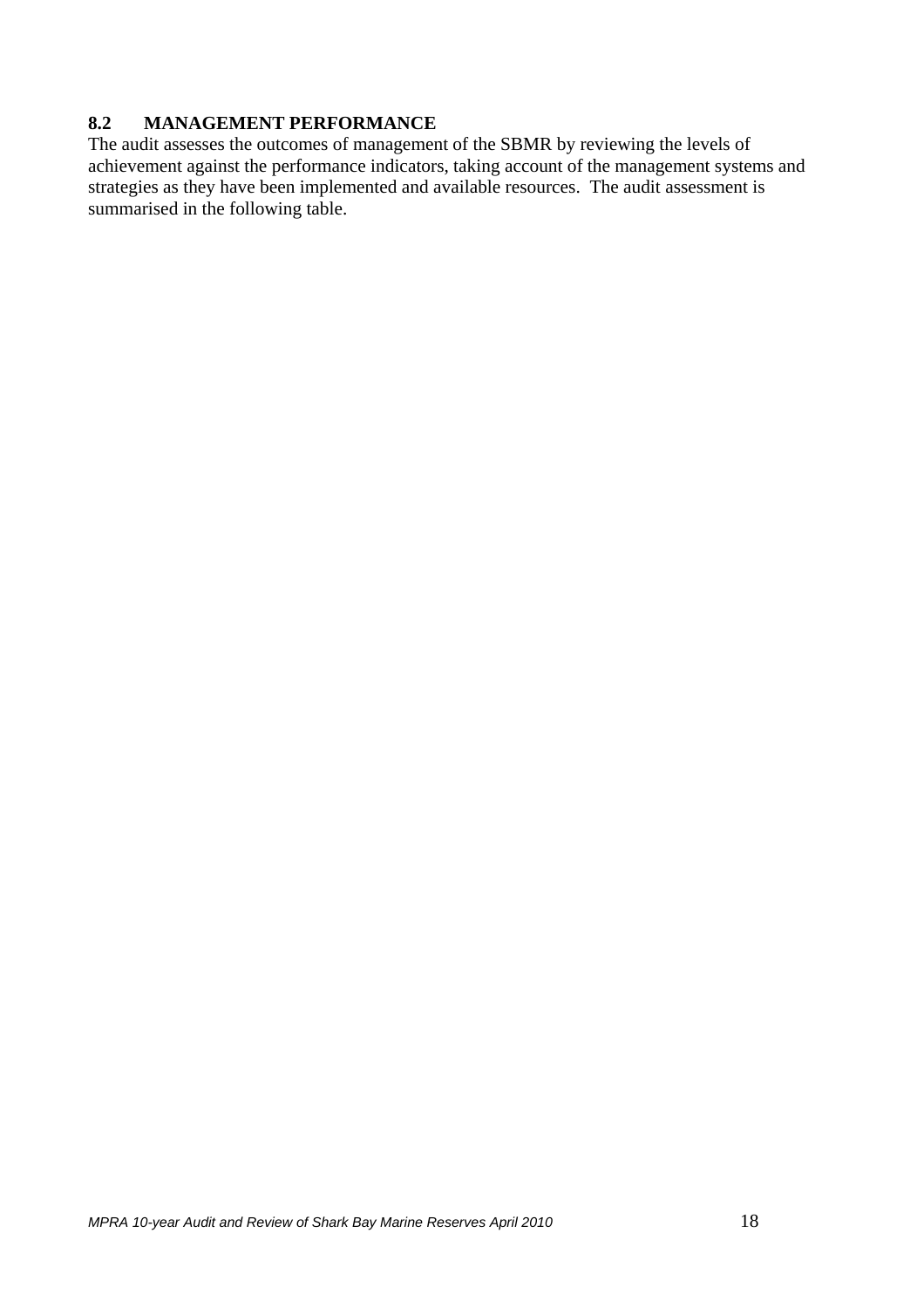#### **Values Performance Indicator (Summary) Performance Summary**  1 Seabed Geomorphology The structural complexity of seabed geomorphology of the park is not significantly altered by human activities There are few significant threats to the seabed geomorphology, and although there is no specific performance report on this indicator, there appears to be no significant issues. The principal issues relates to watershed management and erosion, sea level rise and climate changes. 2 Water quality There is no change in water quality of all reserve waters from 'background' levels, as a result of human activity in the park **(KPI)** Coastal and watershed management have permitted significant erosion events that deliver large volumes of sediment and organic materials into the waters of the SBMR. It is not clear if this constitutes change from background levels as a result of human activity. Equally, it is not known if the present-day pattern of sediment delivery to the SBMR will be exacerbated by the expected gradual changes in climate, and therefore what adaptation measures might be feasible/required throughout the proximal and distal watersheds of the reserves. The input of human waste into the bay is also a significant problem, particularly from uncontrolled camp sites and from vessels. The dumping of sullage from vessels should be prohibited in the bay and in state waters. 3 Sediment Quality There is no change in sediment quality of all reserve waters from 'background' levels, as a result of human activity in the park **(KPI)** As for water quality, the sediment quality may be affected by watershed issues, but there is no data/information on either existing quality of the sediments or the dynamics of change. 4 Intertidal benthic habitats No loss of intertidal benthic community diversity, or biomass, as result of human activity in the park Away from Denham, Monkey Mia and the Useless Loop townsites, the intertidal ecosystems (soft sediment, mangroves, beaches, rocky shores) appear to be in good condition (there are few proximal threats). However, the limited biological data that are available from a range of disparate studies have not been ocalized d to address this indicator. 5 Subtidal coral communities No loss of coral diversity, or biomass, as result of human activity in the park As for intertidal benthic habitats, the available (very limited) data have not been ocalized d to address this indicator. Recent habitat mapping has delineated specific coral areas, although there is little information on their condition or dynamics. 6 Seagrass meadows No loss of seagrass diversity, or permanent loss of above-ground biomass of perennial seagrass, as result of human activity in the As for intertidal benthic habitats, the available (very limited) data have not been ocalized d to address

#### TABLE 3: Audit assessment summary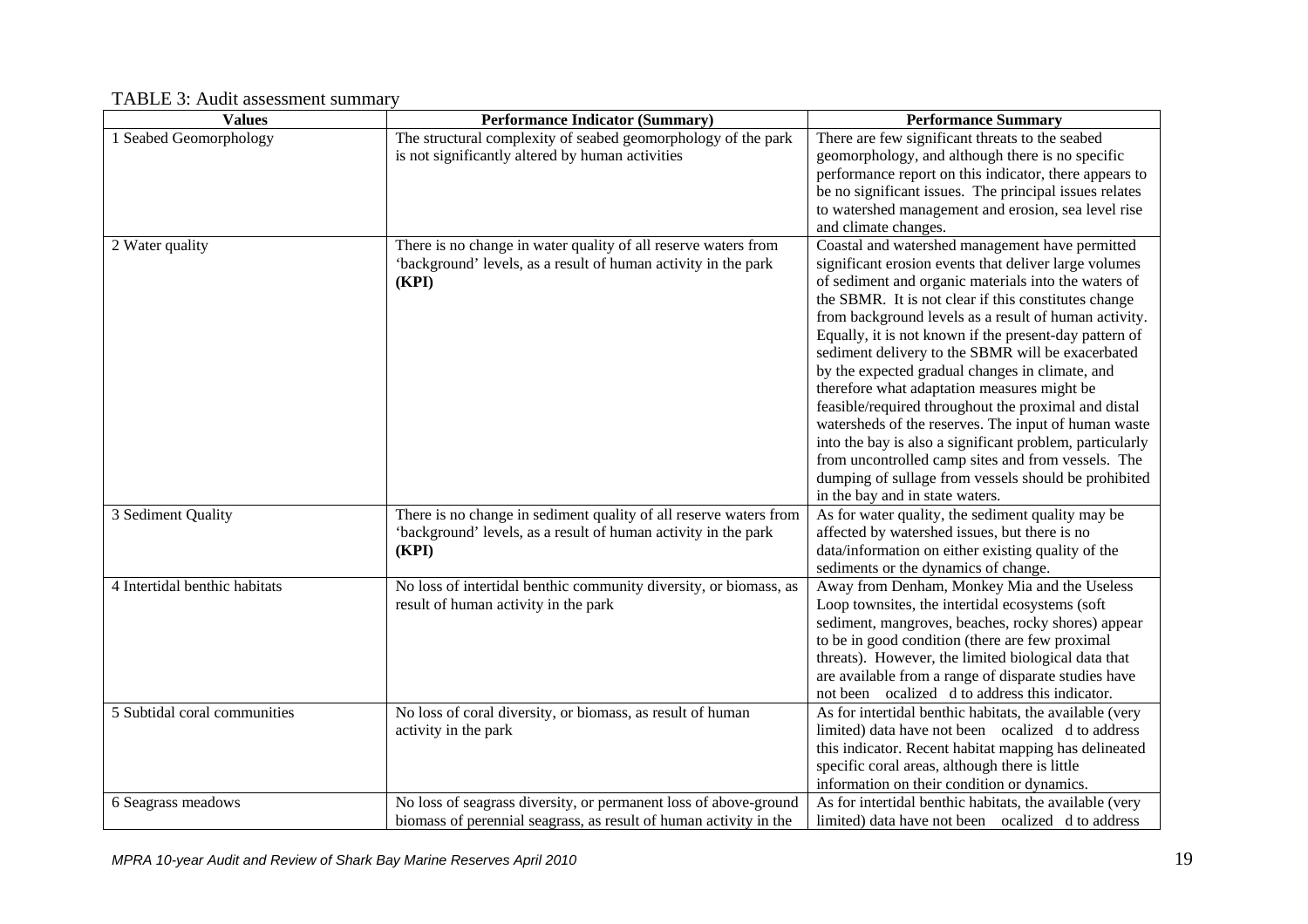|                                        | park (KPI)                                                         | this indicator. Qualitative assessments indicate that                                          |
|----------------------------------------|--------------------------------------------------------------------|------------------------------------------------------------------------------------------------|
|                                        |                                                                    | the seagrass systems are in good condition, although                                           |
|                                        |                                                                    | there is concern that significant areas of seagrass in                                         |
|                                        |                                                                    | Shark Bay are not within the SBMR boundaries, and                                              |
|                                        |                                                                    | are therefore at greater risk.                                                                 |
| 7 Mangrove communities                 | No loss of mangrove diversity, or biomass, as result of human      | As for intertidal benthic habitats, the available (very                                        |
|                                        | activity in the park (KPI)                                         | limited) data have not been ocalized d to address                                              |
|                                        |                                                                    | this indicator. However, the mangrove communities                                              |
|                                        |                                                                    | are under increasing pressure and there appears to be                                          |
|                                        |                                                                    | declining condition at a number of localities. The                                             |
|                                        |                                                                    | qualitative evidence is that the mangrove systems                                              |
|                                        |                                                                    |                                                                                                |
|                                        |                                                                    | may be affected by human activity, and so<br>achievement of this KPI could be marginal because |
|                                        |                                                                    |                                                                                                |
|                                        |                                                                    | of specific impacts in a number of local areas.                                                |
| 8 Microbial communities (stromatolites | No loss of above-ground biomass of microbial communities, or       | The microbial communities of Hamelin Pool are in                                               |
| and algal mats)                        | decline in overall health, as result of human activity in the park | good condition, but outside the Nature Reserve, their                                          |
|                                        | (KPI)                                                              | condition is unsatisfactory. While the impacts are                                             |
|                                        |                                                                    | ocalized, and from several sources (un-managed                                                 |
|                                        |                                                                    | off-road vehicle access, feral animal trampling,                                               |
|                                        |                                                                    | sediments derived from coastal lands that have been                                            |
|                                        |                                                                    | overgrazed, illegal removal of stromatolites), the                                             |
|                                        |                                                                    | physical damage does not recover. Ignoring historic                                            |
|                                        |                                                                    | damage, there is a continuing low level of damage to                                           |
|                                        |                                                                    | stromatolites outside the nature reserve, and while the                                        |
|                                        |                                                                    | damage has not been quantified, achievement of this                                            |
|                                        |                                                                    | KPI is marginal.                                                                               |
| 9 Non-targeted finfish                 | No loss of finfish diversity, or protected finfish species         | The non-target fish communities appear to be in good                                           |
|                                        | abundance, as a result of human activity in the park (KPI)         | condition, although there are major concerns about                                             |
|                                        |                                                                    | exploited species and the indirect consequences the                                            |
|                                        |                                                                    | heavy exploitation has on ecologically related non-                                            |
|                                        |                                                                    | target fish species. Amongst other issues, there is                                            |
|                                        |                                                                    | concern for the possible direct and indirect impacts of                                        |
|                                        |                                                                    | target species fishing on the tiger shark population of                                        |
|                                        |                                                                    | the SBMR, which preliminary evidence from the                                                  |
|                                        |                                                                    | Monkey Mia area indicates may be in decline. Also,                                             |
|                                        |                                                                    | serial depletion in the recreational fishery that will                                         |
|                                        |                                                                    | convert formerly non-targeted fish populations into                                            |
|                                        |                                                                    | targeted fish populations is of increasing concern as                                          |
|                                        |                                                                    | recreational fishing pressure rises and permitted catch                                        |
|                                        |                                                                    | levels of targeted species decrease. Despite the lack                                          |
|                                        |                                                                    | of quantitative data, the risks are significant, and                                           |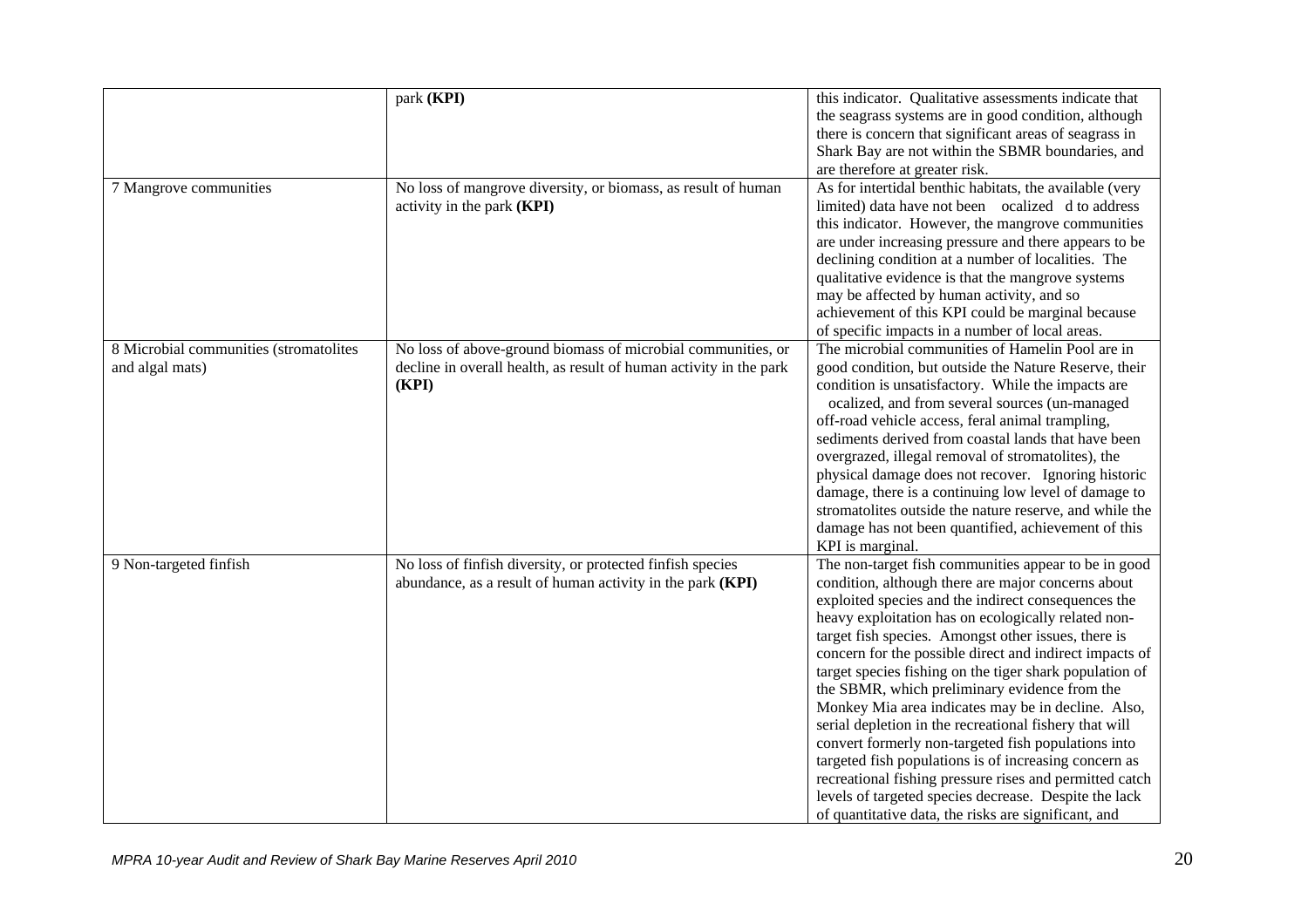|                                          |                                                                                                                                                                                                                                                                                      | achievement of this KPI is probably marginal.                                                                                                                                                                                                                                                                                                                                                                                                                                                                                                                                                                                                                                                                                                                                                                                                                                                                                                                                                                                                                                                                                                                                                                                                                                                    |
|------------------------------------------|--------------------------------------------------------------------------------------------------------------------------------------------------------------------------------------------------------------------------------------------------------------------------------------|--------------------------------------------------------------------------------------------------------------------------------------------------------------------------------------------------------------------------------------------------------------------------------------------------------------------------------------------------------------------------------------------------------------------------------------------------------------------------------------------------------------------------------------------------------------------------------------------------------------------------------------------------------------------------------------------------------------------------------------------------------------------------------------------------------------------------------------------------------------------------------------------------------------------------------------------------------------------------------------------------------------------------------------------------------------------------------------------------------------------------------------------------------------------------------------------------------------------------------------------------------------------------------------------------|
| 10 Non-targeted invertebrate communities | No loss of invertebrate diversity, or non-targeted invertebrate<br>biomass, as a result of human activity in the park                                                                                                                                                                | The non-target invertebrate communities appear to be<br>in good condition, and there appear to be few major<br>pressures.                                                                                                                                                                                                                                                                                                                                                                                                                                                                                                                                                                                                                                                                                                                                                                                                                                                                                                                                                                                                                                                                                                                                                                        |
| 11 Targeted finfish                      | Target finfish diversity and abundance in the park is maintained<br>or increased over current levels. In sanctuary and special<br>purpose (scientific reference) zones target finfish diversity and<br>abundance in the park is maintained or increased over current<br>levels (KPI) | The condition of target fish varies with species. The<br>whiting population is assessed for production<br>purposes (fishing) as in good condition, while<br>production assessments of pink snapper sub-<br>populations vary from low to depleted. This KPI is<br>poorly formed and will need to be completely revised<br>in the new management plan. Amongst other issues,<br>the inferred performance benchmark ('current<br>levels') remains unspecified, the use of production<br>benchmarks as the assessment basis is not appropriate<br>for biodiversity conservation purposes, trigger levels<br>for action are based on maintaining catches above a<br>CPUE benchmark, which provides almost no basis<br>for effective fishery management for biodiversity<br>conservation purposes. The condition of the<br>populations of targeted fish in SBMR therefore<br>cannot be assessed in this review, but the strong<br>inference (from the production data) is that the<br>biomass (population abundance) of pink snapper, and<br>possibly several other species, is considerably too<br>low to provide for their effective biodiversity<br>conservation in SBMR. The Department of Fisheries<br>is taking strong action to recover pink snapper stocks<br>to acceptable production levels. |
| 12 Targeted invertebrates                | In sanctuary and special purpose (scientific reference) zones<br>target invertebrate abundance is maintained or increased over<br>current levels                                                                                                                                     | The condition of the targeted invertebrate species in<br>SBMR (prawns, scallops, crabs) is unknown. There<br>is significant community concern that commercial<br>crab fishing is rapidly increasing and may lead to a<br>major decline in crab population. The basis for<br>limiting the assessment in this indicator to only<br>sanctuary and special purpose zones is also unclear.<br>This indicator is poorly structured, cannot be<br>effectively assessed, and will need to be completely<br>revised in the new management plan to provide for<br>specific indicator(s) that can be measured and relate<br>directly to the conservation of the populations for<br>biodiversity purposes in the SBMR.                                                                                                                                                                                                                                                                                                                                                                                                                                                                                                                                                                                       |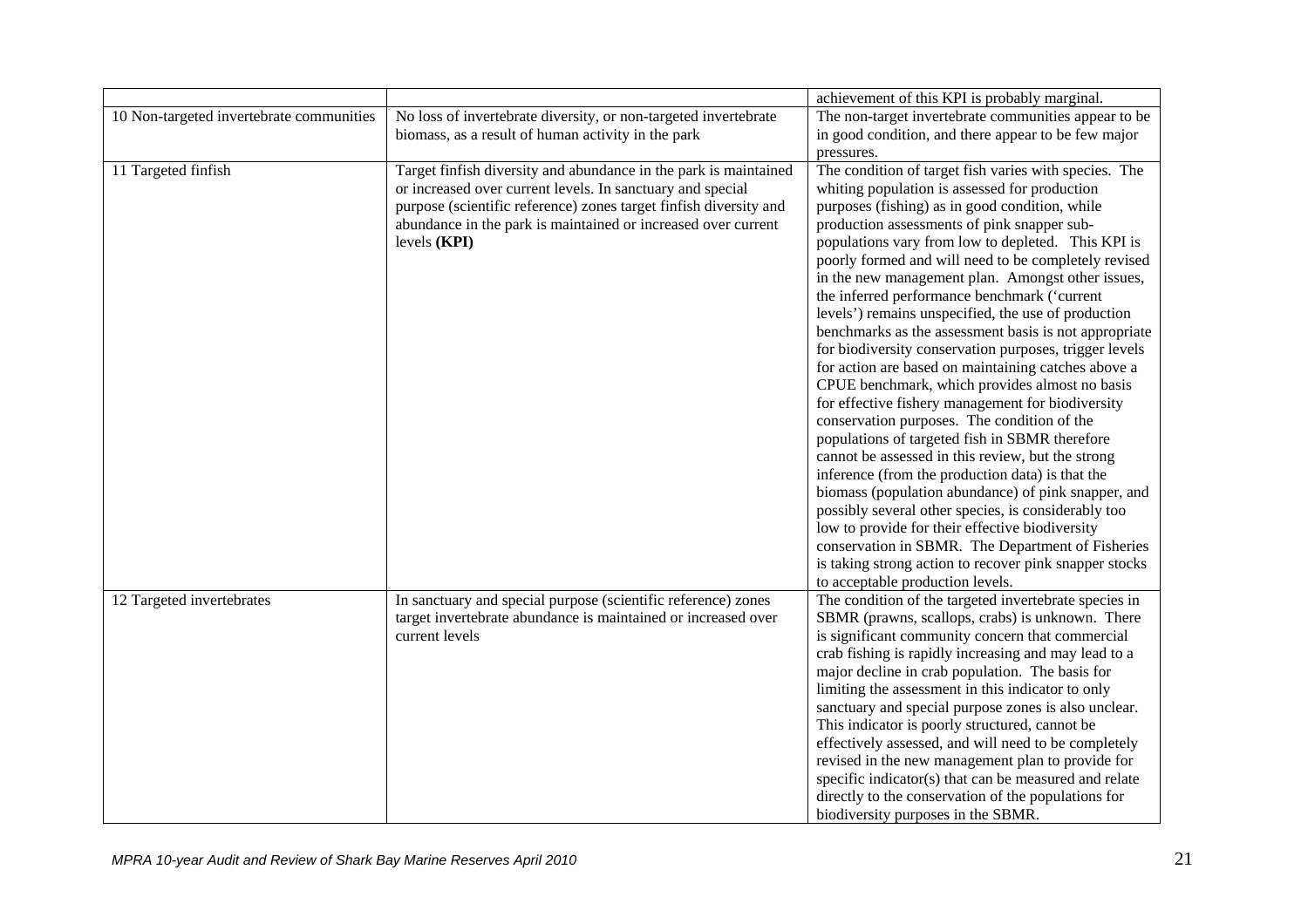| 13 Seabirds and migratory waders. | No loss of seabird and migratory wader diversity, or abundance,<br>as result of human activity in the park                                   | The condition of the seabird and waders is assessed<br>as good, although there are a range of local pressures<br>that may affect their use of high-tide refuges and<br>specific feeding grounds.                                                                                                                                                                                           |
|-----------------------------------|----------------------------------------------------------------------------------------------------------------------------------------------|--------------------------------------------------------------------------------------------------------------------------------------------------------------------------------------------------------------------------------------------------------------------------------------------------------------------------------------------------------------------------------------------|
| 14 Cetaceans                      | No loss of cetacean diversity, or marine mammal abundance, as<br>a result of human activity in the park                                      | The cetaceans are assessed to be in good condition in<br>the SBMR. While some are migratory, and<br>population impacts are located elsewhere, there are<br>few pressures in cetacean populations from within the<br>SBMR.                                                                                                                                                                  |
| 15 Monkey Mia dolphins            | No loss of abundance of bottle-nosed dolphins at Monkey Mia,<br>and no decline in health, as a result of human activity in the park<br>(KPI) | The Monkey Mia (provisioned) dolphins are assessed<br>as being in good condition. There is an intensive<br>program of visitor and Commercial Tourism<br>Operator (CTO) management that has resulted in the<br>maintenance of the dolphins and the contingent<br>visitor experience.                                                                                                        |
| 16 Dugongs                        | No loss of dugong abundance as a result of human activity in the<br>park (other than from indigenous take) (KPI)                             | The dugong population in SBMR is assessed as good.<br>There are some minor pressures on the population,<br>but the quantitative data indicates a stable population<br>is being maintained.                                                                                                                                                                                                 |
| 17 Loggerhead turtles             | No loss of turtle (loggerhead) abundance as a result of human<br>activity in the park (KPI)                                                  | Turtle abundance is estimated by the surrogate<br>measure of number of nesting turtles, and this<br>appears to have remained at an acceptable level,<br>despite some local pressures and considerable inter-<br>annual variability. Continuing threat reduction and<br>monitoring of nesting turtles is essential, but at<br>present this KPI appears to have been reasonably<br>achieved. |
| 18 Green turtles                  | No loss of turtle (green) abundance as a result of human activity<br>in the park (KPI)                                                       | There are no quantitative data on green turtles, and<br>this KPI cannot be assessed. There are proximal and<br>distal pressures (as for loggerheads) and continued<br>efforts are required to reduce these pressures.                                                                                                                                                                      |
| 19 Seascapes                      | Maintenance of amenity values of designated seascapes in the<br>park (KPI)                                                                   | The seascapes are assessed as good, although the<br>Shark Bay Resources facility (which is outside the<br>SBMR) dominates the seascape from many parts of<br>the SBMR. The new management plan will need to<br>articulate a clear policy objective and targets on<br>visual catchment and height restrictions for all future<br>developments in and adjacent to the SBMR.                  |
| 20 Wilderness                     | Maintenance of amenity values of designated 'wilderness' in the<br>park (KPI)                                                                | The wilderness amenity is assessed as good.<br>However, the escalating shoreline camping and other<br>uncontrolled activities (such as boat launching) are                                                                                                                                                                                                                                 |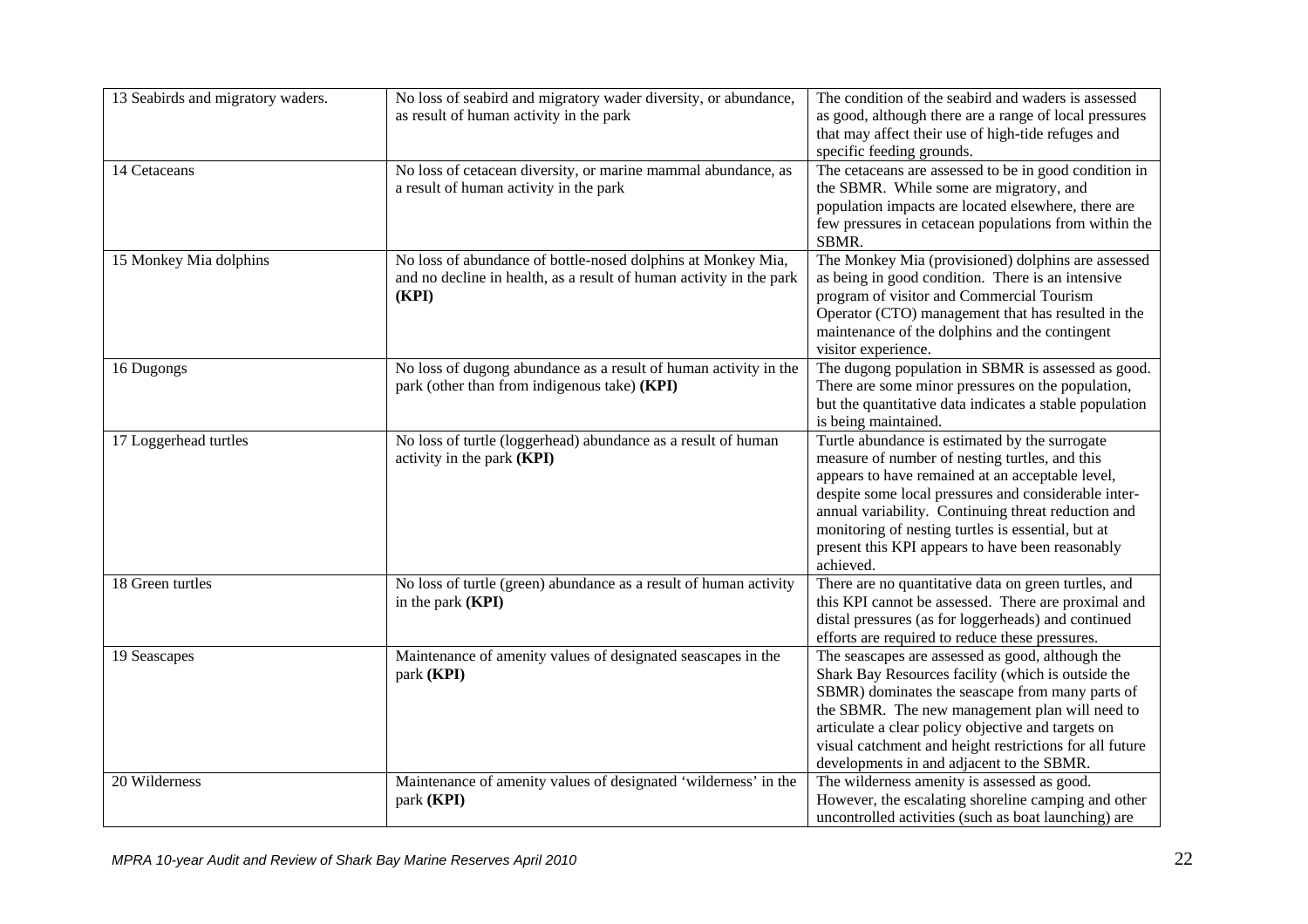| placing the wilderness amenity under pressure, and      |
|---------------------------------------------------------|
| this will need to be explicitly articulated as a policy |
| objective and targets in the new management plan.       |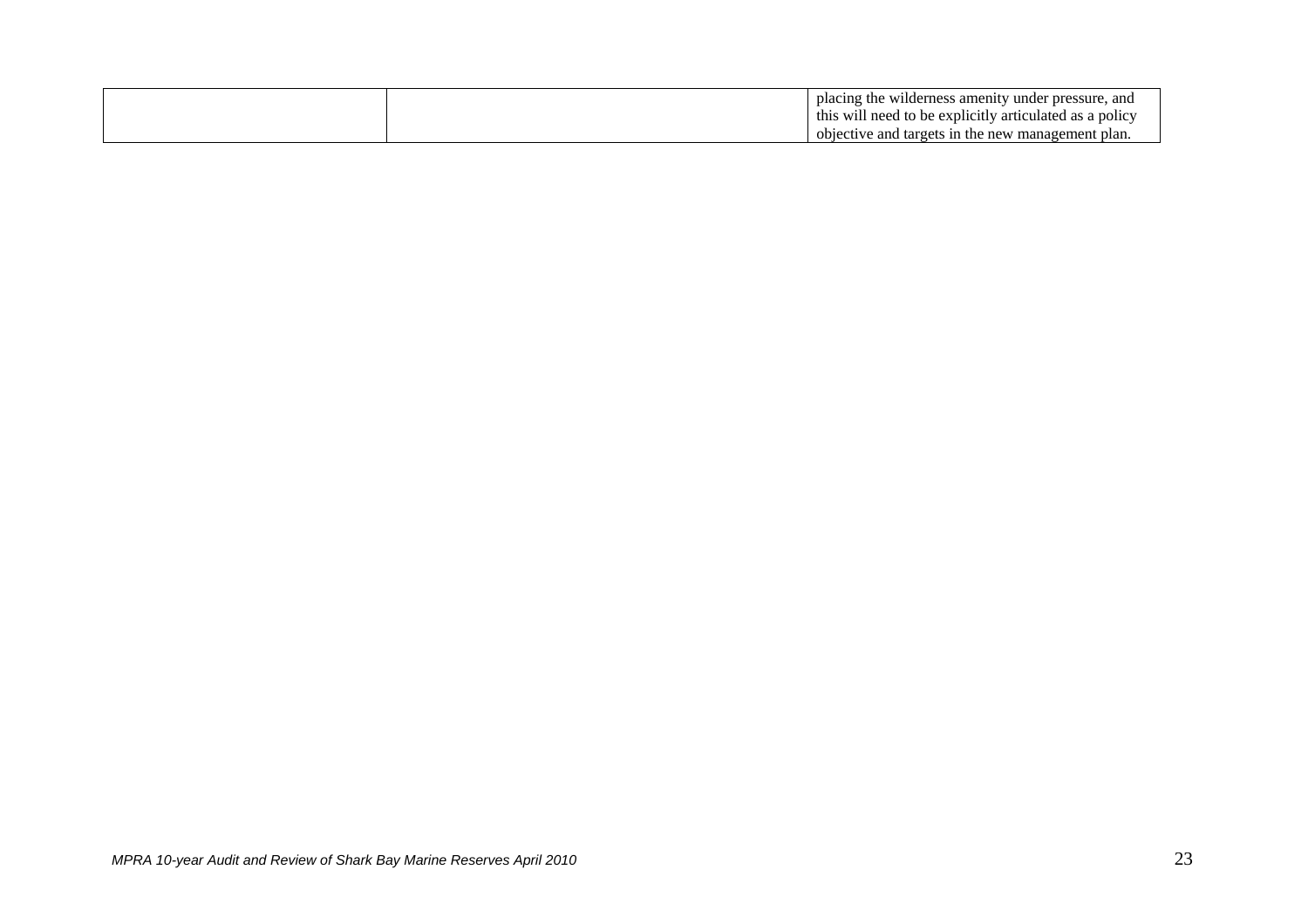## **8.3 MANAGEMENT FINDINGS AND RECOMMENDATIONS**

The findings of the review, informed by the agency submissions, issues raised by stakeholders, and direct observations of the audit team are as follows. Each finding, where it requires a management response, is matched to a recommendation.

#### *Finding 1 (F1)*

The SBMR Management Plan No. 34 is outdated and does not provide an adequate basis for responding to the World Heritage values, management of the reserves or reporting on the effectiveness of management. Present-day management arrangements deal with specific management issues as they arise, but there are several examples where the inadequate management plan has hindered the development of appropriate management and reporting of the natural and recreational values.

*Recommendation (R1): The management plan should be fully revised and updated to be consistent with the modern DEC outcome-based management systems. The new plan should recognise and respond to the following aspects:*

- *a. Recognise and provide for implementation of all of the high priority actions identified in the Shark Bay World Heritage Property Strategic Plan 2008-2020 that are relevant (either directly or indirectly) to the marine habitats and ecosystems of the whole of Shark Bay;*
- *b. The marine park should include the full range of representative habitats, with samples meeting at least the scientific expectations for levels of protection outlined for reserves accredited as part of the NRSMPA (<www.uq.edu.au/spatialecology/mpaguidelines>);*
- *c. The boundaries of the marine park should be extended to match the marine boundaries of the World Heritage Property, which would permit the habitats to be more fully protected, provide for a clearer jurisdictional setting for stakeholders and agencies, and give effect to the intention of several tenure changes proposed in the Shark Bay Regional Strategy (1997);*
- *d. Specifically recognise the adjacent land-based activities and catchment management as threats to the values of the reserves, and provide for specific resourced mechanisms for an integrated approach to managing these land-based sources to avoid impacts on the reserves;*
- *e. Recognising and providing for the increasing intensity of recreational fishing effort, provide a series of special purpose (recreational fishing) zones within a General Use zone where a range of fishing experiences are created within various boating distances from Carnarvon township, These zones should be designed to attract fishing effort away from sanctuary zones and other sensitive areas, and to offset for increased areas of the Bay where fishing may be removed through new sanctuaries or other fishing restrictions;*
- *f. To constrain excessive recreational effort, the use of set nets to be prohibited in all zones of the Park (beach haul and throw nets permitted in General Use zones only);*
- *g. Spearfishing and the carriage of spearguns should be prohibited in all zones of the reserves, including General Use zones;*
- *h. Commercial fishing for prawns and scallops, together with limited commercial seine-net fisheries and crab potting may be permitted within the park, within identified zones;*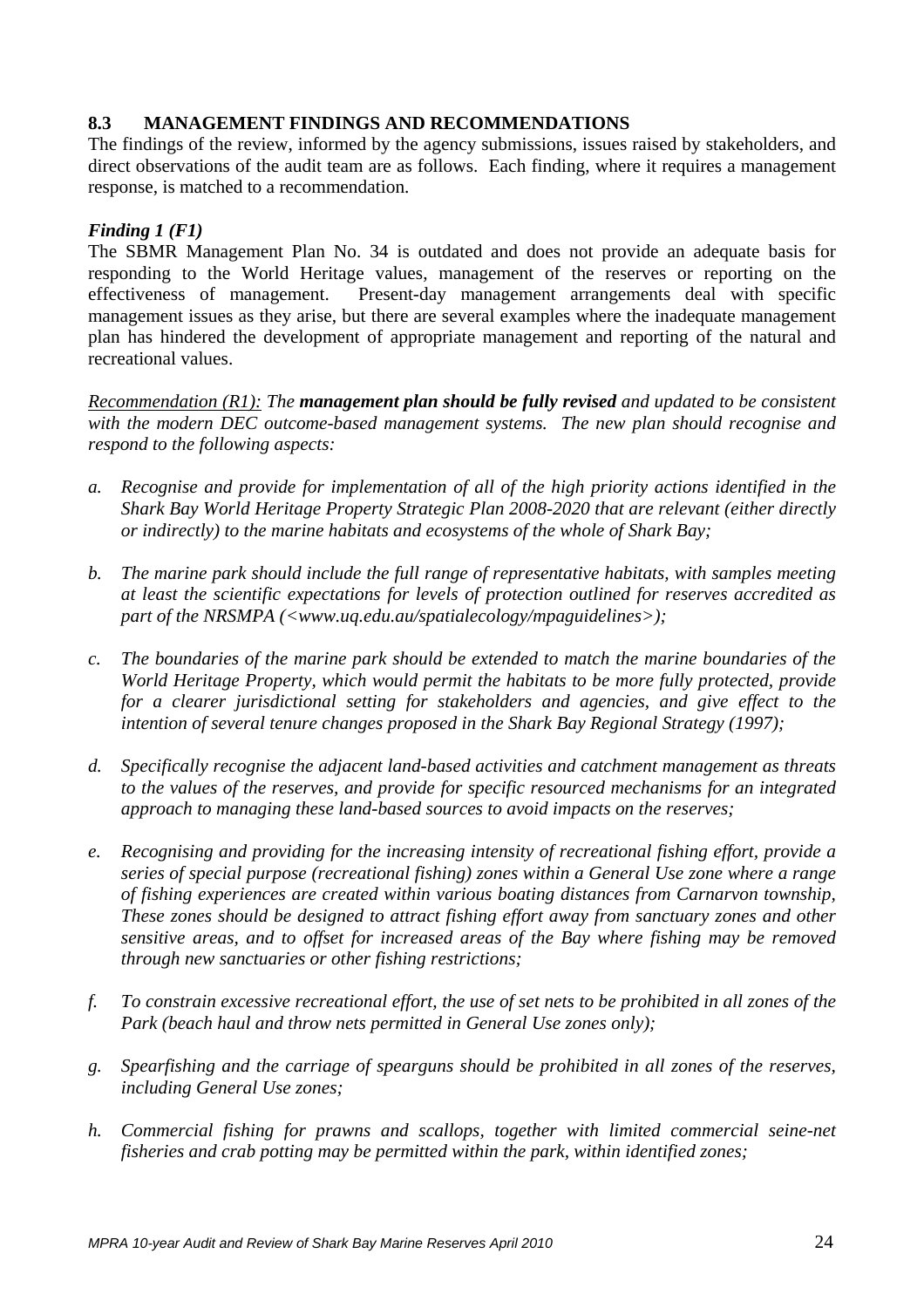- *i. Provision for sullage pump-out at key locations around the Bay (particularly Monkey Mia, Denham and Canarvon) or effective on-board treatment systems, and increased controls on vessels transiting and berthing at Useless Loop to prevent dumping of sullage in the bay or in state waters;*
- *j. Creation of specific zones for recreational and tourism opportunities, such as controlled dive sites near Dirk Hartog Island;*
- *k. A Management Advisory Committee (MAC) should be established for the Marine Park and Marine Nature Reserve, with involvement from relevant stakeholder groups and agencies, consistent with the DEC guidelines on park advisory groups;*
- *l. A series of Key Performance Indicators, each with a matched monitoring and reporting system that is resourced to deliver an appropriate level of information in a timely manner for management reporting and review.*

#### *Finding 2 (F2)*

There is confusion about the different jurisdictional boundaries of the WHP and the marine reserves, and the specific roles of the Commonwealth, the State and the local government agencies is unclear to stakeholders. This appears to be mainly the result of the lack of coherence of the WHP boundaries with the marine park boundaries, the joint vesting of the majority of the seabed of Shark Bay with the Minister for Transport under the Marine and Harbours Act (1981), and the extent of the Port of Carnarvon.

*Recommendation (R2): The Commonwealth's role and contribution to managing the Bay should be more properly formalised and recognised to provide increased opportunities for synergies between the WHP and the SBMR. This should be provided through an enhanced recognition and role of both the* Shark Bay World Heritage Property Community Consultative Committee *and the* Scientific Advisory Committee *in the updated management plan, and specifically in providing for more coordination and increased resourcing of project-based initiatives related to the strategic marine management issues of the property (and see R1). Issues related to the joint vesting of land/waters also need to be resolved to clarify jurisdictional responsibilities.* 

#### *Finding 3 (F3)*

The pastoral lands bordering the marine reserves appear to be, in some places, highly degraded, and are likely to result in accelerated erosion and increasing impacts on the marine waters of the park and the nature reserve. The Strategic Plan indicates that the stromatolites are 'at risk', even though the majority are contained within WA's only Marine Nature Reserve and intended for the highest level of protection.

*Recommendation (R3): Control catchment impacts: there is an urgent and pressing need for integrated management arrangements for the near shore and upper catchments to reduce the erosional impacts and indirect impacts on the reserves. This should be established in conjunction with the NRM bodies of the region, be properly reflected in the management plan discussed in R1, and directly involve the Pastoral Lands Boards and local government. Finding 4 (F4)*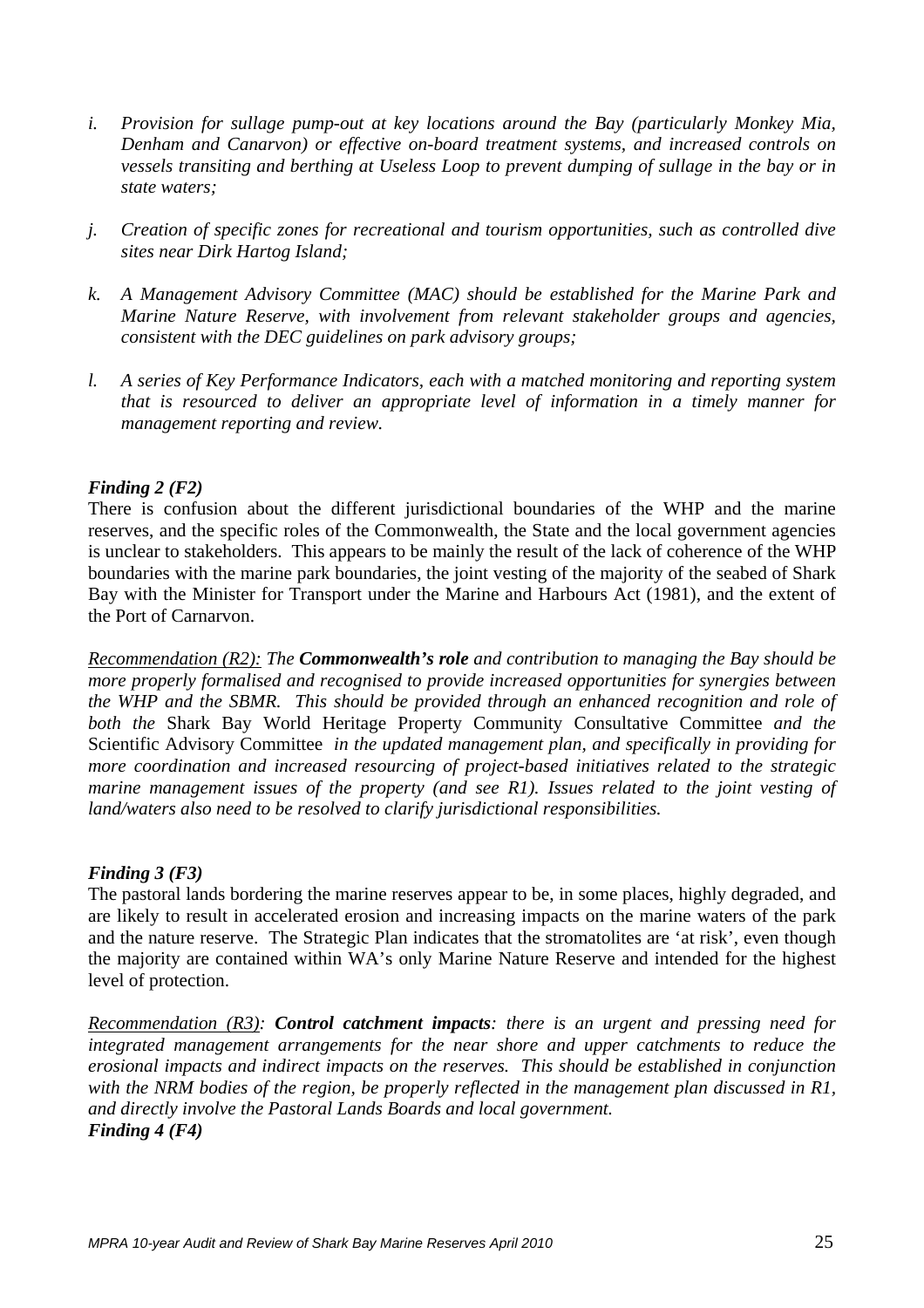Uncontrolled camping and access in some areas has accelerated to a level that now requires specific control and management measures to be implemented; these will need to control access to, and impacts on, the park.

*Recommendation (R4): Buffer zones: the new management plan should address the issue of buffer zones for the reserves, and deal with camping issues specifically through bi-lateral negotiations with existing holders of pastoral leases and the shires (and see R3).* 

#### *Finding 5 (F5)*

The habitat types represented in the sanctuary zones and other zones of the reserves are not representative of the habitats of the Shark Bay ecosystems. Some key sensitive habitats of high biodiversity value in Shark Bay (such as further areas of stromatolites) remain unprotected.

*Recommendation (R5): Key areas of each representative habitat should be brought within the reserves' boundaries prior to the establishment of the new management plan.* 

#### *Finding 6 (F6)*

There are a number of complex management issues in the Monkey Mia area that require urgent management attention. These involve the issues surrounding access to the 'provisioned' (hand-fed) dolphins, tourism access to various zones of the park, and clarity of management responsibilities between DEC, local government and the private sector operators. In particular, issues to be resolved surround the recent zoning changes within the separately vested Monkey Mia Reserve, creation of the Monkey Mia Conservation Park (vested in the Conservation Commission), the expansion of the reserve boundaries for the existing resort, the creation of an additional lot for the subsequent development of a second resort, and the creation of a reserve for aquaculture and associated tourism purposes that may adversely impact on the park values. The lack of a vessel pump-out facility at Monkey Mia (and anywhere else in the Bay) is a matter of significant concern, given the low nutrient status of the ambient waters and the high proportion of short stay overseas tourists. Raw sewage continues to be dumped from many (possibly all) vessels, and this poses a significant risk to the Bay from both the nutrient and microbiological impact perspectives.

*Recommendation (R6): Monkey Mia: the outstanding MOU on the management of the Monkey Mia reserve area needs to be finalised urgently. Consideration should be given to subsequent management of the area based on a special purpose area established for the purposes of recreation and conservation, derived and implemented prior to the process discussed in R1 above. Consideration should also be given to amalgamation of all interests (including the Conservation Commission) with the creation of a tourism precinct, an expanded Monkey Mia community advisory committee, and development of further park awareness/educational material for distribution within the Denham/Monkey Mia area.* 

## *Finding 7 (F7)*

Recreational fishing and boating (other than for pink snapper) appears to currently be at an acceptable but increasing level of effort, although the condition of fish stocks is poorly known. Every stakeholder consulted (and the agencies) predict a rapid increase in fishing effort because of increased restrictions imposed on recreational catch in the west coast waters. This is expected to result in the northward displacement of recreational fishers to Shark Bay and to create a rapid expansion in recreational fishing. The situation for pink snapper remains poor—one major stock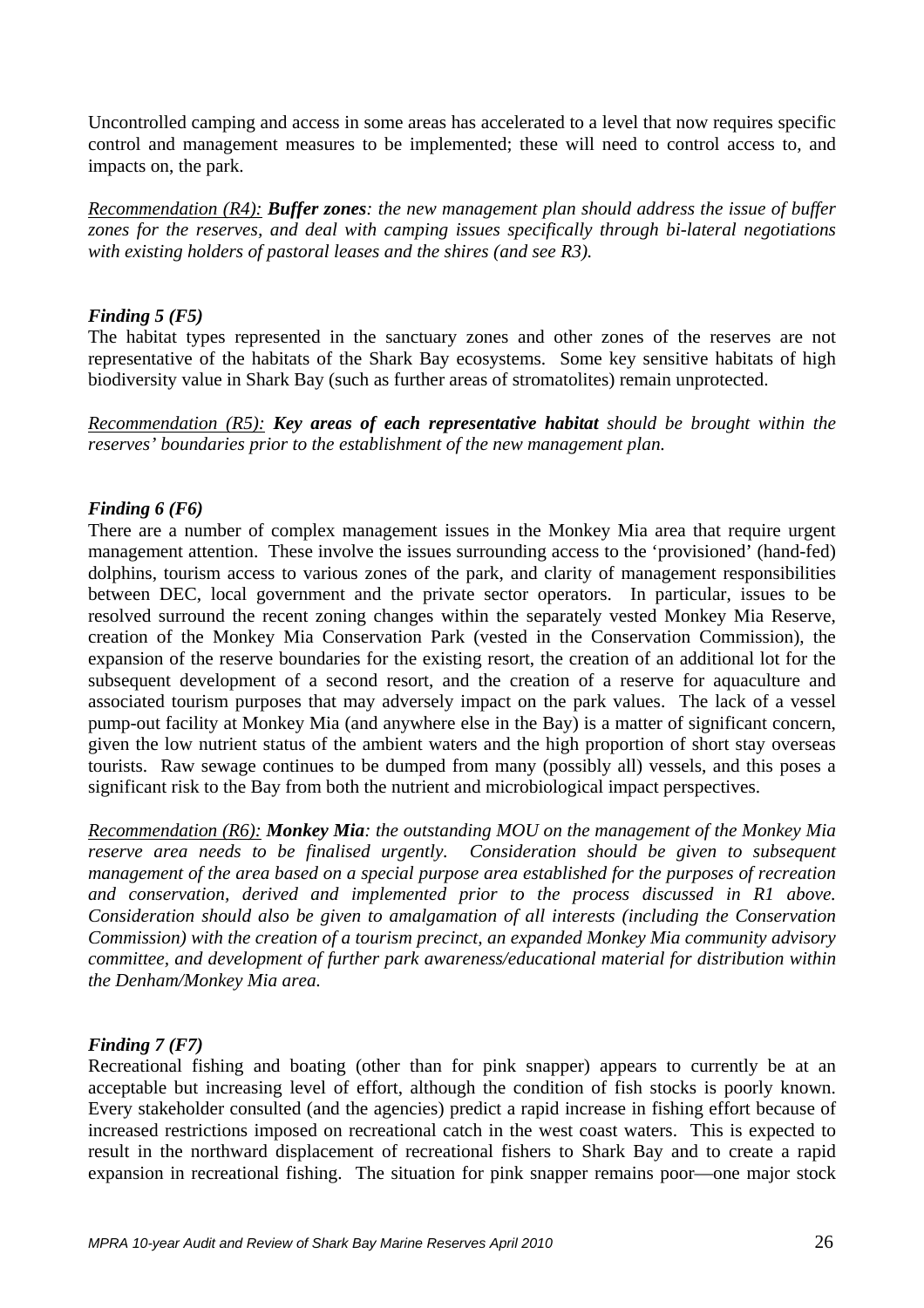that has failed to recover from intensive overfishing of spawning aggregations, and the remaining stocks, while apparently recovering, also remain at levels too low for the achievement of conservation objectives of the park. Evidence was presented indicating concern for serial depletion of recreationally targeted fish stocks. Observations from one researcher suggest that there may be a progressive decline in size and numbers of tiger sharks occurring in SBMR.

*Recommendation (R7): Recreational fishing constraints need to be increased within Shark Bay. This is intended to reduce the impacts of recreational fishing on fish populations that are important elements of the biodiversity of SBMR. Consideration should be given to preparation of additional park-specific fishing rules, and particularly reduction of the existing possession limits. These limits may need to be tightened considerably to permit populations in SBMR to rebuild to levels consistent with conservation standards. Tiger sharks (currently a Bag Limit of 2 applies) should be considered for declaration as a 'Totally Protected' species within the SBMR. Together with the other recreational fishing constraints identified in R1, the intention of this recommendation is to restore levels of exploited fish populations within the park to acceptable minimum conservation standards while retaining commercial fishing within the Bay and providing for enhanced recreational fishing opportunities through the strategic location of zones specifically for recreational fishing purposes (see R1).* 

## *Finding 8 (F8)*

Commercial fishing is at an acceptable level, although targeting of spawning aggregations of pink snapper within the Bay (Koks Island) remains a critical issue to be resolved. Gross violations of the park regulations (trawling in the sanctuary zones) need to be fully and effectively prosecuted to the full extent of the regulations, and it is not clear if this has been the case in one recent incident.

*Recommendation (R8): Spawning aggregations of any targeted species occurring within the park should be protected within sanctuary zones as an urgent and precautionary measure to protect both recreational and commercial fishing opportunities in the bay and nearby coastal waters. Also, the sanctuary zones need to be enlarged and provided with clear and explicit boundaries upon which successful prosecutions for compliance violations can be based.*

#### *Finding 9 (F9)*

The recreational fishing based in Useless Loop township, particularly in respect of short term contractors, appears to be not well managed, and made more difficult by the isolation of the township and the minesite situation.

*Recommendation (R9): Useless Loop: an improved education/awareness program for park and fishing issues should be developed within the Useless Loop townsite, particularly at the school and as an adjunct to the workforce (temporary and permanent) working conditions. More regular unannounced land-based patrols by fisheries compliance officers are also required.* 

#### *Finding 10 (F10)*

The traditional hunting of dugong, 6 species of turtle and 2 species of crocodile is permitted in all WA lands/waters (possibly including nature reserves and parks) under provisions of the Wildlife Conservation Act 1950, and the 1970 Wildlife Conservation Regulations. However, within the SBMR (and the Bay generally) this traditional take of species is only permitted by Aboriginal people who are holders of the rights to take such species consistent with Section 211 of the Native Title Act 1993 (Cmwlth).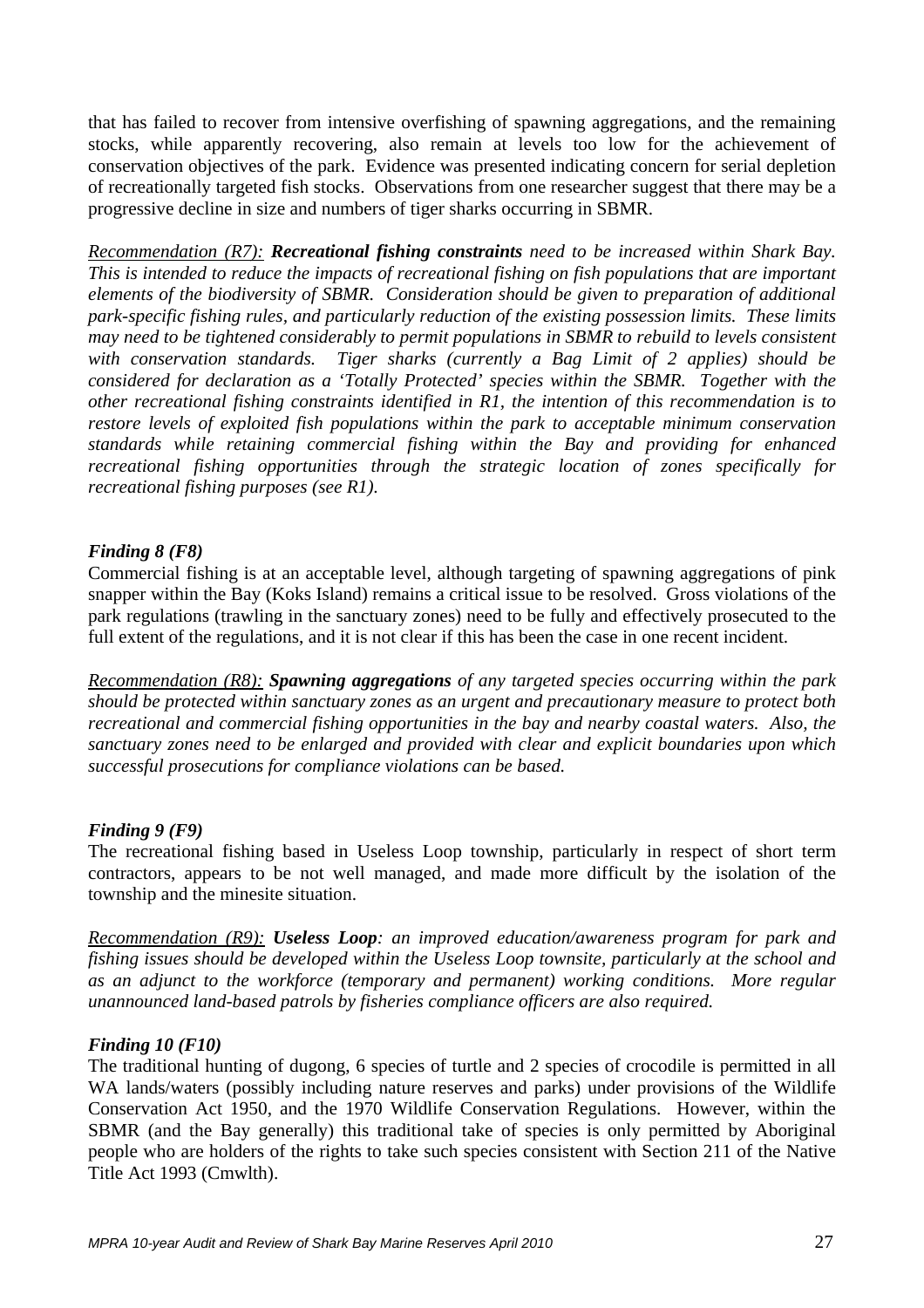*Recommendation (10): Traditional take: people entitled to take protected species from the different zones of the SBMR — identified holders of Native Title rights, in terms of the various provisions of the Native Title Act 1993—need to be clarified before the new management plan is developed.* 

#### *Finding 11 (F11)*

Management of the Hamelin Pool Marine Nature Reserve (HPMNR) is of the utmost priority. There may be a case for establishing an individual subset of objectives within a new management plan that are specifically focused on the management needs of the HPMNR, matched to an appropriate level of management resources.

*Recommendation (R11): HPMNR: during the development of the new management plan, consideration should be given to a separate management planning identity for the HPMNR within the overall plan, together with specifically allocated management resources.* 

#### *Finding 12 (F12)*

Access to the HPMNR needs to be tightly controlled. Access to the MNR under the *Mining Act 1978* for any purpose without case-by-case approval of DEC is inconsistent with maintaining the MNR values.

*Recommendation (R12): Mining Act: as a matter of urgency, DEC should seek to have the provisions of the Mining Act amended in relation to access to marine sanctuaries and nature reserves, so that DEC staff can confidently engage with all entrants and all forms of access to Marine Nature Reserves for any purpose. The intention should be to enable DEC staff to establish pre-agreed arrangements for access that is authorised under the DMP regulations.* 

#### *Finding 13 (F13)*

Stakeholders in Carnarvon seem to be poorly aware of the park and its values.

*Recommendation (R13): Much better community education programs about the reserves are required. They should include activities aimed at visitors and residents of Carnarvon to inform them about what is protected and why, including fishing issues and the new terrestrial additions to Dirk Hartog Island and Edel Land, as increased land access will impact on the marine reserves. Education and participation programs should be targeted at park users based at Carnarvon and Useless Loop, and as far as practical, to the foreshore-camping users of the park* 

#### *Finding 14 (F14)*

Shires' engagement and recognition of the reserves and their values seems limited.

*Recommendation (R14): Both shires should be given significant roles (Shire of Shark Bay and Shire of Carnarvon) in the Management Advisory Committee to be established under R1.* 

#### *Finding 15 (F15)*

There is a very limited database from which conclusions about the health of the natural ecosystems and their values can be drawn. The exceptions to this are data on dugongs, and some information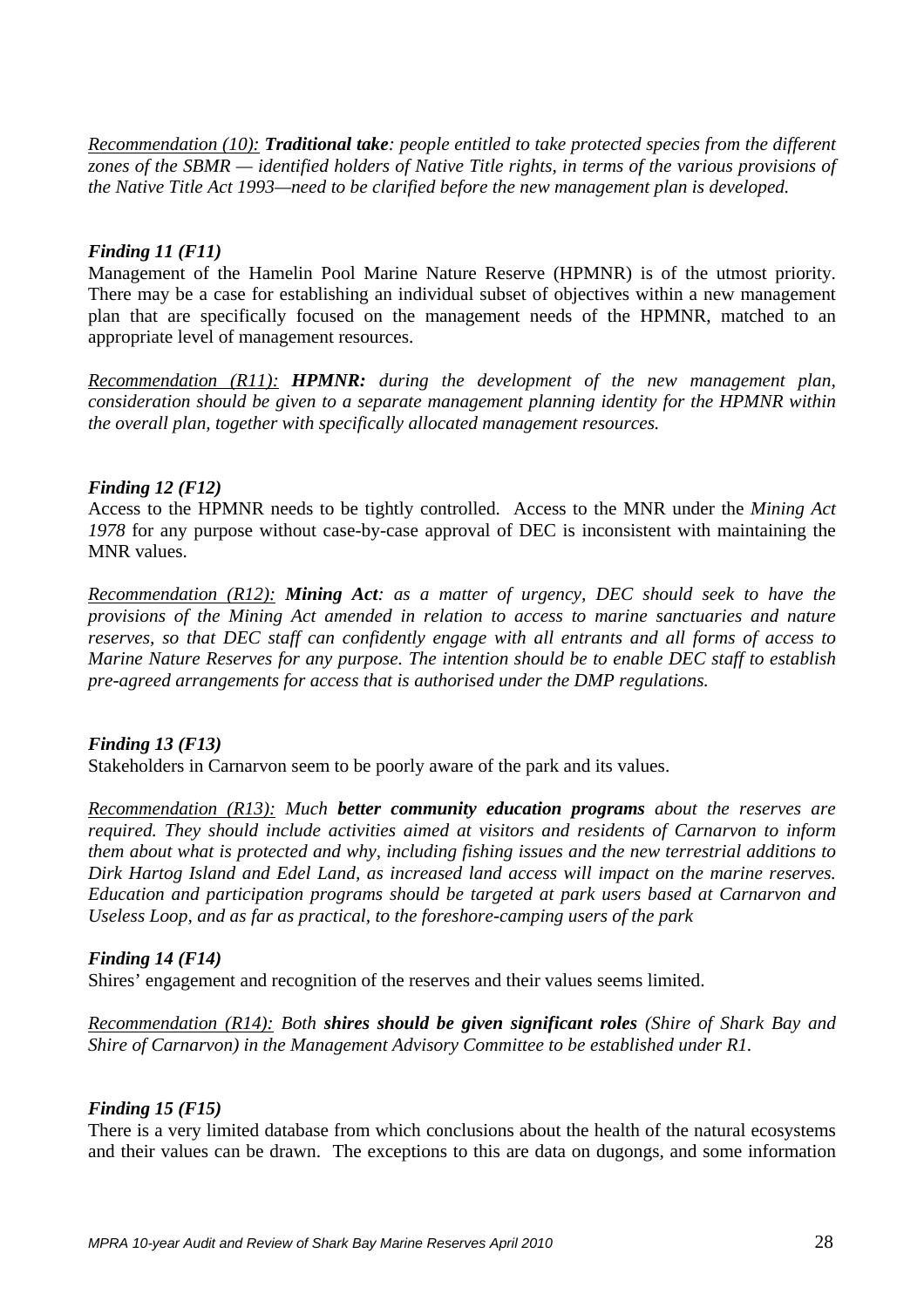on sharks and dolphins. Inferences about the condition of the Shark Bay ecosystems and species must therefore be drawn from assessments of the presumed significance of risk factors.

*Recommendation (R15): Short term priorities for research and monitoring should be focussed on providing information to inform reduction of the known threats, while developing medium term assessment and reporting protocols to assess the condition of the natural assets at the species, habitat and ecosystem level, including selected physical and ecological processes important for the ongoing maintenance of the values of the marine nature reserve. Also, in the medium term, define specific monitoring and reporting protocols to report on each KPI in the updated management plan.* 

#### *Finding 16 (F16)*

The overall allocation of financial resources to Shark Bay Marine Reserves appears to be inadequate given the very large spatial scale and the values and complexity to be managed. There is no simple formula for overall funding of marine reserve management, but compared to other reserves in WA (and elsewhere in Australia), the total DEC contribution to management appears to be very limited (Figure 2). Equally, the Commonwealth's project-based funding of the WHP is limited—an annual average of about \$500,000, of which only a proportion is allocated to marine management. The Commonwealth's funding of the Shark Bay WHP ranks 8th out of 10 amongst the state-managed world heritage properties (State of the Environment Reporting 2006 Indicator NCH-11), which appears to be very low given the breadth and extent of the terrestrial and marine values and issues to be managed at Shark Bay compared to a number of the other properties. The proportional allocation of the WA funds across the management areas within SBMR (compared to the other reserves - Figure 3) is appropriate except that the allocation to public education and participation appears to be low (see R13).

*Recommendation (R16):* A detailed government review of current funding levels for management of the SBMR should be implemented to determine if investment in management can be enhanced beyond current levels, recognising the substantial economic multipliers that all investments into increasing management activity in SBMR will bring to the local region. *Enhanced Commonwealth engagement should be sought for the development of improved education and participation programs, and for the development of the new management plan. Also, case by case, specific Commonwealth support should also be sought in the bidding for Commonwealth program funds for the high priority research projects related to land-based sources of impacts, fishing issues and climate-change adaptation in Shark Bay.* 

## *Finding 17 (F17)*

It is likely that an updated plan of management will take several years to develop and bring into operation. This means that the urgent actions required now may take a number of years to bring to fruition.

*Recommendation (R17): A transitional plan of action is required for implementation of urgent strategies and actions during the period of development of a new management plan for the marine reserves. This plan should address the urgent recommendations and provide the planning basis for the process of developing the updated full management plan. These matters include:* 

*a. adoption of park-specific recreational fishing measures, including research on the development of suitable fishing zones to provide for recreational fishing opportunities;*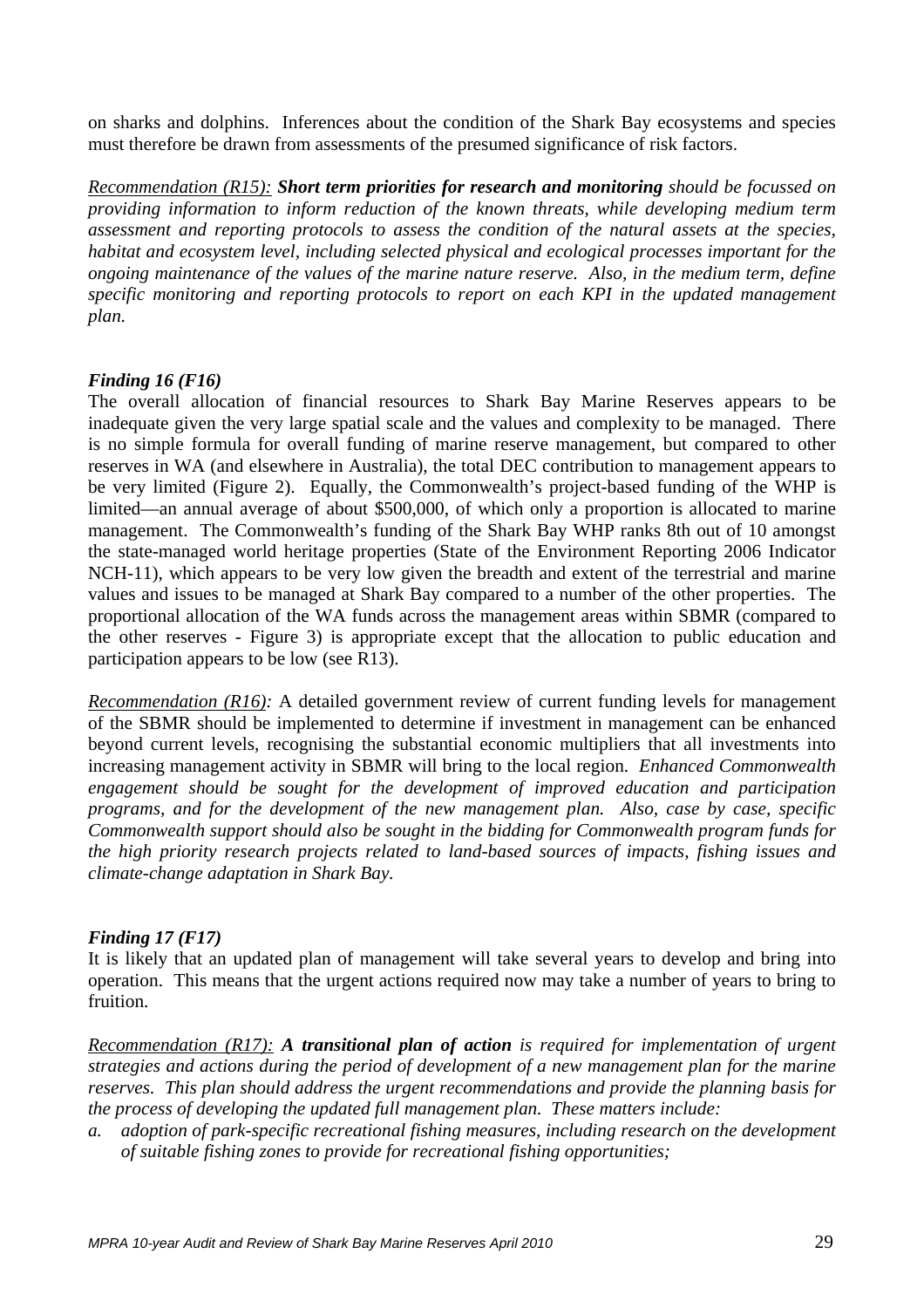- *b. finalisation of Monkey Mia tenure and management issues;*
- *c. development of camping and recreational access controls;*
- *d. development of effective catchment management programs to control erosion in the major catchments;*
- *e. implementation of temporary buffer zones within pastoral leases;*
- *f. constitution of a MAC to advise on interim changes to management and prepare for the development of the new management plan;*
- *g. provision of lawful authority to DEC to control access to Marine Nature Reserves and sanctuary zones under the Mining Act;*
- *h. finalisation of habitat mapping to inform selection of representative habitats for high protection and special purpose fishing zones in the new plan;*
- *i. revitalisation of the World Heritage Committee system to engage in the development of the new marine plan; and*
- *j. provision of a strict sunset clause for the transitional plan of action, set at 3 years from inception or earlier in the event that a new management plan is gazetted.*

## **8.4 AUDIT PROCESS**

#### *Finding 18.*

There was a very high level of excellent and professional DEC and DoF support/engagement in the process of audit.

## *Finding 19*

There was a high level of recognition and acceptance of the audit process by many of the stakeholders, including the tourism operators and researchers.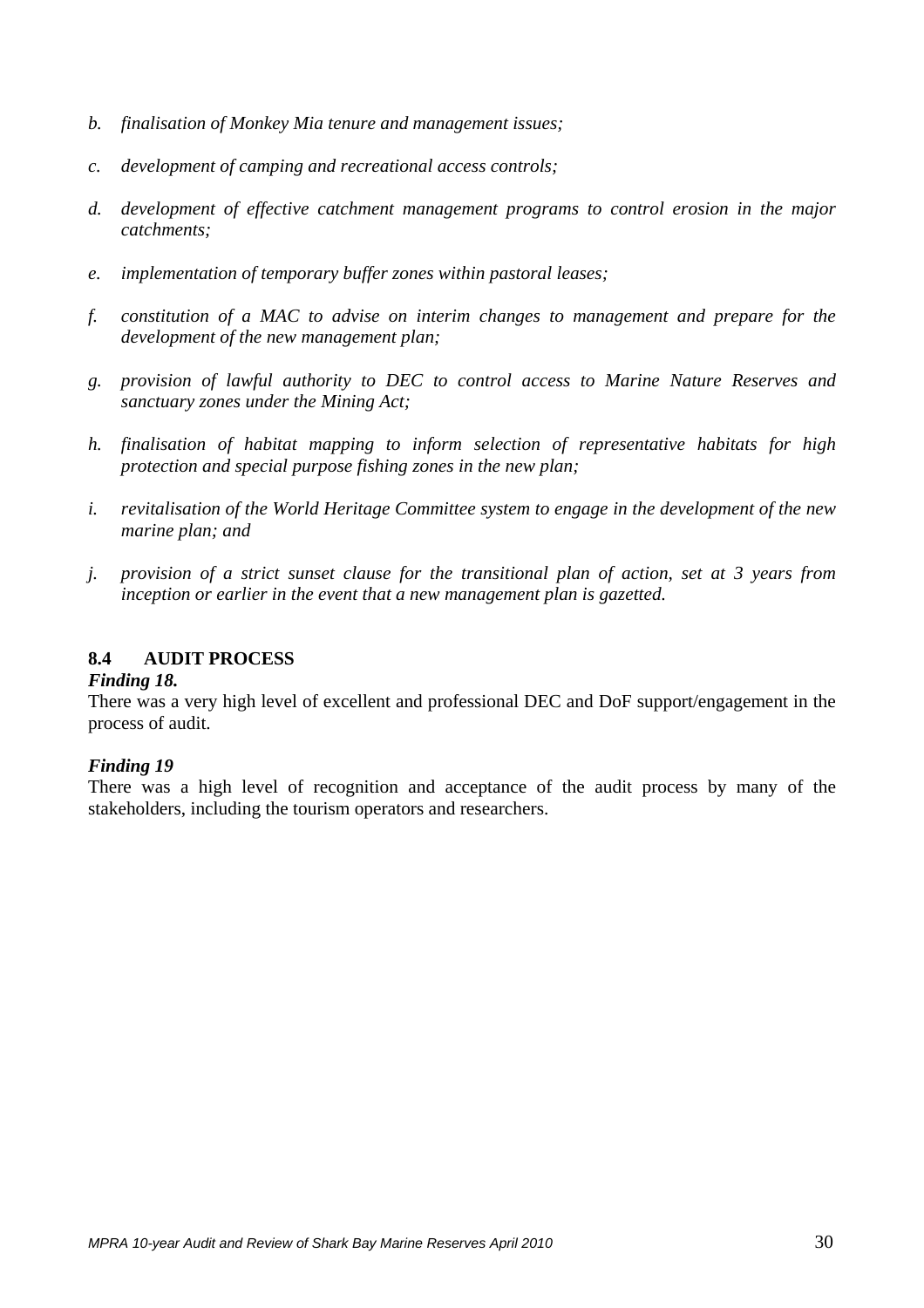

Figure 2: DEC resource allocation (2007-2008) amongst the six marine reserve reporting entities.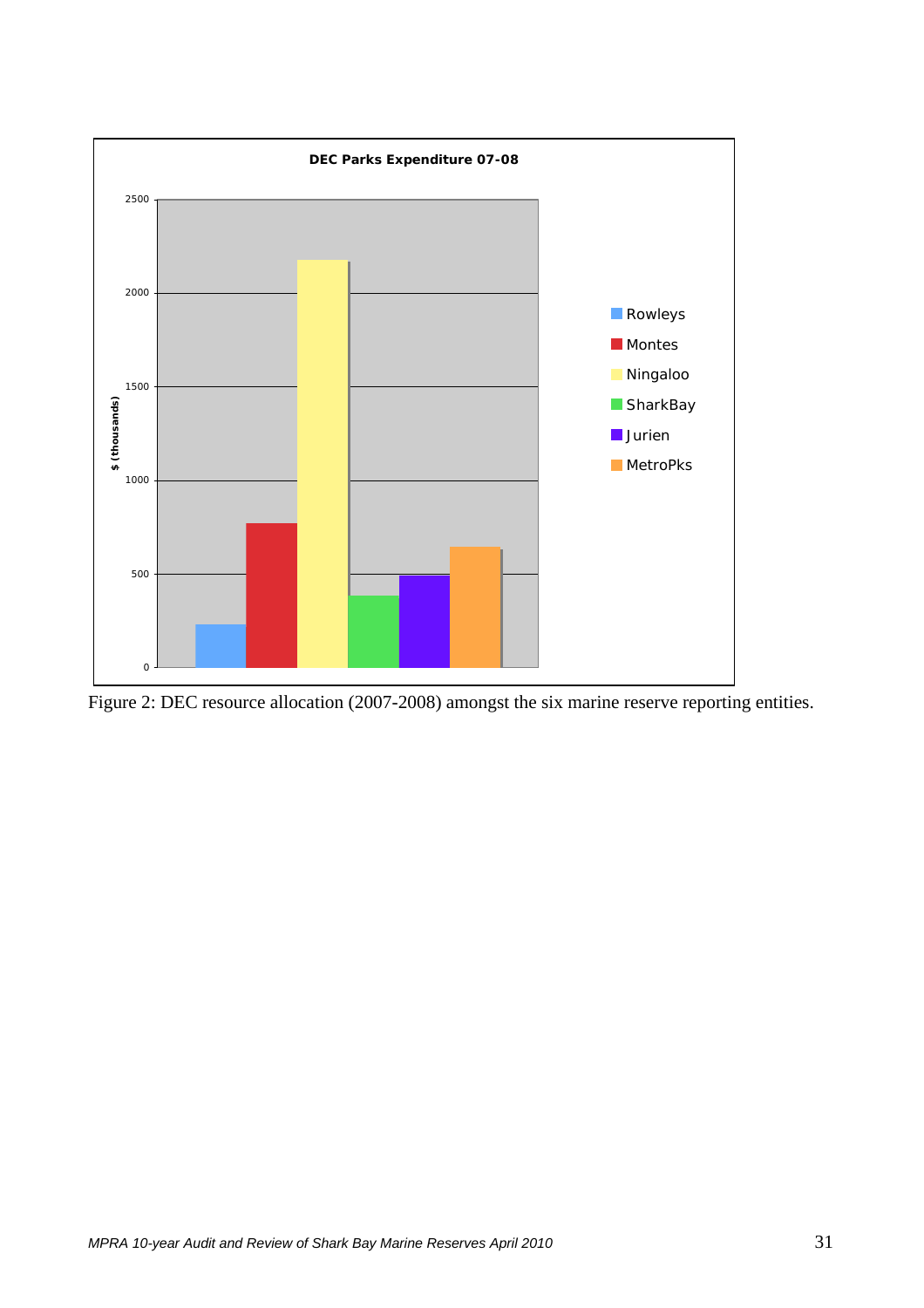

Figure 3: Relative distribution of DEC funds (2007-2008) by management category within each of the six marine reserve reporting entities.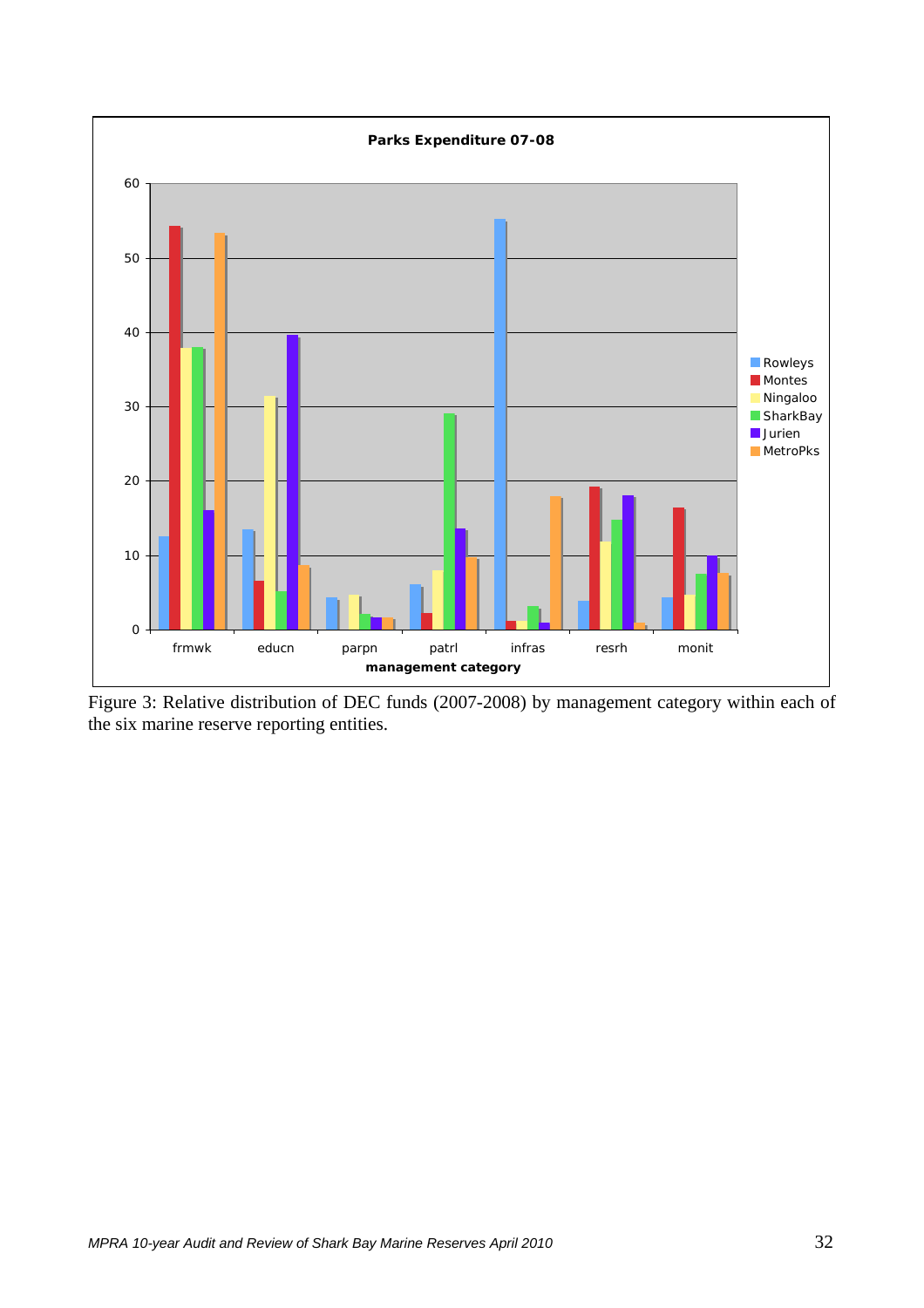## **9. DOCUMENTARY SOURCES PROVIDED TO THE REVIEW**

The sources available for the Review can be accessed on request to DEC.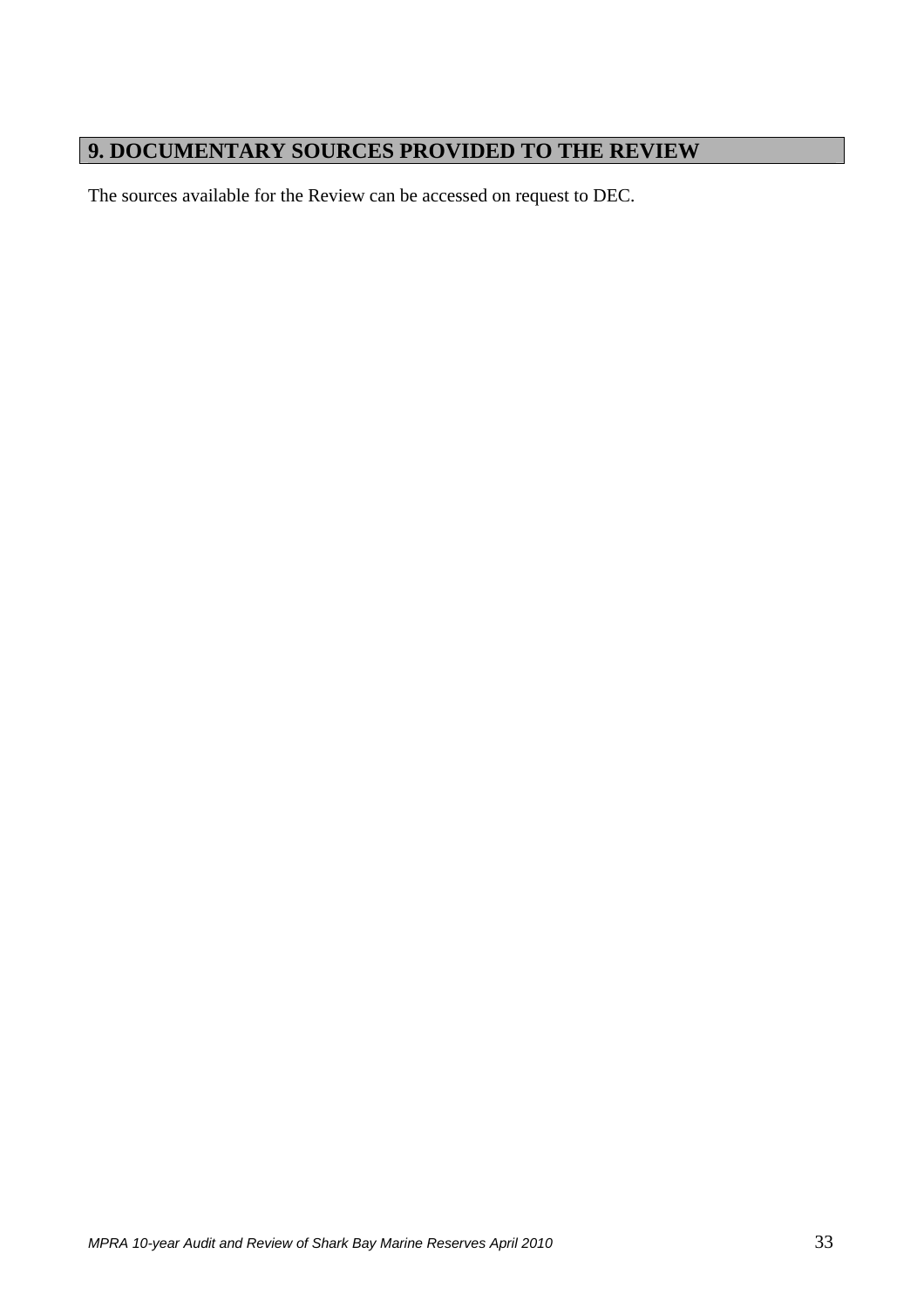## **10. APPENDICES**

## **Appendix 1: List of initial questions put to DEC marine park management staff**

- 1. Unlike recent outcome-based management plans (such as the Jurien Bay MP Management Plan), the Shark Bay Marine Reserves Management Plan 1996-2006 includes broad management strategies instead of specific and measurable objectives. Would you say this has impacted on the management of the marine park? Are there any specific examples of issues this may have created?
- 2. In your opinion is there adequate interaction between the State and Commonwealth Governments over the shared management of the Shark Bay Marine Reserves and the Shark Bay World Heritage Property? Is there an adequate process to develop integrated management strategies for the Shark Bay World Heritage area, Shark Bay Marine Park and Shark Bay Terrestrial Reserve?
- 3. The Monkey Mia area is managed separately to the rest of the Shark Bay Marine Reserves. Does this specific focus for management affect the management of broader issues and commercial tour operators of the Shark Bay Marine Reserves outside of Monkey Mia?
- 4. To what extent does the Shark Bay Marine Reserves Management Plan consider the potential impacts of marine management strategies on the adjacent terrestrial reserve and vice versa?
- 5. How has the limited amount of available quantitative data impacted on the management of the ecological values of Shark Bay Marine Reserves? Is there a plan to increase the amount of research and monitoring occurring within the Marine Park?
- 6. What are the biggest threats to the values of the Shark Bay Marine Reserves?
- 7. Is there adequate community engagement regarding the management of the Shark Bay Marine Reserves? Should a Management Advisory Committee specific to the SBMP be established? What other techniques could be used to develop or improve community engagement? Does the web site appropriately inform visitors of the recreational and educational opportunities and responsibilities?
- 8. Are there any current commercial and recreational fishing issues occurring within the Shark Bay Marine Reserves? Do these issues impact on the values of the marine park? What are the better fisheries that operate within the Reserves?
- 9. Are the existing marine park boundaries and zoning scheme adequate to ensure the effective management of the values of the Shark Bay Marine Reserves? How workable are the existing zone boundaries for both those responsible for policing them and those who are required to abide by them?
- 10. Have any marine pests been identified within the Shark Bay Marine Reserves? Are there any strategies that might be effective in managing the threat of introduced marine pests in the marine park?
- 11. There have been some reports of damage to the stromatolites at Hamelin Pool Marine Nature Reserve from trampling and 4WD vehicles. Are there any strategies that might be effective in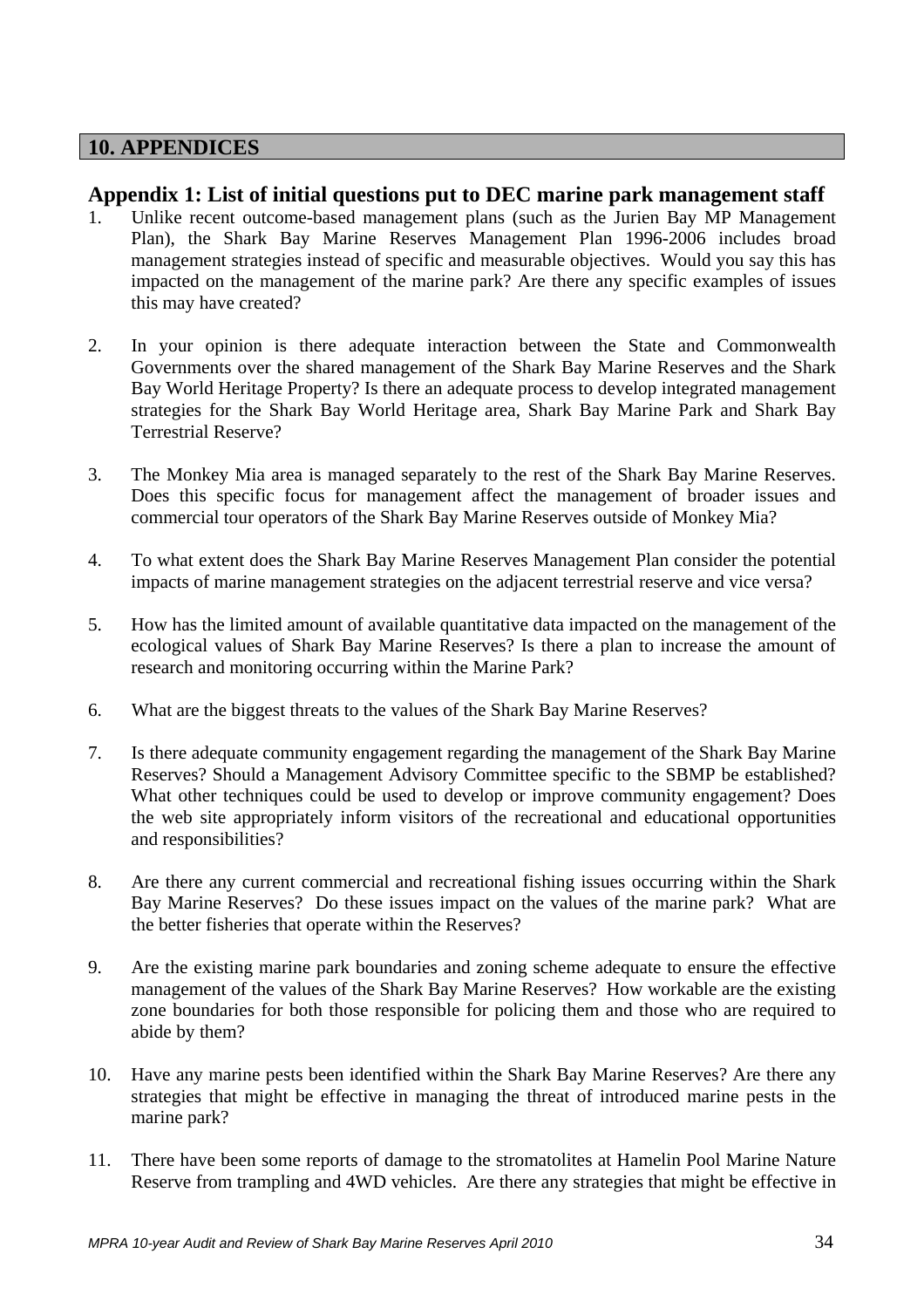managing visitor access to the stromatolites to minimize further damage?

- 12. Does the allocated budget and resourcing for the Shark Bay Marine Reserves allow for adequate management?
- 13. Has the establishment of the Shark Bay Marine Reserves been well received and benefited the local community or has it been detrimental? Has it positively affected the marine environment of Shark Bay?
- 14. Are there any suggestions that should be considered for the future management of the Shark Bay Marine Reserves?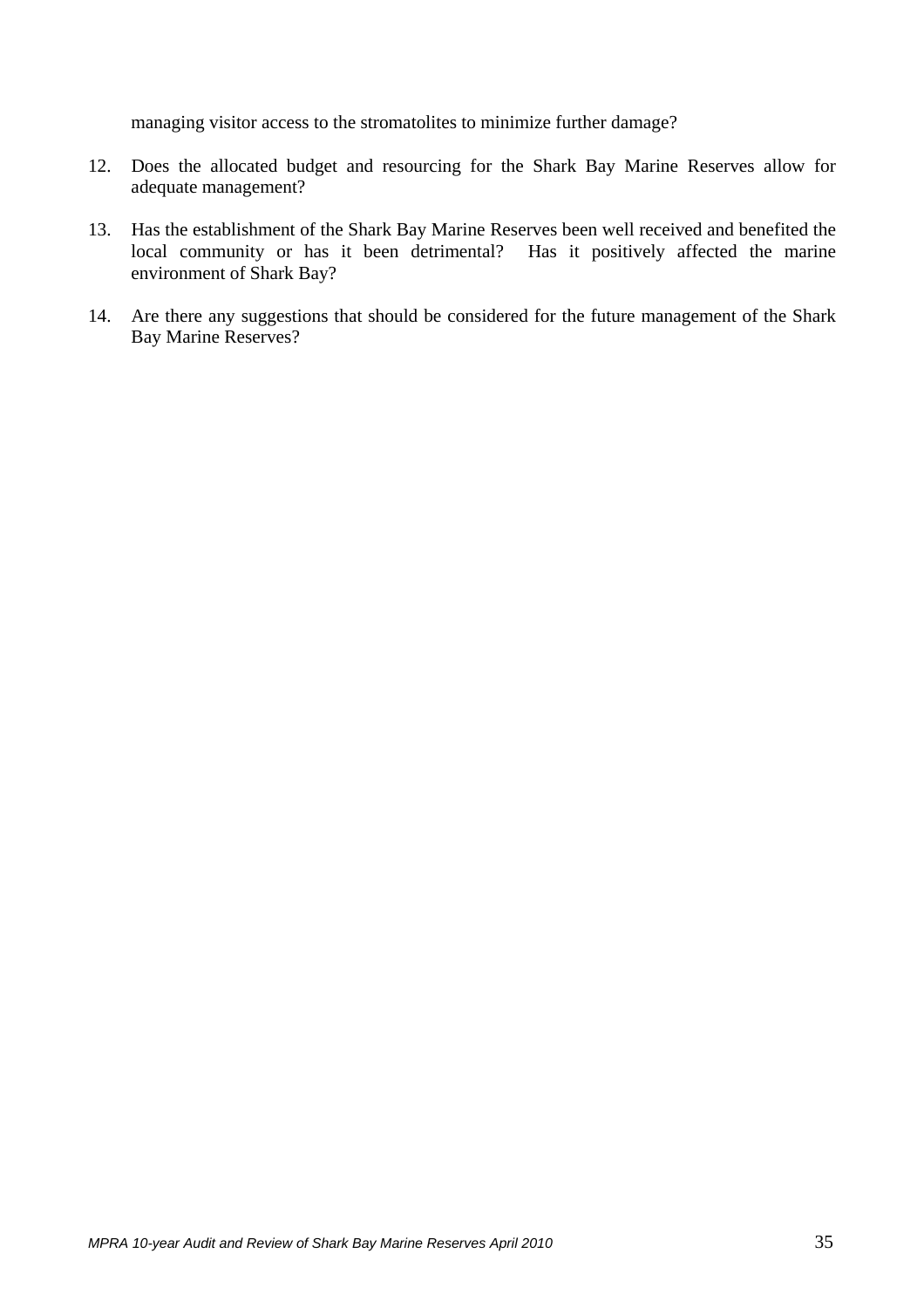## **Appendix 2: Consultation schedule, and the staff and stakeholders consulted**.

| Location  | Date          | Name                                                     |
|-----------|---------------|----------------------------------------------------------|
| Perth     | $19$ Jun $09$ | Department of Fisheries                                  |
|           |               | Laurie Caporn                                            |
|           |               | Mervi Kanga                                              |
|           |               | <b>Errol Sporer</b>                                      |
|           |               | Mike Heithaus, Florida International University, USA     |
|           |               | Lindsay Collins, Curtin University                       |
|           |               | <b>Shark Bay Resources</b>                               |
|           |               | Hirofumi Matsuyama                                       |
|           |               | Anita Sarich                                             |
|           |               | Graham Stewart, Shark Bay prawn fishery representative   |
|           |               | Kane Moyle, RecfishWest                                  |
|           |               | Hamish Ch'ng, Shark Bay scallop fishery representative   |
|           |               | Jill StJohn, The Wilderness Society (email submission)   |
| Carnarvon | 22 Jun09      | Keith Van Dongen, Compliance Manager, Acting             |
|           |               | Gascoyne Regional Manager, Department of Fisheries       |
|           |               | Tony Kirwin, Department of Agriculture and Food,         |
|           |               | Carnarvon                                                |
|           |               | Cheryl Cowell, Shark Bay District Project Officer World  |
|           |               | Heritage, DEC                                            |
|           |               | Tony Dowling, Planner, Shire of Carnarvon                |
|           |               | Paul Burt, Owner/Manager of Brickhouse Station           |
|           |               | Ray Ellis, representative of Carnarvon Yacht Club        |
| Denham    | 23 Jun09      | Kelly Gillen - Gascoyne Regional Manager, DEC            |
|           |               | Brett Fitzgerald - Shark Bay District District Manager   |
|           |               | Dave Holley - Shark Bay District Marine Park Coordinator |
|           |               | Ross Mack - Shark Bay District Marine Reserves Officer   |
|           |               | Wayne Moroney – Shark Bay District Marine Ranger         |
|           |               | Colleen Sims - Shark Bay District Manager, Project Eden  |
|           |               | Linda Reinhold - Shark Bay District Project Officer      |
|           |               | Ryan Bellotti - Shark Bay District MATES Trainee         |
|           |               | Shannon Vasyli - Shark Bay District Reserves Officer     |
|           |               | Tricia Sprigg - Shark Bay District, District PVS         |
|           |               | Coordinator                                              |
|           |               | Arlo Ireland – Department of Fisheries                   |
|           | 24 Jun09      | Geoff and Kieran Wardle, Owners and Managers of Dirk     |
|           |               | Hartog Island Station                                    |
|           |               | Brian and Mary Wake, Owners of Hamelin Station           |
|           |               | Robert Morgan, Manager - Blue Lagoon Pearls              |
|           |               | Errol Francis, Red Cliff Bay Pearls                      |
|           |               | Peter Gale, Snapper Fisherman's Association              |
|           |               | representative                                           |
|           |               | Jock Mullen, Site Manager - Shark Bay Resources (by      |
|           |               | phone)                                                   |
|           |               | Janet Mann (plus students Eric, Jean and Kate) Dolphin   |
|           |               | researcher – Georgetown University.                      |
|           |               | Benny Bellotti, Chairman, Yadgalah Aboriginal            |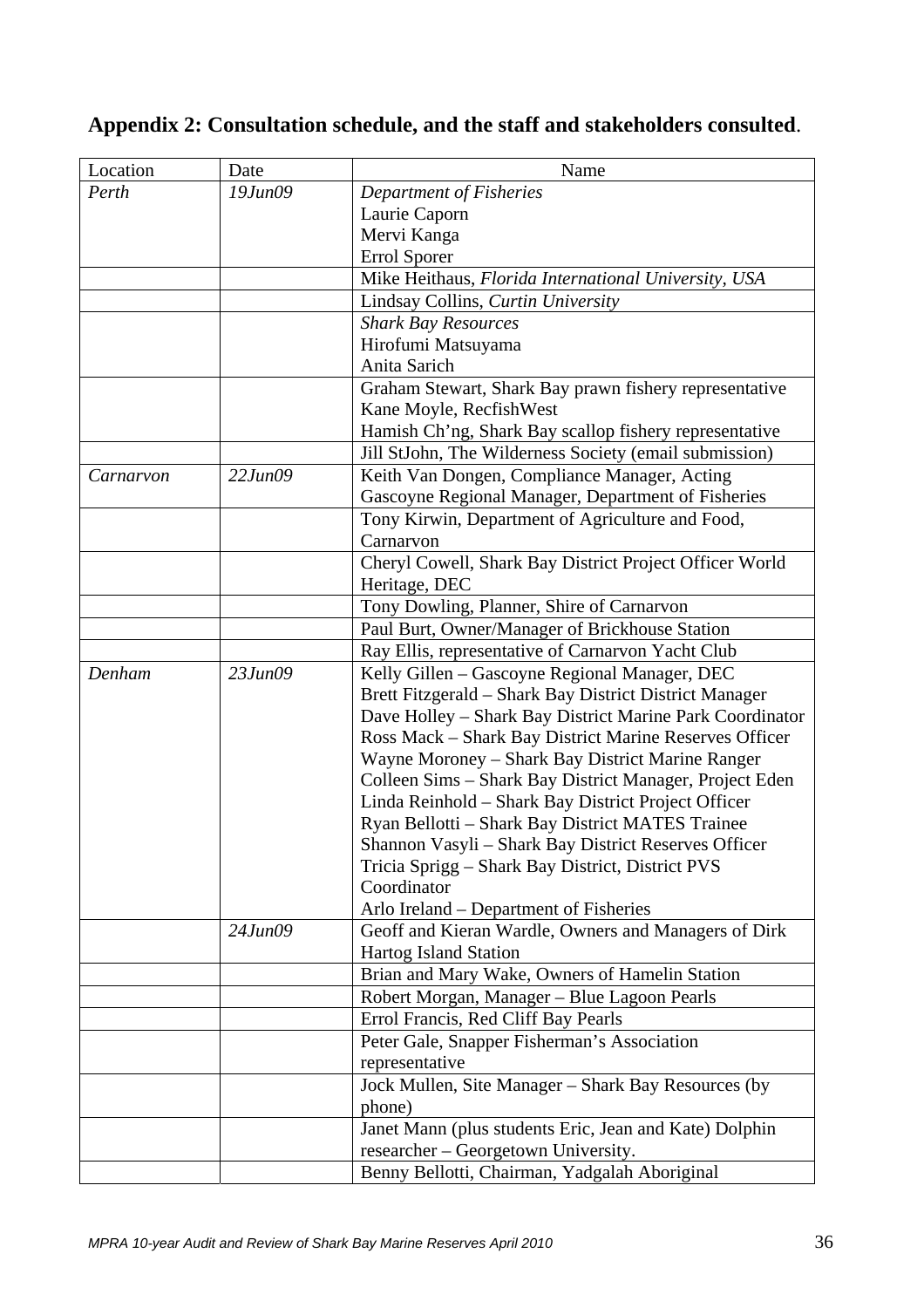|                                                                  |               | Corporation                                             |  |
|------------------------------------------------------------------|---------------|---------------------------------------------------------|--|
| Monkey Mia                                                       | $25$ Jun $09$ | Greg Ridgley, Monkey Mia Yacht Charters                 |  |
|                                                                  |               | Robert Morgan, Blue Lagoon Pearls                       |  |
|                                                                  |               | Rebecca, Monkey Mia Boat Hire                           |  |
|                                                                  |               | Kelvin Matthews, CEO, Shire of Shark Bay                |  |
| Geoff Wardle, Dirk Hartog Island Station<br><i>Subsequent</i>    |               |                                                         |  |
| written and oral<br>Robert Burne, Australian National University |               |                                                         |  |
| submissions                                                      |               | Harvey Raven, owner/operator of 'Shotover'              |  |
|                                                                  |               | World Heritage Property Joint Committee Meeting, August |  |
|                                                                  |               | 2009                                                    |  |
|                                                                  |               | Jeremy Green, Maritime Archaeology, WA Museum (short)   |  |
|                                                                  |               | comments by email)                                      |  |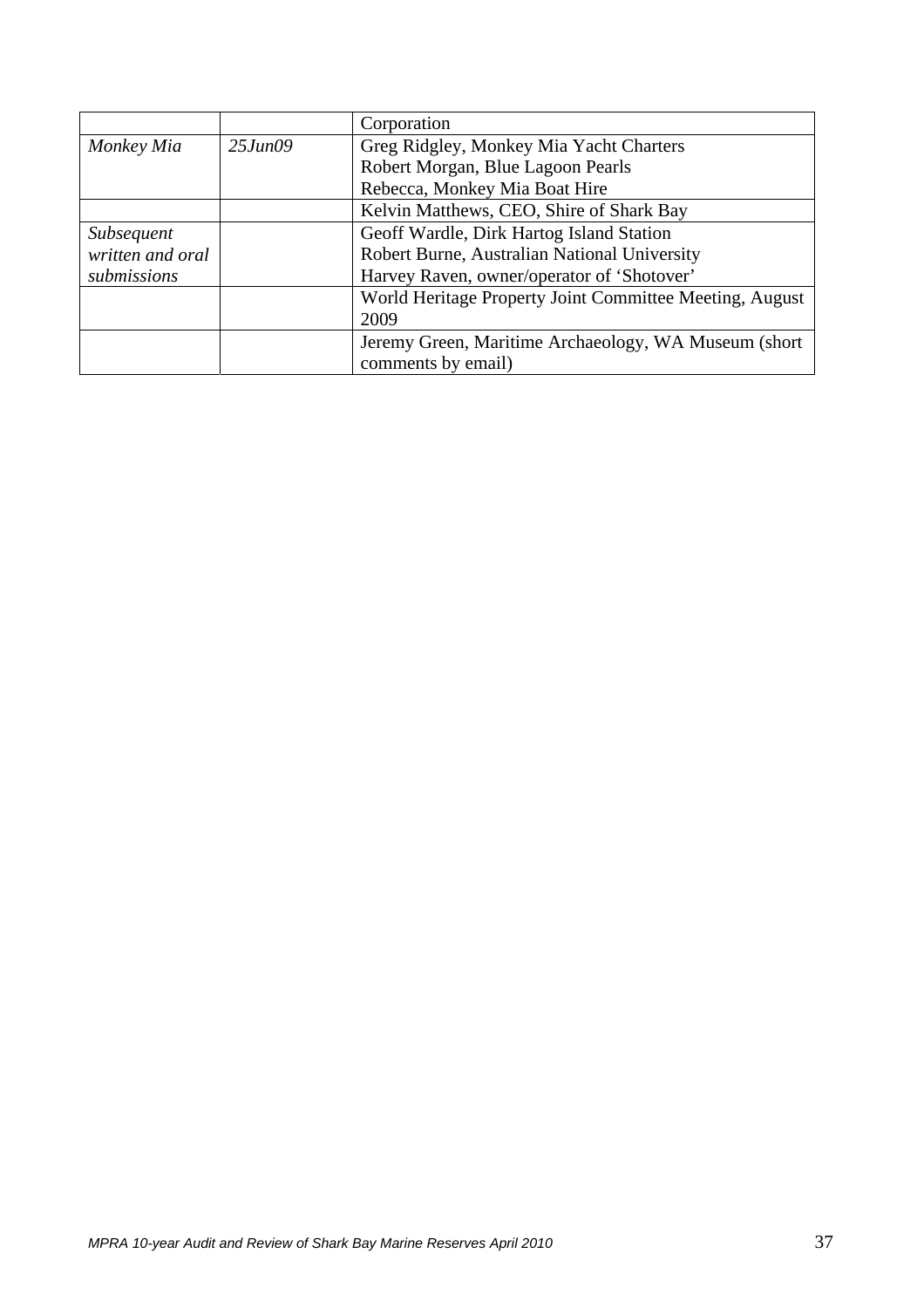## **Appendix 3: Matters raised by stakeholders and staff who were consulted**

| A good model for new management plan would be that of Ningaloo MP                                                                                        |
|----------------------------------------------------------------------------------------------------------------------------------------------------------|
| A review of the pastoral lease process is planned to allow for multiple use of the pastoral land (e.g. tourism).                                         |
| Access to Useless Loop via road or air can be an issue. The roads are often closed after rain which restricts access                                     |
| for general supplies etc. Suggestion to establish 'water taxi' service to Useless Loop which would require traversing                                    |
| the SBMR.                                                                                                                                                |
| Additional special purpose and sanctuary zones are required to restock targeted finfish populations. There has                                           |
| been a noticeable decline in fish stocks over recent years                                                                                               |
| All commercial fisheries have been reduced in effort                                                                                                     |
| All offal from farm operations is taken to landfill (pearl oyster flesh is sold overseas).                                                               |
| Areas to consider for inclusion in SBMR including; new coral communities, waters surrounding Pelican Island,<br>east coasts of Dorre and Bernier Islands |
| Areas where recreational fishing pressure is high include; Surf Point and Sandy Point                                                                    |
| Artificial reefs - tyre reefs, operate very well as recreational fishing spots: 3 mile off Denham, Nanga, Lady Joyce                                     |
| Bag limits have limited effectiveness, high-grading is a very common problem                                                                             |
| Bernier and Dorre islands need large sanctuary zones around; and also on the west side of Dirk Hartog                                                    |
| Best recreational fishing areas are the artificial reefs at Lady Joyce, out the front of Nanga, and at 3 mile                                            |
| Biggest threat to the SBMR is tourism – impacts of 4WD access to coast and unregulated coastal camping                                                   |
| Bitterns disposal is a significant issue; disposal to the NE side of the mining operation at Useless Loop                                                |
|                                                                                                                                                          |
| Blue Lagoon pearl farm exists over seagrass meadows in a depth of 4-8m                                                                                   |
| Blue Lagoon pearls have now started a small tourism operation with catamaran tours out of Monkey Mia                                                     |
| Both eastern and western gulfs of Shark Bay are closed to commercial fishing of pink snapper but this is                                                 |
| acceptable because most of the larger fish stocks occur further out to sea in Commonwealth waters                                                        |
| Carnarvon Yacht Club holds approximately 50 berths; expansion of 20 additional berths is planned for the next 12                                         |
| months                                                                                                                                                   |
| Coastal access to the SBMR via Hamelin Station has declined during recent years: visitors now access the coast                                           |
| (Hamelin Pool) at the Telegraph station area (where the caravan park and boardwalk exist).                                                               |
| Coastal excision areas that are to be included in the 2015 pastoral lease renewals                                                                       |
| Co-management (DEC and DoF) works well in SBMR                                                                                                           |
| Commercial charter fishing (2 boats) operations all operate outside the bay (also commercial snapper fishing)                                            |
| because the fish densities no longer available inside the bay                                                                                            |
| Concern regarding the planned expansion of the Monkey Mia Resort and the associated impacts of increase visitor                                          |
| numbers. Suggestion to improve education program to minimize impacts                                                                                     |
| Condition of pastoral leased land adjacent to SBMR and the associated issues of run-off flowing into the SBMR:                                           |
| Hamelin and Carbla stations                                                                                                                              |
| Crab fishing is conducted with dropnets, and these have habitat impact and bycatch issues                                                                |
| Currently there is about 18 prawn vessels and about 14 scallop vessels                                                                                   |
| DEC visits Useless Loop occasionally to inspect the property for general environmental issues (not Marine Park                                           |
| staff).                                                                                                                                                  |
| Development of a tourism development on Dirk Hartog in relation to the potential impacts on the                                                          |
| seascapes/landscapes value featured in the SBMR management plan.                                                                                         |
| DoF occasionally visit the Useless Loop jetty area and on the water to hand out brochures on recreational fishing                                        |
| information.                                                                                                                                             |
| Fishing charters are mainly bottom fishing and operate outside of Shark Bay because his customers are more                                               |
| likely to catch fish out there                                                                                                                           |
| Garden Point and Red Cliff area are sensitive and delicate, should be better managed                                                                     |
| General support from Yadgalah for DEC and DoF and their co-management of the SBMR                                                                        |
| Good local cooperation between DEC and DoF; to be enhanced by co-location in Denham                                                                      |
| Good quality and maintained moorings are required where there is visitor pressure                                                                        |
| Good relationship between regional DEC staff and Yadgalah people through the dugong program and early                                                    |
| involvement in the marine park and other planning processes (including DEC and DoF Aboriginal Trainee                                                    |
| Program).                                                                                                                                                |
| How are KPIs for seascapes and landscapes being operationalised                                                                                          |
| If the boundary of the SBMR was extended to Dorre and Bernier Island there would not be much opposition from                                             |
| the commercial snapper fishery because the boats fish further out                                                                                        |
| Impact of further restrictions on recreational fishing on West Coast (effort will move further north). inevitable                                        |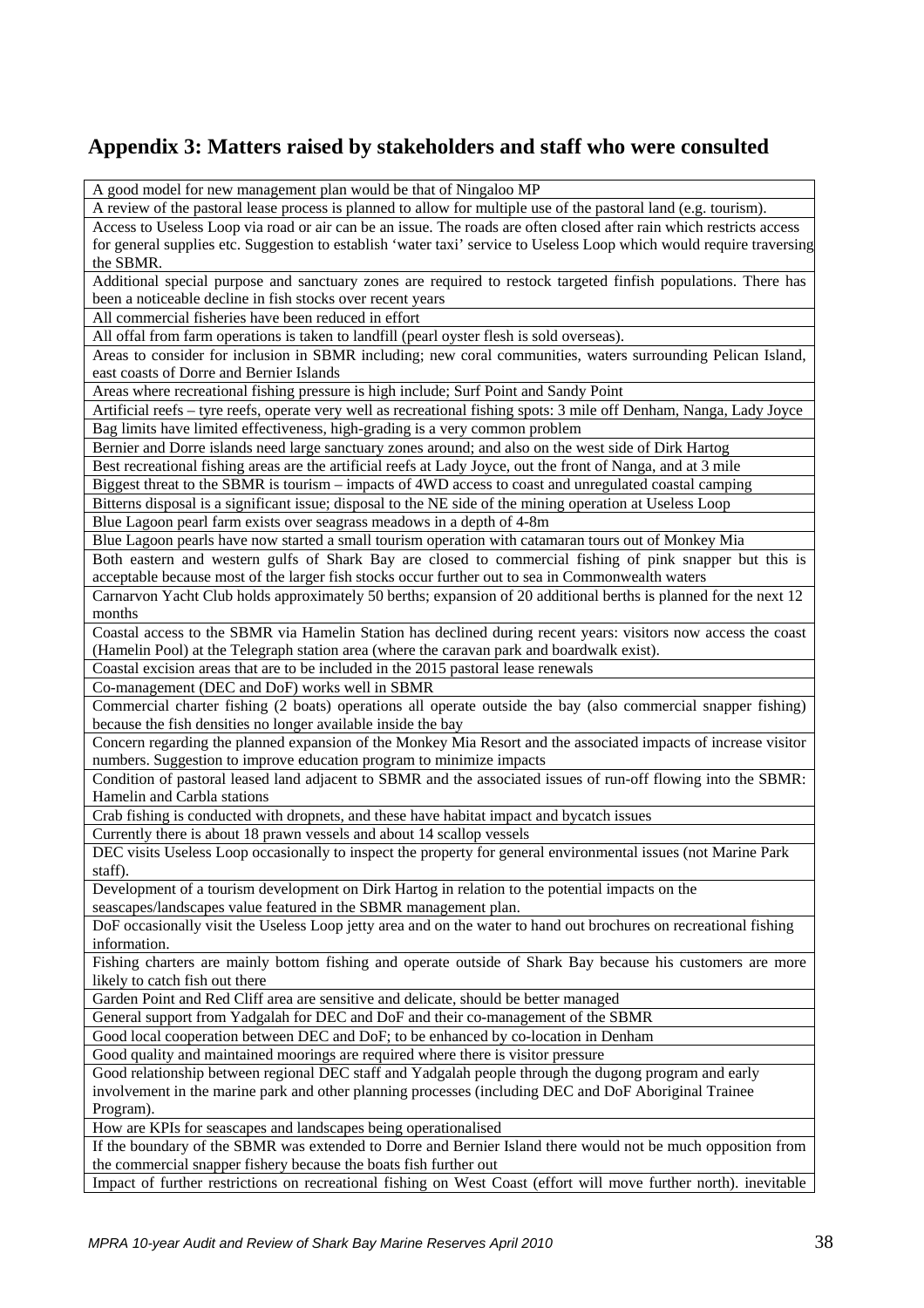increase in recreational fishing effort in Shark Bay area due to additional restrictions further south

Impact of over-grazed pastoral land on the SBMR (potential flood run-off plooms from the Wooramel and Gascoyne rivers

Impact of the developing crab fishery in Shark Bay – this fishery not on the DoF Vessel Monitoring System (VMS).

In 1998, there was a major seagrass die-off from an anoxic event in the Monkey Mia basin

Increasing demand for a marina facility in Carnarvon: increase in trailer boats in the past year and a new annual fishing competition

Indigenous take of dugong and turtle (Yadgalah) is sustainable: one or two dugong calves annually

Is there an opportunity for more than one visit to dugong bank per day to allow for more than one tour per day? Issue of no longer allowing for cruise ships to access Monkey Mia. The visiting cruise ships (2 per annum) provided local economic benefit. Suggestion to allow cruise ship access once again

Issue with dolphin interaction in the proposed new pearl lease area

Issues concerning the source and species of fish being fed to dolphins (non-local fish).

Key recreational fishing areas include; Cape Inscription, Turtle Bay and Cape Levillian (Withnell Point), Bernier. Targeted species include; baldchin grouper, tuskfish, coral trout, and red emperor

Lack of State/Common wealth Government interaction/consultation with the Shire; eg tourism leases

Large vessels have been observed to dump/exchange ballast water at the heads, with accompanying very bad smells indicating long-lived water discharged form the tanks

Larger sanctuary zones are required to assist management (both DEC and DoF).

Loggerhead turtle research (satellite tagging) indicates that turtles are resident to the Monkey Mia area outside of nesting season

Main threats to the management of SMBR include; access, limited coastal strip management (particularly at Hamelin Pool) and catchments runoff.

Main threats to the SBMR are from recreational fishing

Maintenance of safe corridors for migration and movement around the bay is an important conservation consideration for a lot of the species

Major threats to dolphins include; over fishing, serial depletion and by-catch

Mangrove communities require better management and should be represented in sanctuary zone areas (currently not represented in SZ).

Marine park funds not available to DoF, therefore hard to justify fisheries management

Marine pests are a key problem and ever-present threat

More sanctuary zones are needed to allow for fish stocks to continue. This will require increased compliance and management resources to be effective.

Most popular recreational fishing area is over the Lady Joyce wreck site and artificial reef (created in the mid-1990's from several sunken vessels and tyre pyramids) approximately 10-15km SW of Carnarvon

Most visiting vessels anchor/moor in the estuary; there are no pumpout facilities

Much more detailed monitoring is needed in the western gulf to determine the condition of species – could be linked to world heritage property funding

Need CAC for the MP to overcome a lack of consultation

Need flexibility for fisheries management to protect stocks

Need stronger protocols for visitor management (particularly scientists) to visit the HPMNR

Need to improve communications between DEC and stakeholders

Need to install additional moorings at Dirk Hartog to address increasing recreational vessel visitation pressure and minimize anchor damage

Need to manage Hamelin Pool separately from SBMP because of separate marine values: separate operational budget etc to give relative priority to management/protection needs

Needs to be more education and awareness done in Carnarvon, and maybe friends of Bernier and Dorre.

Noticeably hight impacts from recreational fishing pressure at Steep Point

Number of recreational boats accessing SBMR has significantly increased in recent years

Oceanica have recently conducted monitoring programs for sea grass and ballast water exchange at Useless Loop Pink snapper stocks: oceanic ~40% by 2014; inner gulf and Denham >40%; Freycinet stock still very weak

Possession limits considered to be ineffective tool for control of recreational fish catch

Possible opportunity to expand the Monkey Mia jetty to allow for public viewing and boat access

Potential nutrient issues from Uendoo creek flowing into the SBMR – currently no management to keep cattle and/or sheep stock out of the creek area.

Probably need a transition strategy in the interim while a new plan of management is developed and gazetted Protocols need to be established for volunteer DEC rangers to welcome important visitors e.g. scientists to the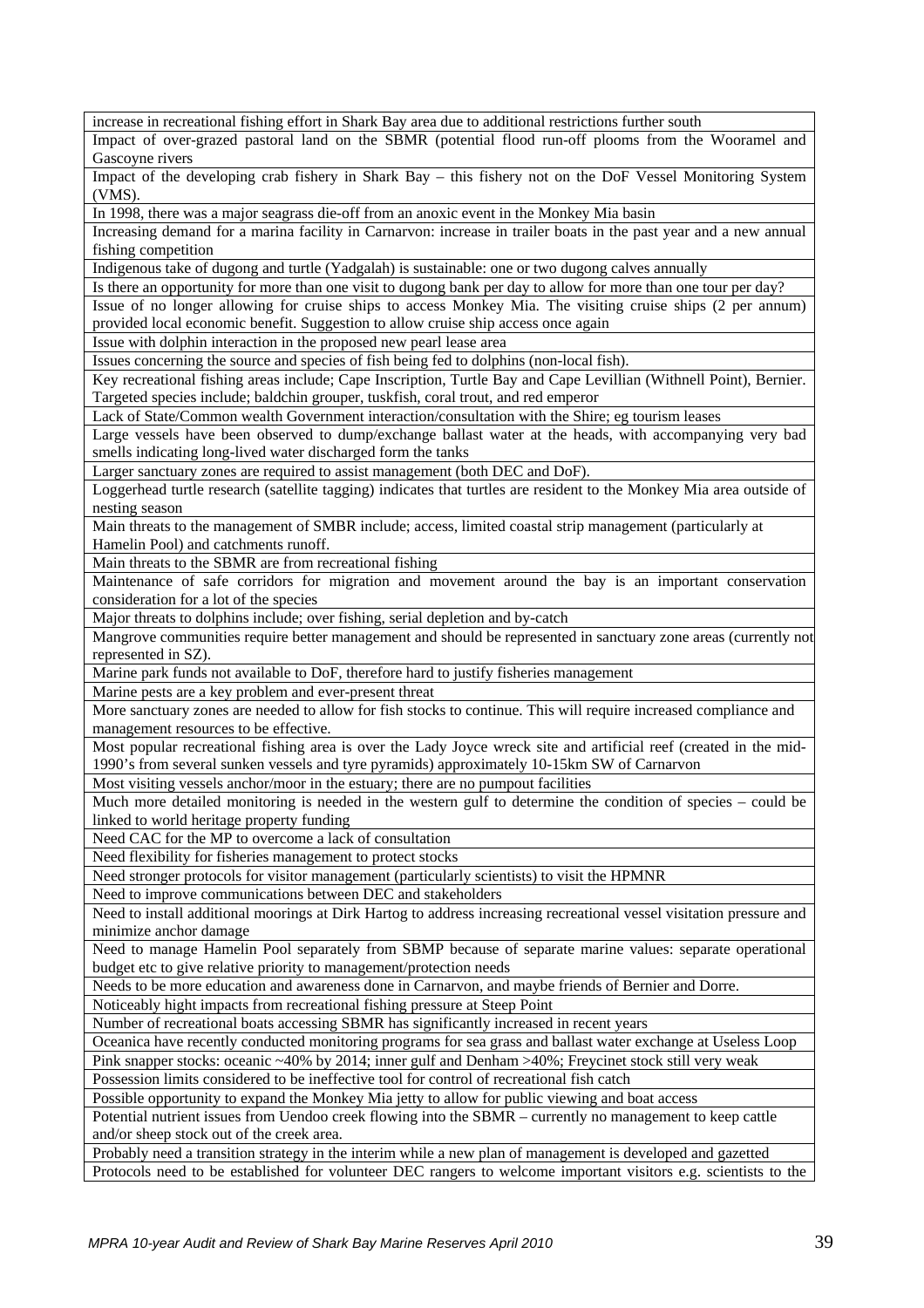Hamelin Pool area Raw sewage continues to be dumped into the bay, because there are no pumpout facilities; the requirement for holding tanks should be replaced with the requirement for on-board treatment prior to discharge Recreational fishing is very popular in Useless Loop (salt mine town); Approximately 25% of the workforce has boats and travel to areas from Steep Point to Northern end of Dirk Hartog Island. Research has shown that the provisional dolphin feeding at Monkey Mia is affecting the animals' ocean foraging, reproduction and behaviours. The dolphins have smaller foraging areas and restrict the nursing of their young during provisional feeding times Restrict numbers accessing areas rather than bag limit reductions because people are currently exploiting/exceeding possession limits Restrictions on the access to western side of Hamelin Pool for CTO should be relaxed, so that more area is open to tourism without the expense of accompanying DEC staff or E class licence Sanctuary zones around Dorre and Bernier Islands Scientific research for management purposes is not being effective, is not properly focused, provided to managers or utilizable Shallow area north of monkey Mia is a hotspot for a range of species, including sharks, turtles, dolphins and dugongs Shire issues on Denham foreshore area (adjacent to the SBMR) including; sea grass build-up, boat traffic and moorings. There is a need to consider the potential flow-on effects of tourism on the Shire with regards to demand for/access to facilities etc Shore birds at Cape Peron are decreasing in abundance, and better research an monitoring is required to examine trends in population sizes Should 'rotate' recreational fishing zones to manage people-pressure and assist DoF fishing management. Should use the 'captive audience' during dolphin feeds to educate visitors about dolphin behaviour, research and the other marine values of SBMR Snapper Fisherman's Association retains the right to access and move through the SBMP. Steep Point is a highly valued recreational fishing area Strategies in the new SBMR management plan to be worded using positive, park user-friendly language. The use of 'protect' implies exclusion and is therefore perceived as negative Stronger dolphin education programs required at Monkey Mia regarding recreational fishing and boat etiquette. Especially during school holiday periods Suggestion to improve fish cleaning/offal disposal facilities at Monkey Mia. Currently, recreational fishing boats dump offal on their return to Monkey Mia which is attracting tiger sharks close to the resort beach (potential risk to swimmers and kayakers etc). Suggestion to introduce fishing closure areas and rotate these areas seasonally Suggestion to move boat moorings to the northern side of the boat hire area to allow for safe visitor swimming area between the dolphin interaction zone and the boat hire area Suggestion to re-establish the Monkey Mia Advisory Committee and expand the membership to include industry representatives. Surf Pt needs full protection, ban net fishing Swimming is impacting the stromatolites – not a controlled activity in the MNR management plan The biggest threat to the SBMR is recreational fishing. It is often difficult to manage such a large marine area with so few DEC and DoF staff. The closed lagoons are also important geological formations, need management The commercial crab fishery is rapidly expanding and could be approaching overexploitation; increased 5 fold in last few years, and is now the states biggest crab fishery The DEC E Class licensing system for charter tour operators at Monkey Mia should be reviewed. The impacts of research vessels on dolphin behaviour should be researched and compared to the impacts of sail boats The distinction between collection of live and dead shells is unclear, and needs to be resolved The dolphin feeding time window at Monkey Mia needs a review and close monitoring because the beach attendance by dolphins seems to be decreasing The dugong management zone east of Monkey Mia needs to be reviewed as there is little dugong activity in these deeper waters, but the management zone permits only one trip per day by the CTO, and there is other wildlife that could be interpreted/attractive for visitors in the dugong zone to the east The EOI process for selecting CTOs was fundamentally flawed, should be more transparent with a change in the way criteria are selected and applied. Specific failings of the CTO process for Monkey Mia have been catalogued in the submission to the review. The filming permit arrangements are unnecessary in some instances, expensive and involve cumbersome application procedures